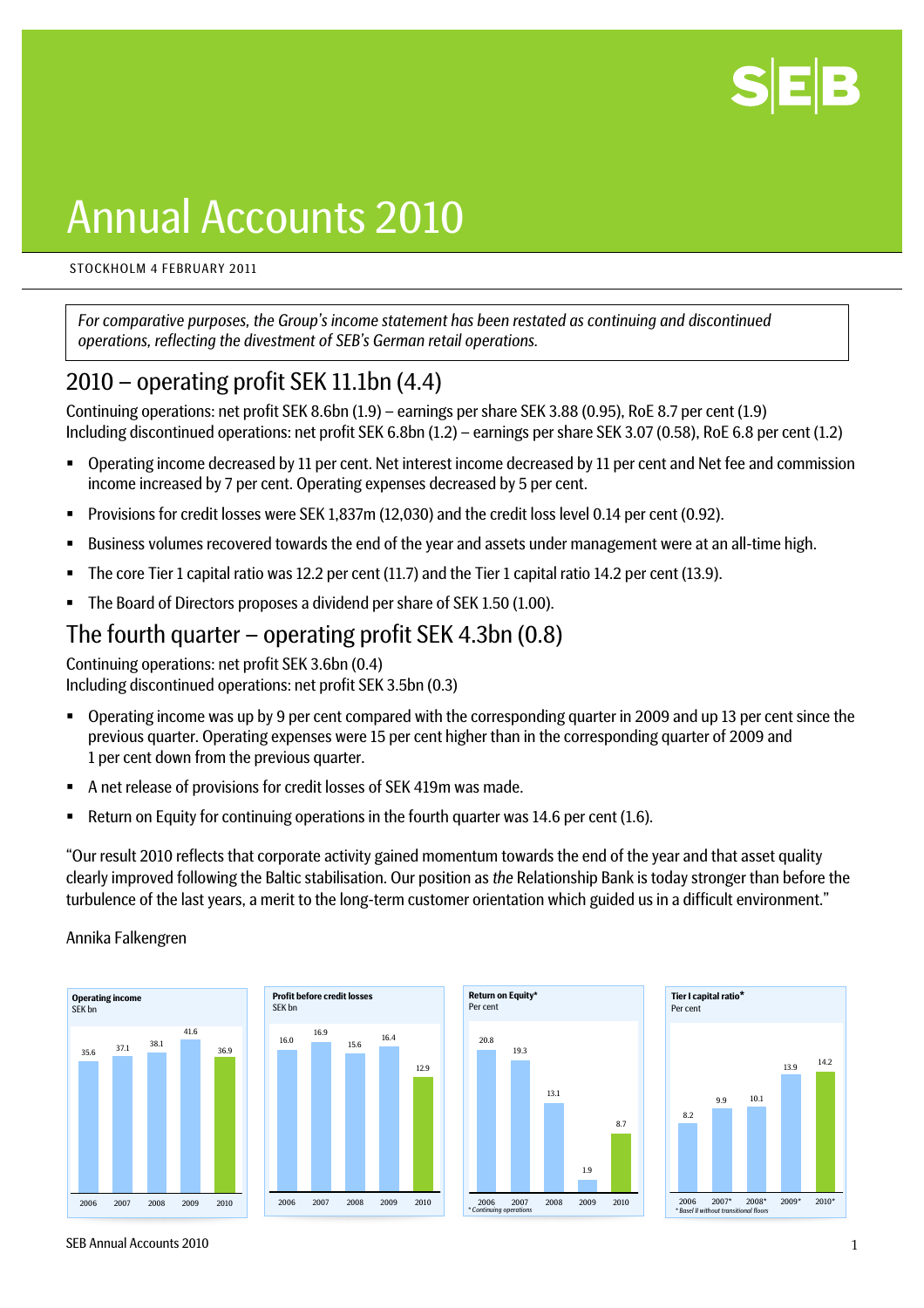## President's comment

As we close the books on 2010, we can sum up and conclude on a long period of exceptional market conditions and severe macro-economic challenges. SEB's prioritisations and decisions have throughout this period been to safeguard longterm financial stability in order to support our customers and enhance our position as the Relationship Bank.

The outlook for the global economy ended on a more promising note than the more fragile sentiment that marked the start of the year. All through the year the Nordic countries showed resilience as did the German economy. In Sweden all previous support measures of the funding market came to an end and Riksbanken started to hike its repo rate. In the Baltic region, 2010 was marked by a clear stabilisation.

#### **Higher operating profit**

SEB ended the year with an operating profit of SEK 4.3bn and a return of equity of 14.6 per cent in the quarter. Operating income exceeded SEK 10bn as customer activity was high.

The operating profit for the full year amounted to SEK 11.1bn and return on equity reached 8.7 per cent. The main contributors to the profit increase of SEK 6.8bn were a marked improvement in the Baltic countries with a decrease in nonperforming loans and higher corporate activity on the back of a gradual return to more normalised markets.

#### **Unique customer relationships**

SEB plays a unique role in supporting businesses and institutions as a financial partner. Over the last years, SEB's customer relationships have deepened further. Since the start of the global financial crisis in the summer of 2007, SEB's corporate credit portfolio has increased by SEK 127bn, or 24 per cent.

Customers have reaffirmed our Nordic top position in several rankings as for example in Prospera's equity research survey as well as in its corporate relationship banking survey. In Sweden, SEB was named the Business Bank of the year. Servicing more than 166,000 corporate customers, SEB strengthened its position in the SME-segment from a market share of 10 to 11 per cent. With a more positive corporate sentiment, M&A activity increased in the fourth quarter and in 2010, SEB was the number one M&A house in Sweden and number 2 in the Nordic region in terms of number of transactions.

Our savings business has a market leading unit-linked insurance as well as Private banking offering as confirmed by the Global Private Banking Awards (*Financial Times Group*). During the year net sales increased and amounted to SEK 55bn bringing assets under management to an all time high. Customers continued to reallocate to equity based



portfolios and thus benefited from the positive equity markets.

#### **Baltic operations back in black**

With the pronounced stabilisation in the Baltic economies, SEB's reserve ratios supported net releases of SEK 1bn of provisions in the last quarters. Operating profit for all three countries turned positive both before and after credit losses.

Throughout the severe economic downturn, we maintained a proactive and conservative stance in order to safeguard financial stability, asset quality and long-term customer relations. As of mid 2009, all accounting goodwill in the Baltic operations was written off. We have strived for solutions that enabled borrowers to remain in their residential homes. We are proud that despite a difficult period for the region, SEB has been ranked as the most customer-friendly bank in Estonia and as the most respected bank in Latvia by independent observers.

#### **Flexibility and resilience**

Summing up 2010, asset quality materially improved, customer activity geared up and we strategically aligned the business mix following the divestment of German Retail. We continue to safeguard long-term stability – a hall mark for SEB and a prerequisite in the new financial landscape. This gives us the flexibility, resilience and capacity to grow our customer businesses as well as cater for the new regulatory framework in an environment that still has to address macro-**Assets under management at all time high Exercise 2 modes in the desired** economic challenges.<br>Currequing business have the desired of the desired of the desired of the desired

platform to grow from. Our strategy remains unchanged. SEB is the Relationship Bank. Thus with full focus on our customers we will continue to build the leading corporate bank in the Nordics, grow our corporate business in Germany and offer full universal banking services in Sweden and the Baltic countries.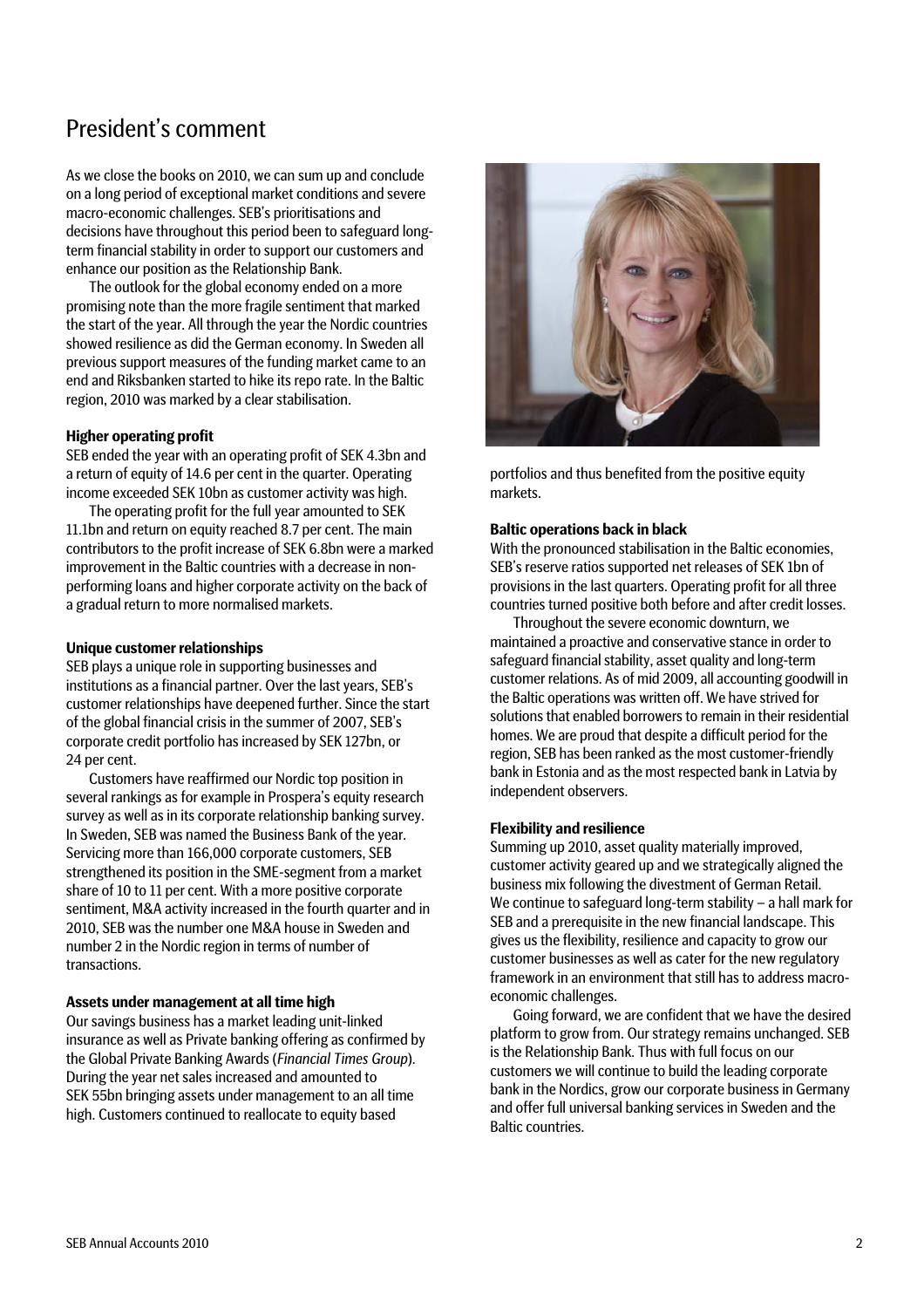## The Group

The comparative numbers in this report have been materially affected by the exceptional market circumstances of 2009. Exceptionally high volatility, aggressive policy rate cuts and elevated credit spreads created a situation where temporary income effects, both positive and negative materialised. Large GDP falls, in particular in the Baltic region, also created a large increase of impaired loans and impairment of acquisition goodwill related to Eastern Europe.

 In addition, the transaction-related costs for the divestment of SEB's German retail operations impacted profitability. The restatement of SEB's historical accounts in continuing and discontinued operations aims at increased transparency on long-term financial trends.

#### Fourth quarter isolated

SEB's *profit before provisions for credit losses* for the fourth quarter amounted to SEK 3,856m (3,844). Adjusted for oneoff items comprising capital gains, goodwill impairment and restructuring costs, profit before credit losses was up by 9 per cent compared with the corresponding quarter of 2009 and by 13 per cent from the previous quarter.

| <b>Operative income statement</b>              | Q4      | Q <sub>3</sub> |     | Q4      |        |
|------------------------------------------------|---------|----------------|-----|---------|--------|
| SEK <sub>m</sub>                               | 2010    | 2010           | %   | 2009    | %      |
| Total operating income                         | 10 0 38 | 8882           | 13  | 8950    | 12     |
| <b>Total operating expenses</b>                | $-6173$ | $-5476$        | 13  | $-5395$ | 14     |
| Pre-provision operating profit                 | 3865    | 3406           | 13  | 3555    | 9      |
| Gains less losses from tangible and intangible |         |                |     |         |        |
| assets                                         | 21      |                |     | $-24$   | $-188$ |
| Net credit losses                              | 419     | 196            | 114 | $-3064$ | $-114$ |
| Operating profit before one-off items          | 4305    | 3602           | 20  | 467     |        |
| One-offs:                                      |         |                |     |         |        |
| Capital gains                                  |         |                |     | 270     |        |
| Impairment of goodwill                         |         |                |     | 19      |        |
| Restructuring costs                            | - 9     | $-755$         |     |         |        |
| <b>Operating profit</b>                        | 4296    | 2847           | 51  | 756     |        |

*Operating profit* amounted to SEK 4,296m (756). Foreign exchange translation effects were negligible.

*Net profit (*after tax) was SEK 3,509m (284). *Net profit from continuing operations* rose to SEK 3,592m (423).

#### **Income**

*Total operating income* amounted to SEK 10,038m (9,220). Adjusted for capital gains, operating income rose by 12 per cent compared with the corresponding quarter of 2009 and by 13 per cent from the previous quarter.

*Net interest income* at SEK 4,526m (3,332) was 36 per cent higher than in the corresponding quarter of 2009 and SEK 346m or 8 per cent up from the previous quarter. The Group's positive sensitivity to changes in short-term interest rates supported net interest income. Customer-driven net interest income was flat from the corresponding quarter last year and increased by SEK 111m from the previous quarter. During the fourth quarter, contribution from lending volumes increased while lending margins decreased; deposit volumes and margins contributed positively. Net interest income from other activities, mainly comprising the bond investment

portfolio and other trading and treasury activities, increased SEK 1,184m compared with the corresponding quarter of 2009 and by SEK 234m from the previous quarter. Investments made for the purpose of managing the interest rate risk, which arose as a result of the divestment of the German retail operations, contributed SEK 150m to net interest income; SEK 50m more than the previous quarter. This temporary effect of SEK 150m will disappear in connection with the closing of the transaction.

*Net fee and commission income* at SEK 3,906m (3,587) rose by 9 per cent compared with the corresponding quarter of 2009 and by 15 per cent compared with the previous quarter, due to higher securities commissions as assets under management grew, as did performance fees.

*Net financial income* at SEK 512m (939) was affected by low market activity; however, a significant improvement in trading activities occurred towards year-end. Compared with the last quarter of 2009 and the previous quarter, net financial income was down 45 and 30 per cent respectively.

*Net life insurance* income decreased by 16 per cent, or SEK 152m, to SEK 780m (932), primarily due to a low result for the Danish traditional life business. In comparison with the previous quarter the decrease was 5 per cent.

*Net other income* at SEK 314m (430) was lower than in the last quarter of 2009. In comparison with the previous quarter, net other income rose by SEK 544m partly reflecting fluctuations from hedge accounting and more limited losses from divestments of bonds classified as Available for sale.

#### **Expenses**

*Total operating expenses* amounted to SEK 6,182m (5,376) including SEK 199m from write-down of systems in connection with the implementation of a new core banking system in Lithuania. Operating expenses were up by 15 per cent compared with the corresponding quarter last year as the cost for short-term incentive remuneration increased. Compared with the previous quarter, excluding costs of SEK 755m relating to the restructuring of the German continuing operations, expenses were up 13 per cent. This was mainly due to seasonal effects as activity levels picked up.

#### **Credit losses and provisions**

A net release of *provisions for credit losses* of SEK 419m reflected the continued improved asset quality in the Baltic countries. In the previous quarter the net release was SEK 196m and in the fourth quarter of 2009 there was a net provision of SEK 3,064m.

*Individually assessed impaired loans* decreased by SEK 918m to SEK 17,218m during the quarter, explained by the Baltic countries development, where these loans decreased SEK 1,005m, or 8 per cent. The Group's *past due portfolio assessed loans* decreased by SEK 446m during the quarter to SEK 6,534m, of which SEK 240m in the Baltic countries.

The *total reserve ratio for individually assessed impaired loans* and the *total non-performing loans coverage ratio* were marginally down because of the net release of provisions following positive risk migration and reduced non-performing loans formation on the back of continued improvement of macro-economic indicators.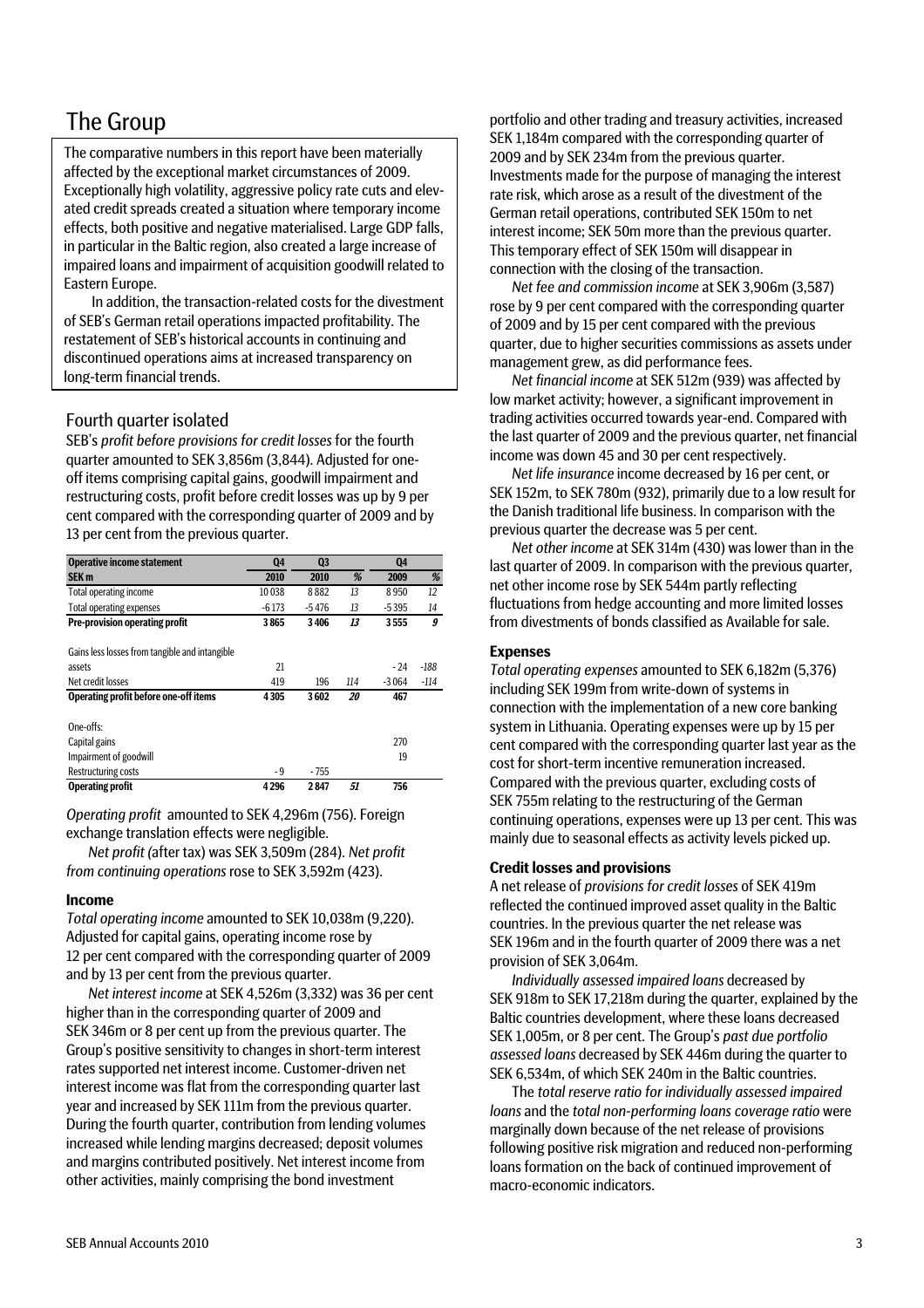### The full year 2010

SEB's *profit before provisions for credit losses* for 2010 amounted to SEK 12,928m (16,377), a decrease of 21 per cent compared with 2009.

| <b>Operative income statement</b>     |         | Jan - Dec |       |  |  |  |  |  |
|---------------------------------------|---------|-----------|-------|--|--|--|--|--|
| <b>SEK m</b>                          | 2010    | 2009      | %     |  |  |  |  |  |
| Total operating income                | 36879   | 40 005    | -8    |  |  |  |  |  |
| Total operating expenses              | -23 187 | $-22229$  | 4     |  |  |  |  |  |
| <b>Pre-provision operating profit</b> | 13692   | 17 776    | $-23$ |  |  |  |  |  |

Gains less losses from tangible and intangible

| assets                                | 14            | 4        |                   |
|---------------------------------------|---------------|----------|-------------------|
| Net credit losses                     | $-1837$       | $-12030$ | -85               |
| Operating profit before one-off items | 11869         | 5750     | <i><b>106</b></i> |
| One-offs:                             |               |          |                   |
| Capital gains                         |               | 1.570    |                   |
| Impairment of goodwill                |               | $-2969$  |                   |
| Restructuring costs                   | - 764         |          |                   |
| <b>Operating profit</b>               | <b>11 105</b> | 4351     | 155               |

*Operating profit* increased to SEK 11,105m (4,351), impacted by the material decrease in credit provisioning. The foreign exchange translation effect was negative at SEK 415m.

*Net profit* increased to SEK 6,798m (1,178), while net profit from continuing operations rose to SEK 8,584m (1,869).

#### **Income**

*Total operating income* decreased by 11 per cent to SEK 36,879m (41,575). Adjusted for capital gains in 2009, operating income was 8 per cent lower. The foreign exchange translation effect lowered income by SEK 1,538m.

*Net interest income* decreased by SEK 2,036m, or 11 per cent, to SEK 16,010m (18,046). Customer-driven net interest income decreased by SEK 1,609m or 11 per cent due to on average lower volumes and falling deposit margins between the years. The changes in total volume and margin contributions were negative at SEK 622m and SEK 987m, respectively. As Swedish short-term rates started to increase starting mid-2010, deposit margins improved.

The net cost for the funding actions of last year subsided as excess liquidity could be managed at better returns and credit spreads on SEB's issued securities narrowed in 2010. In addition, the higher short-term rates support net interest income. Net interest income also included a cost of SEK 300m for the Swedish stability fund charges.

*Net fee and commission income* increased by 7 per cent, to SEK 14,160m (13,285). The increase was primarily due to increased securities commission in the asset management and custody business. Total assets under management at SEK 1,399bn have returned to pre-financial crises levels. Commissions from payments and cards and other non-capital market related business were virtually unchanged.

*Net financial income* decreased by 29 per cent to SEK 3,166m (4,488), partly due to lower income from the foreign exchange business because of the lower market volatility during 2010. The decrease was partially offset by increases in the equity-related financial income. Valuation effects related to the bond investment portfolio were limited.

*Net life insurance income* (net of internal retrocessions from fund companies) decreased by SEK 342m, or 10 per cent, to SEK 3,255m (3,597). A complete description of Life's operations, including changes in surplus values, is found in the Fact Book.

*Net other income* decreased to SEK 288m (2,159). Adjusted for capital gains of SEK 1.6bn in 2009 related to buybacks of own subordinated debt, net other income decreased by SEK 301m.

#### **Expenses**

*Total operating expenses* amounted to SEK 23,951m (25,198). Excluding goodwill impairment charges of SEK 2,969m in the Baltic countries and Eastern Europe in 2009 and restructuring costs, total expenses rose by 4 per cent. The foreign exchange translation effect lowered costs by SEK 983m.

*Staff costs* increased by 2 per cent, to SEK 14,004m (13,786). Investments in the Nordic and German corporate expansion have increased the number of staff in the client organisations. The cost for short-term incentive remuneration increased to 12 (5) per cent of staff costs. Costs for long-term incentive programmes were unchanged.

The average number of employees at year-end 2010 was unchanged at about 17,300 excluding Retail Germany; including Retail Germany 19,220 (19,562) .

*Other expenses* rose by 8 per cent, to SEK 7,303m (6,740), mainly related to investments in the Nordic and German expansion. Depreciation costs increased by SEK 177m, adjusted for the impairment of goodwill in 2009, due to SEK 199m from write-off of systems in connection with the implementation of a new core banking system in Lithuania.

#### **Credit losses and provisions**

The Group's *credit losses* decreased to SEK 1,837m (12,030), leading to a credit loss level of 0.14 per cent (0.92).

In the Baltic division, total provisions for credit losses decreased to SEK 873m (9,573). The credit loss level in the Baltic countries was 0.63 per cent (5.43). During the year, the Baltic macro-economic stabilisation together with increased precision in identification of individually impaired exposures and potential recovery rates from collateral values, have supported releases of collective provisions.

Outside the Baltic countries, the credit loss level remained low throughout the year in SEB's core markets: in Sweden 0.04 (0.15), in the other Nordic countries 0.27 (0.42) and in Germany 0.13 (0.22).

*Individually assessed impaired loans* in the Group decreased to SEK 17,218m (21,324). This corresponded to a gross level of impaired loans of 1.26 per cent (1.39). The total reserve ratio for individually assessed impaired loans was virtually flat at 69 per cent. The corresponding level and reserve ratio in the Baltic countries were 9.33 per cent (9.39) and 66 per cent (65), respectively.

The Group's *past due portfolio assessed loans* (homogeneous groups) amounted to SEK 6,534m (6,937), whereof the Baltic region SEK 4,495m (4,440). In addition, SEK 502m (312) of the Baltic household loans have been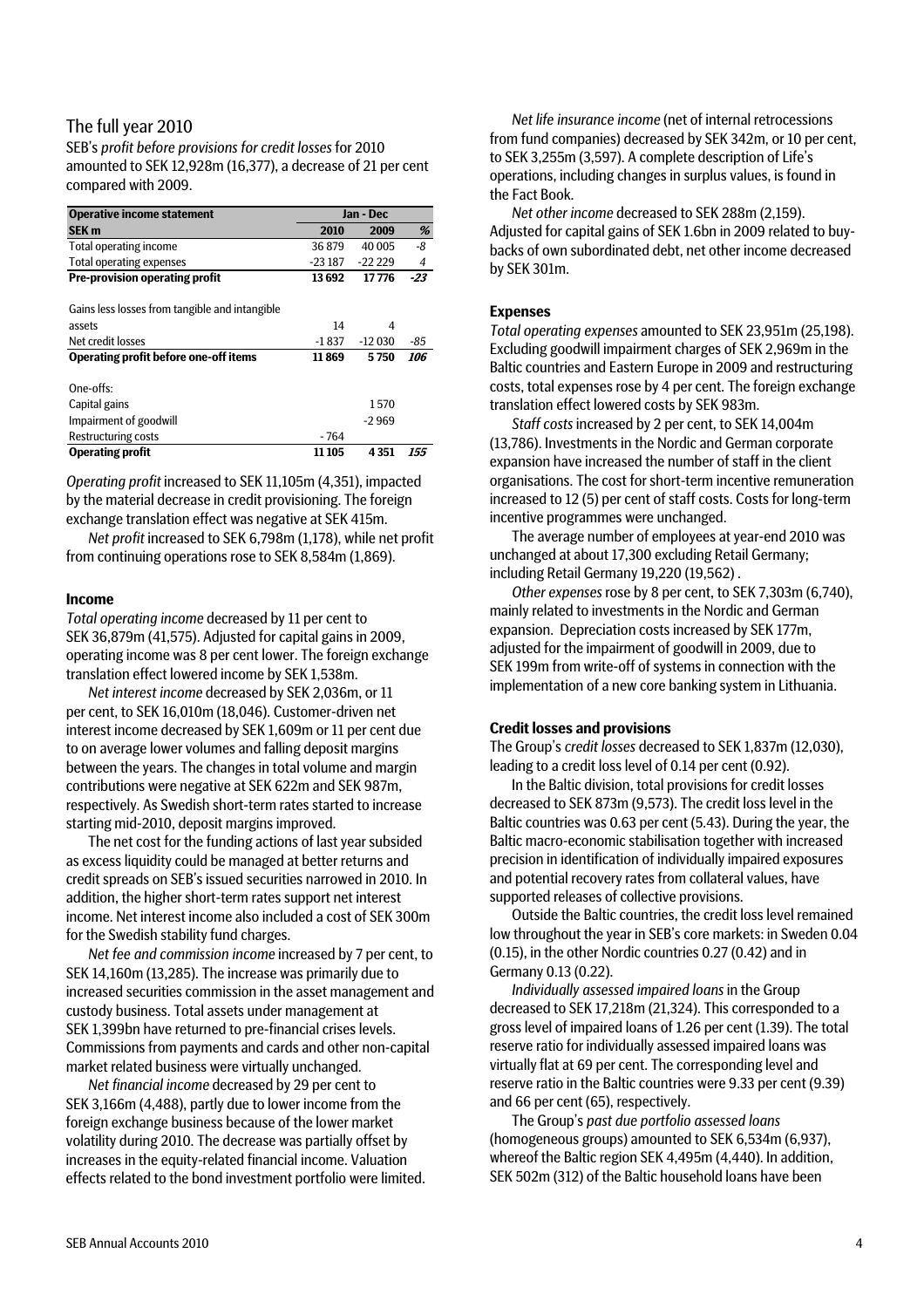restructured, i.e. part of the interest payments have been capitalised, out of the total Baltic household mortgage lending of SEK 42.1bn, i.e. approximately one per cent.

*The total non-performing loans coverage ratio* for the Group was 66 per cent (65).

#### **Tax expenses**

Total tax amounted to SEK 2,521m (2,482). The total tax rate for 2010 was 23 per cent (57). The main reasons for the decrease are that the credit losses in countries with low tax rates, Estonia, Latvia and Lithuania, are decreasing and the impact of non-tax deductible goodwill impairments in 2009.

#### **Business volumes**

Business volumes were materially affected by the appreciation of the Swedish krona in 2010; which was up 12 per cent to the Euro and up 6 per cent to the US dollar. While the Group's total balance sheet of SEK 2,180bn as per 31 December represented a decrease of 6 per cent since year-end 2009, adjusted for foreign exchange translation effects, total assets were up 1 per cent. Lending to and deposits from the public dropped by 10 and 11 per cent, respectively. Adjusted for foreign exchange translation effects, lending volumes were at a trough in early summer 2010 and increased during the second half of the year.

SEB's total credit exposure decreased, to SEK 1,703bn (1,816). The decrease is primarily explained by decreased interbank volumes, partially offset by an increase in Swedish household lending. The Baltic division's lending decreased by 11 per cent during the year excluding currency effects. Corporate credit demand increased towards the end of the year and the Group's committed facilities to corporates increased by 22 per cent in 2010 on a foreign exchange adjusted basis.

SEB's net positions in fixed-income securities for investment, treasury and client trading purposes amounted to SEK 278bn (262) excluding excess liquidity investments in certificates issued by the Swedish Central Bank. Asset quality in the holdings has strengthened in 2010 following a structural shift to higher quality securities. Government bonds, covered bonds and other prime quality securities have substituted corporate bonds, structured credits and unsecured financials. The prime quality securities represented 77 (62) per cent of the holdings at year-end.

As of 31 December 2010, assets under management totalled SEK 1,399bn (1,356). Net inflow during the year was SEK 55bn (47) and change in value SEK -12bn (108). Assets under custody amounted to SEK 5,072bn (4,853).

#### **Bond investment portfolio**

As per 31 December 2010 the bond investment portfolio of Merchant Banking had decreased to SEK 48bn from SEK 90bn a year earlier, in line with the plan to reduce the holdings through amortisations and limited sales. The holdings of structured credits in this portfolio amounted to SEK 30bn (47) and the holdings of covered bonds and bonds issued by financial institutions amounted to SEK 18bn (43). 81 per cent

of the holdings are classified as Loans and Receivables.

There are no impaired assets in the portfolio. Under prevailing credit market conditions, SEB views material defaults on the holdings as unlikely and the risk for impairment charges is limited.

#### **Market risk**

During 2010 the Group's Value at Risk in the trading operations averaged SEK 305m. This means that the Group, on average, with 99 per cent probability, should not expect to lose more than this amount during a ten-day period.

The increase in Value at Risk compared with 2009 is primarily due to increased holdings of securities held for liquidity management purposes.

More details can be found in the Fact Book.

#### **Liquidity and long-term funding**

SEB's loan-to-deposit ratio was 139 per cent, excluding repos and reclassified bond portfolios (139). SEB raised the equivalent of SEK 102bn of long-term funding during 2010. On 31 December, the matched funding of net cash inflows and outflows remained at 18 months, unchanged to year-end 2009. At year-end, SEB held assets for liquidity purposes at an amount of SEK 240bn.

#### **Capital position**

SEB has maintained stable and strong capital ratios. As of year end 2010, the core Tier 1 capital ratio was 12.2 per cent (11.7), the Tier 1 capital ratio was 14.2 per cent (13.9) and the total capital ratio was 13.8 per cent (14.7). The Group's Basel II riskweighted assets (RWA) amounted to SEK 716bn (730).

Adjusting for the supervisory transitional rules during the first Basel II years, SEB reports RWA of SEK 800bn (795), a Tier 1 capital ratio of 12.8 per cent (12.8) and a total capital ratio of 12.4 per cent (13.5).

In order to improve quality of the capital base, capital management during 2010 focused on actions to increase the Tier 1 portion of the capital base. The end result, in combination with certain deductions made from total capital, was that Tier 1 capital was larger than the capital base. Capital adequacy details are found on pp 25-28.

#### **Dividend**

The Board proposes to the AGM a dividend of SEK 1.50 per Class A and Class C share respectively, which corresponds to 49 per cent pay-out ratio. The total dividend amounts to SEK 3,291m (2,193), calculated on the total number of issued shares as per 31 December 2010, including repurchased shares. The SEB share will be traded ex dividend on 25 March 2011. The proposed record date for the dividend is 29 March 2011 and dividend payments will be made on 1 April 2011.

The proposal shall be seen with reference to the improved outlook for the economic environment, the Group's earnings generation and capital situation.The Board's dividend policy is that the dividend per share shall, over a business cycle, correspond to around 40 per cent of earnings per share.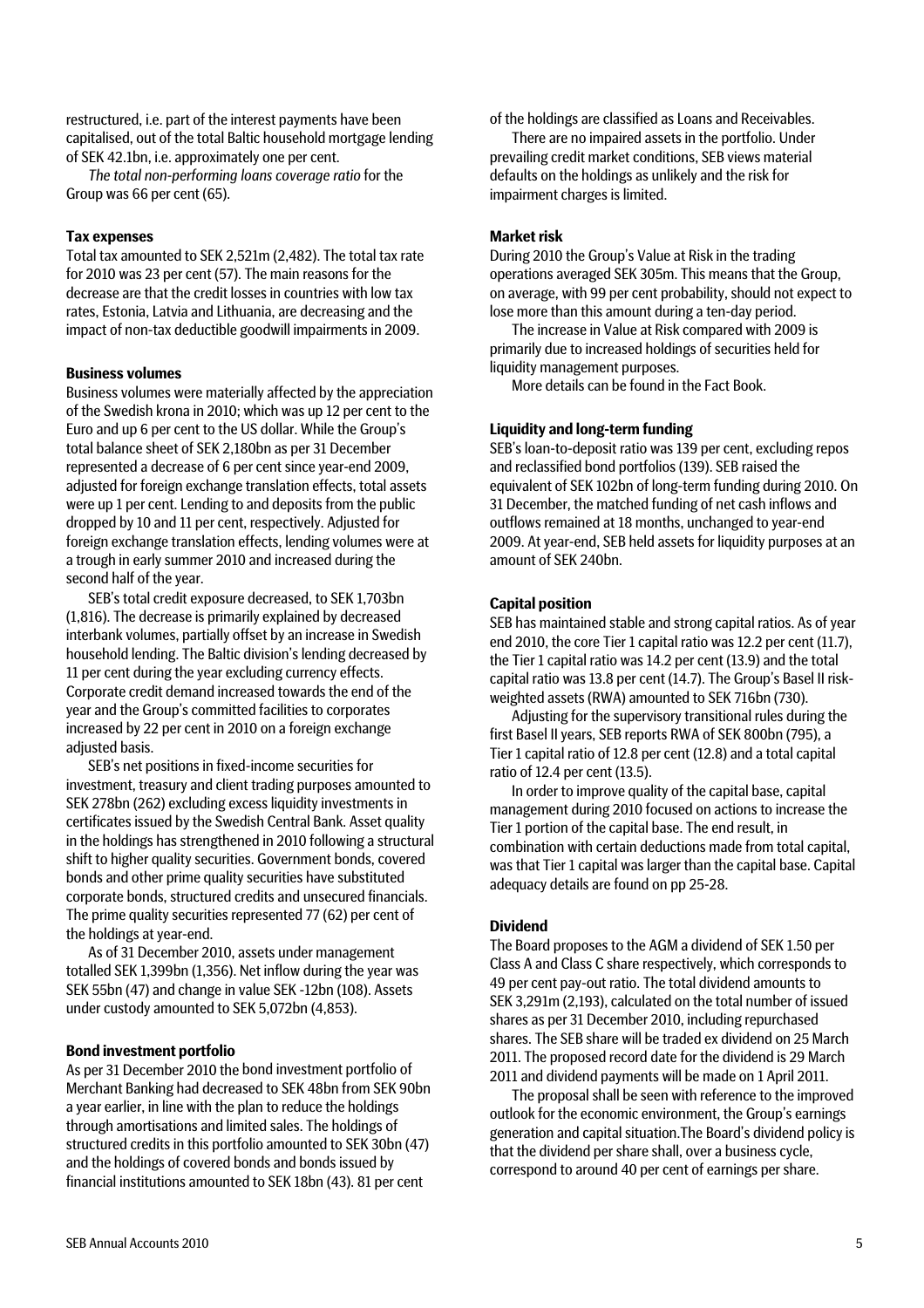#### **Mandates for acquisition and sale of SEB shares**

The Board will seek authorisation from the shareholders at the AGM on 24 March 2011 for renewed acquisition and sale mandates related to the SEB share. The authorisation is aimed at creating possibilities for SEB's securities business to be a market maker in the SEB share, at creating efficient hedging arrangement for long-term incentive schemes and creating flexibility to manage SEB's capital structure. The authorisation would include the possibility to use acquired own shares as payment in connection with acquisitions of companies or businesses or in order to finance acquisitions of companies or businesses.

In total, some 220 million shares are involved in these mandates corresponding to the maximum 10 per cent of all shares that is allowed under Swedish company law. The authorisations will be valid until the AGM in 2012.

Detailed proposals will be published on 22 February when the notice to the AGM is published.

#### **Rating**

In 2010, Moody's changed its outlook for SEB from negative to stable and affirmed the long-term 'A1' rating. Standard & Poor's long-term rating of 'A' on SEB is stable. Fitch equally has a stable outlook for SEB's long-term rating at 'A+'. SEB targets a long-term AA rating.

#### **Risks and uncertainties**

The macro-economic environment is the major driver of risk to the Group's earnings and financial stability. In particular, it affects the asset quality and thereby the credit risk of the Group. (The credit portfolio is described in the Fact Book). The medium-term outlook for the global economy is divided – whereas Nordic economies have proven to be robust, austerity measures in many countries accentuate sovereign risk and create subdued economic growth, which could impact SEB's main markets. Thus, negative effects on economic recovery cannot be ruled out. Also, sovereign risk may impact valuations.

There are also financial risks, mainly in the form of price risks (details on market risks are described in the Fact Book). Credit and market risks as well as other risks and the management of all the risks of the Group and the Parent Company are described in SEB's annual report.

#### **Subsequent event: Divestment of German Retail**

The divestment of SEB's German retail banking business to Banco Santander, as announced on 12 July, was finalised on 31 January 2011.

As communicated in July, the Group has restated its accounts to reflect the divestment. Restructuring charges of SEK 764m (EUR 80m for adjusting of infrastructure) in the continuing operations and transaction-related costs of SEK 1,240m (EUR 130m for advisory costs, IT adjustments and physical separation including redundancy) in the discontinued operations were recorded at the time of the signing of the agreement in the third quarter.

The actual financial effects at the finalisation of the

divestment are in line with the estimated and communicated consequences when the agreement was signed; a capital gain amounting to EUR 135m and negative effects from unwinding of hedges amounting to EUR 245m which were booked at the finalisation of the transaction.

The divestment increased the Group's core Tier 1 capital ratio with 60 basis points. This is the net effect of the lower risk weighted assets and the EUR 110m effect on the result. There will also be an interest expense at an estimated EUR 65m impacting the result in 2011.

#### **Stockholm, 4 February 2011**

**Annika Falkengren** 

*President and Chief Executive Officer* 

*The President declares that these Annual Accounts for 2010 provide a fair overview of the Parent Company's and Group's operations, their financial position and results and describe material risks and uncertainties facing the Parent Company and other companies in the Group.*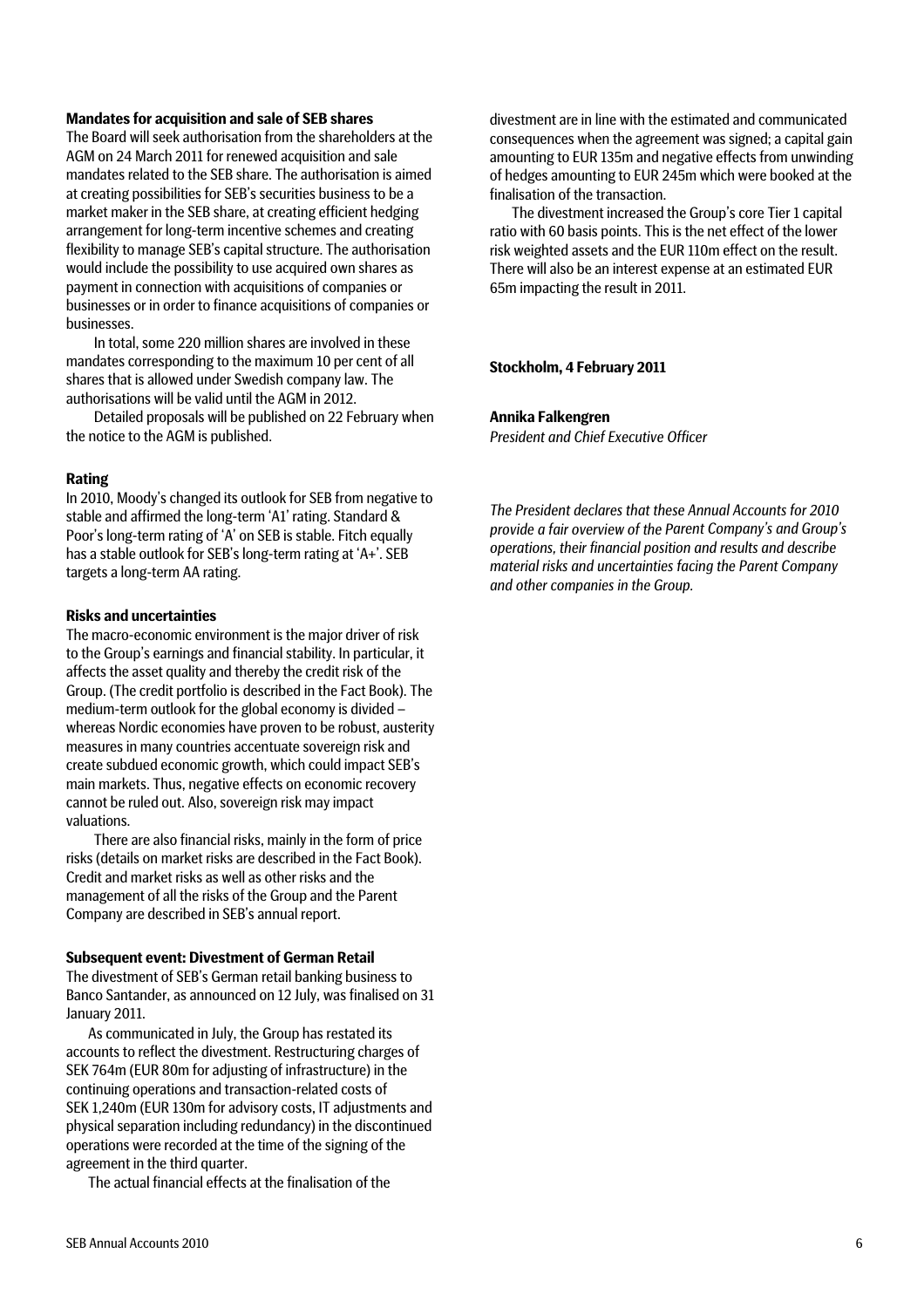#### **Press conference and web cast**

The press conference at 09.30 (CET) on 4 February 2011 at Kungsträdgårdsgatan 8 with CEO Annika Falkengren can be followed live in Swedish on [www.sebgroup.com/ir](http://www.sebgroup.com/ir) and translated into English on the website. It will also be available afterwards.

#### **Access to telephone conference**

The telephone conference at 15.00 (CET) on 4 February 2011 with CEO Annika Falkengren and CFO Jan Erik Back can be accessed by telephone, +44(0)20 7162 0025. Please quote conference id: 885528, not later than 10 minutes in advance. A replay of the conference call will be available on www.sebgroup.com/ir

#### **Financial information during 2011**

| 4 February | <b>Annual Accounts for 2010</b>       |
|------------|---------------------------------------|
| 3 March    | Annual Report on www.sebgroup.com     |
| 24 March   | <b>Annual General Meeting</b>         |
| 3 May      | Interim Report January-March 2011     |
| 14 July    | Interim Report January-June 2011      |
| 27 October | Interim Report January-September 2011 |

#### **Accounting policies**

This Interim Report is presented in accordance with IAS 34 Interim Financial Reporting.

The Group's consolidated accounts have been prepared in accordance with the International Financial Reporting Standards (IFRS) and interpretations of these standards as adopted by the European Commission. The accounting follows the Annual Accounts Act for Credit Institutions and Securities Companies (1995:1559) and the regulation and general guidelines issued by the Swedish Financial Supervisory Authority, Annual reports in credit institutions and securities companies (FFFS 2008:25). In addition to this the Supplementary accounting rules for groups (RFR 1) from the Swedish Financial Reporting Board have been applied. The Parent company has prepared its accounts in accordance with Swedish statutory IFRS and has applied the Supplementary accounting rules for legal entities (RFR 2) from the Swedish Financial Reporting Board.

In July 2010 an agreement was signed to sell the retail banking business in Germany. The discontinued operations are reported according to IFRS 5. Assets (or disposal groups) are classified held for sale at the time when a non-current asset or group of assets (disposal group) are available for immediate sale in its present condition and its sale is deemed to be highly probable. At the time of the classification, a valuation of the asset or disposal group is made at the lower of its carrying amount and fair value, less costs to sell. Any subsequent impairment losses or revaluations are recognised directly in profit or loss. No gains are recognised in excess of accumulated impairment losses of the asset recognised previously. From the time of classification, no depreciation is

#### **SEB's Fact Book is available on www.sebgroup.com/ir.**

#### **Further information is available from**

Jan Erik Back, Chief Financial Officer, Tel: +46 8 22 19 00 Ulf Grunnesjö, Head of Investor Relations Tel. +46 8 763 85 01, +46 70 763 85 01 Annika Halldin, Senior Financial Information Officer Tel. +46 8 763 85 60, +46 70 379 00 60 Malin Schenkenberg, Financial Information Officer Tel. +46 8 763 9531, +46 70 763 9531 Viveka Hirdman-Ryrberg, Head of Corporate Communications Tel. +46 8 763 8577, +46 70 550 35 00

Skandinaviska Enskilda Banken AB (publ) SE-106 40 Stockholm, Sweden Telephone: +46 771 62 10 00 www.sebgroup.com Corporate organisation number: 502032-9081

made for property and equipment or intangible assets originating from discontinued operations. Assets and liabilities held for sale are reported separately in the balance sheet until they are sold. Profit and loss from discontinued operations are reported net on a separate line in the income statement. The comparative figures for the previous year in the income statement and related notes for the previous year have been adjusted as if the discontinued operations had never been part of the continuing operations.

As from 2010 two changes have been introduced in the accounting standards which potentially have a material impact on the financial reports. The changes in IFRS 3 Business Combinations (effective for annual periods beginning after July 2009) will change how business combinations are accounted for in respect of transaction costs, possible contingent considerations and business combinations achieved in stages. The changes will not have an impact on previous business combinations but are applied by the Group to business combinations for which acquisition date is on or after 1 January 2010. In addition, there have been amendments made to IAS 27 Consolidated and Separate Financial Statements that principally affect the accounting for transactions or events that result in a change in the Group's interests in its subsidiaries.

In all other respects, the Group's and the Parent company's accounting policies, basis for calculations and presentations are, in all material aspects, unchanged in comparison with the 2009 Annual Report.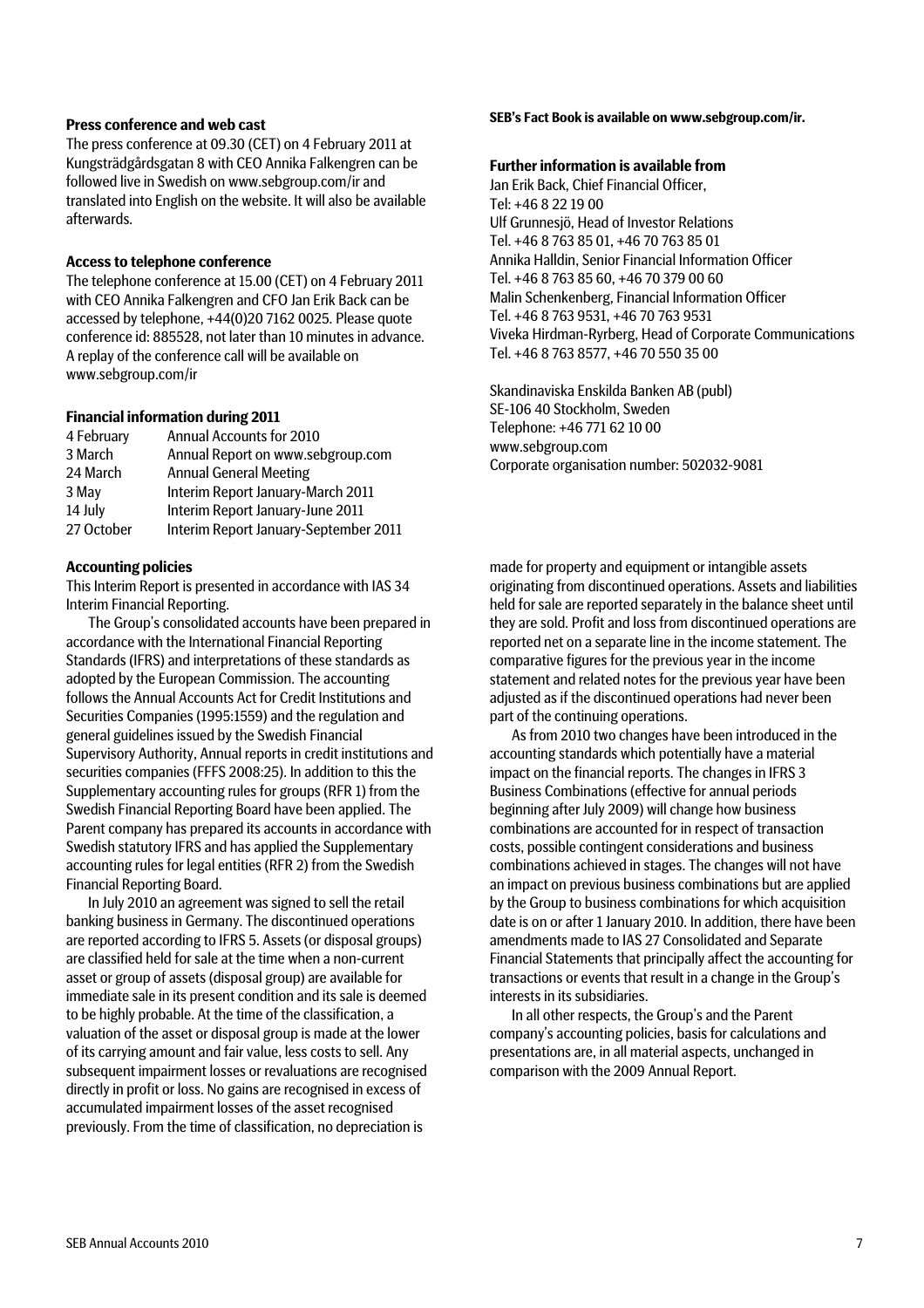## The SEB Group

## Income statement – SEB Group

|                                                | Q4      | Q <sub>3</sub> |                         | Q4      |                                       |          | Jan - Dec      |                |
|------------------------------------------------|---------|----------------|-------------------------|---------|---------------------------------------|----------|----------------|----------------|
| SEK <sub>m</sub>                               | 2010    | 2010           | %                       | 2009    | $\%$                                  | 2010     | 2009           | $\%$           |
| Net interest income                            | 4526    | 4 1 8 0        | 8                       | 3332    | 36                                    | 16 010   | 18046          | $-11$          |
| Net fee and commission income                  | 3906    | 3387           | 15                      | 3587    | $\boldsymbol{9}$                      | 14 160   | 13 2 8 5       | 7              |
| Net financial income                           | 512     | 727            | $-30$                   | 939     | $-45$                                 | 3166     | 4488           | $-29$          |
| Net life insurance income                      | 780     | 818            | $-5$                    | 932     | $-16$                                 | 3 2 5 5  | 3597           | $-10$          |
| Net other income                               | 314     | $-230$         |                         | 430     | $-27$                                 | 288      | 2 1 5 9        | $-87$          |
| <b>Total operating income</b>                  | 10 038  | 8882           | 13                      | 9 2 2 0 | $\overline{\boldsymbol{\mathcal{g}}}$ | 36 879   | 41575          | -11            |
| Staff costs                                    | $-3558$ | $-3392$        | 5                       | $-2785$ | 28                                    | $-14004$ | $-13786$       | $\overline{2}$ |
| Other expenses                                 | $-1965$ | $-1679$        | 17                      | $-2128$ | $-8$                                  | $-7303$  | $-6740$        | 8              |
| Depreciation, amortisation and impairment of   |         |                |                         |         |                                       |          |                |                |
| tangible and intangible assets                 | $-650$  | $-405$         | 60                      | $-463$  | 40                                    | $-1880$  | $-4672$        | -60            |
| <b>Restructuring costs</b>                     | - 9     | $-755$         | $-99$                   |         |                                       | $-764$   |                |                |
| <b>Total operating expenses</b>                | $-6182$ | $-6231$        | $\overline{\mathbf{1}}$ | $-5376$ | $\overline{15}$                       | $-23951$ | $-25198$       | $-5$           |
| <b>Profit before credit losses</b>             | 3856    | 2651           | 45                      | 3844    | $\boldsymbol{\theta}$                 | 12928    | 16 377         | $-21$          |
| Gains less losses on disposals of tangible and |         |                |                         |         |                                       |          |                |                |
| intangible assets                              | 21      |                |                         | $-24$   |                                       | 14       | $\overline{4}$ |                |
| Net credit losses                              | 419     | 196            | 114                     | $-3064$ | $-114$                                | $-1837$  | $-12030$       | -85            |
| <b>Operating profit</b>                        | 4 2 9 6 | 2847           | 51                      | 756     |                                       | 11 10 5  | 4351           | 155            |
| Income tax expense                             | $-704$  | $-765$         | -8                      | $-333$  | 111                                   | $-2521$  | $-2482$        | $\overline{a}$ |
| Net profit from continuing operations          | 3592    | 2082           | $\overline{73}$         | 423     |                                       | 8584     | 1869           |                |
| <b>Discontinued operations</b>                 | $-83$   | $-1486$        | $-94$                   | $-139$  | $-40$                                 | $-1786$  | $-691$         | 158            |
| <b>Net profit</b>                              | 3509    | 596            |                         | 284     |                                       | 6798     | 1178           |                |
| Attributable to minority interests             | 6       | 15             | $-60$                   | 27      | $-78$                                 | 53       | 64             | $-17$          |
| Attributable to equity holders                 | 3503    | 581            |                         | 257     |                                       | 6745     | 1 1 1 4        |                |
| <b>Continuing operations</b>                   |         |                |                         |         |                                       |          |                |                |
| Basic earnings per share, SEK                  | 1.64    | 0.94           |                         | 0.18    |                                       | 3.88     | 0.95           |                |
| Diluted earnings per share, SEK                | 1.62    | 0.94           |                         | 0.18    |                                       | 3.87     | 0.94           |                |
| <b>Total operations</b>                        |         |                |                         |         |                                       |          |                |                |
| Basic earnings per share, SEK                  | 1.60    | 0.26           |                         | 0.12    |                                       | 3.07     | 0.58           |                |
| Diluted earnings per share, SEK                | 1.58    | 0.26           |                         | 0.12    |                                       | 3.06     | 0.58           |                |

## Statement of comprehensive income

|                                         | Q4      | Q <sub>3</sub> |        | Q <sub>4</sub> |        | Jan - Dec |         |        |
|-----------------------------------------|---------|----------------|--------|----------------|--------|-----------|---------|--------|
| <b>SEK m</b>                            | 2010    | 2010           | %      | 2009           | %      | 2010      | 2009    | %      |
| <b>Net profit</b>                       | 3509    | 596            |        | 284            |        | 6798      | 1178    |        |
| Available-for-sale financial assets     | $-377$  | 163            |        | 214            |        | $-629$    | 1966    | $-132$ |
| Cash flow hedges                        | $-731$  | $-122$         |        | - 18           |        | $-1215$   | $-974$  | 25     |
| Translation of foreign operations       | 215     | $-571$         | $-138$ | 244            | $-12$  | $-733$    | $-187$  |        |
| Deferred taxes on translation effects   | $-186$  | $-496$         | $-63$  | - 70           | 166    | $-1574$   | $-807$  | 95     |
| Other                                   | - 61    | 92             | -166   | 28             |        | 100       | 58      | 72     |
| Other comprehensive income (net of tax) | $-1140$ | $-934$         | 22     | 398            |        | $-4051$   | 56      |        |
| <b>Total comprehensive income</b>       | 2 3 6 9 | $-338$         |        | 682            |        | 2747      | 1234    | 123    |
| Attributable to minority interests      | $-3$    | 4              | $-175$ | 16             | $-119$ | 14        | 60      | -77    |
| Attributable to equity holders          | 2 3 7 2 | $-342$         |        | 666            |        | 2 7 3 3   | 1 1 7 4 | 133    |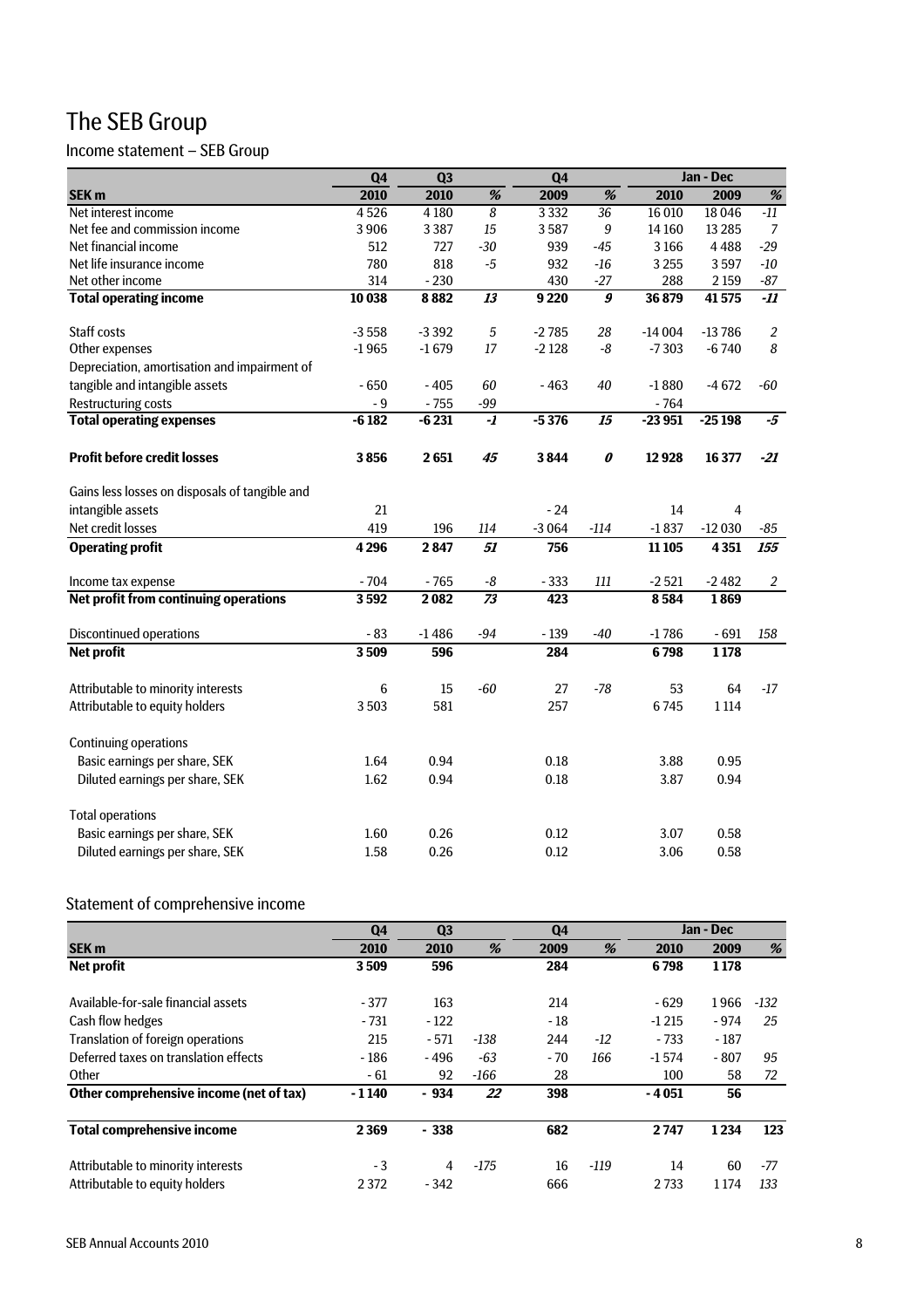#### Key figures – SEB Group

|                                                               | Q <sub>4</sub> | Q3      | ${\bf Q4}$ | Jan - Dec |         |
|---------------------------------------------------------------|----------------|---------|------------|-----------|---------|
|                                                               | 2010           | 2010    | 2009       | 2010      | 2009    |
|                                                               |                |         |            |           |         |
| <b>Continuing operations</b>                                  |                |         |            |           |         |
| Return on equity, continuing operations, %                    | 14.62          | 8.48    | 1.60       | 8.65      | 1.89    |
| Basic earnings per share, continuing operations, SEK          | 1.64           | 0.94    | 0.18       | 3.88      | 0.95    |
| Diluted earnings per share, continuing operations, SEK        | 1.62           | 0.94    | 0.18       | 3.87      | 0.94    |
| Cost/income ratio, continuing operations                      | 0.62           | 0.70    | 0.58       | 0.65      | 0.61    |
| Number of full time equivalents, continuing operations*       | 17,347         | 17,133  | 17,331     | 17,104    | 17,970  |
| Loans to deposits ratio, excl repos and reclassified bonds, % | 139            | 138     | 139        | 139       | 139     |
| <b>Total operations</b>                                       |                |         |            |           |         |
| Return on equity, %                                           | 14.28          | 2.38    | 1.04       | 6.84      | 1.17    |
| Return on total assets, %                                     | 0.63           | 0.10    | 0.05       | 0.30      | 0.05    |
| Return on risk-weighted assets, %                             | 1.73           | 0.28    | 0.13       | 0.83      | 0.13    |
|                                                               |                |         |            |           |         |
| Basic earnings per share, SEK                                 | 1.60           | 0.26    | 0.12       | 3.07      | 0.58    |
| Weighted average number of shares, millions**                 | 2,194          | 2,194   | 2,194      | 2,194     | 1,906   |
|                                                               |                |         |            |           |         |
| Diluted earnings per share, SEK                               | 1.58           | 0.26    | 0.12       | 3.06      | 0.58    |
| Weighted average number of diluted shares, millions***        | 2,212          | 2,207   | 2,201      | 2,202     | 1,911   |
|                                                               |                |         |            |           |         |
| Net worth per share, SEK                                      | 50.34          | 49.02   | 50.17      | 50.34     | 50.17   |
| Average equity, SEK, billion                                  | 98.4           | 98.4    | 99.3       | 98.9      | 95.4    |
| Credit loss level, %                                          | $-0.07$        | $-0.02$ | 0.93       | 0.14      | 0.92    |
|                                                               | 69.2           | 73.2    | 69.5       |           | 69.5    |
| Total reserve ratio individually assessed impaired loans, %   |                |         |            | 69.2      |         |
| Net level of impaired loans, %                                | 0.62           | 0.62    | 0.72       | 0.62      | 0.72    |
| Gross level of impaired loans, %                              | 1.26           | 1.29    | 1.39       | 1.26      | 1.39    |
| Basel II (Legal reporting with transitional floor) :****      |                |         |            |           |         |
| Risk-weighted assets, SEK billion                             | 800            | 797     | 795        | 800       | 795     |
| Core Tier 1 capital ratio, %                                  | 10.93          | 10.80   | 10.74      | 10.93     | 10.74   |
| Tier 1 capital ratio, %                                       | 12.75          | 12.65   | 12.78      | 12.75     | 12.78   |
| Total capital ratio, %                                        | 12.40          | 12.73   | 13.50      | 12.40     | 13.50   |
|                                                               |                |         |            |           |         |
| Basel II (without transitional floor):                        |                |         |            |           |         |
| Risk-weighted assets, SEK billion                             | 716            | 711     | 730        | 716       | 730     |
| Core Tier 1 capital ratio, %                                  | 12.20          | 12.11   | 11.69      | 12.20     | 11.69   |
| Tier 1 capital ratio, %                                       | 14.24          | 14.18   | 13.91      | 14.24     | 13.91   |
| Total capital ratio, %                                        | 13.85          | 14.27   | 14.69      | 13.85     | 14.69   |
|                                                               |                |         |            |           |         |
| Basel I:                                                      |                |         |            |           |         |
| Risk-weighted assets, SEK billion                             | 998            | 984     | 1003       | 998       | 1003    |
| Core Tier 1 capital ratio, %                                  | 8.75           | 8.75    | 8.51       | 8.75      | 8.51    |
| Tier 1 capital ratio, %                                       | 10.22          | 10.25   | 10.13      | 10.22     | 10.13   |
| Total capital ratio, %                                        | 9.93           | 10.31   | 10.70      | 9.93      | 10.70   |
| Number of full time equivalents*                              | 19,220         | 19,150  | 19,562     | 19,125    | 20,233  |
| Assets under custody, SEK billion                             | 5,072          | 4,879   | 4,853      | 5,072     | 4,853   |
| Assets under management, SEK billion                          | 1,399          | 1,343   | 1,356      | 1,399     | 1,356   |
|                                                               |                |         |            |           |         |
| <b>Discontinued operations</b>                                |                |         |            |           |         |
| Basic earnings per share, discontinued operations, SEK        | $-0.04$        | $-0.68$ | $-0.06$    | $-0.81$   | $-0.36$ |
| Diluted earnings per share, discontinued operations, SEK      | $-0.04$        | $-0.67$ | $-0.06$    | $-0.81$   | $-0.36$ |

\* Quarterly numbers are for last month of quarter. Accumulated numbers are average for the period.

\*\* The number of issued shares was 2,194,171,802. SEB owned 810,155 Class A shares for the employee stock option programme at year end 2009. During 2010 SEB has repurchased 600,000 shares and 1,142,795 have been sold as employee stock options have been exercised. Thus, as at 31 December 2010 SEB owned 267,360 Class A-shares with a market value of SEK 15m.

\*\*\* Calculated dilution based on the estimated economic value of the long-term incentive programmes.

\*\*\*\* 80 per cent of RWA in Basel I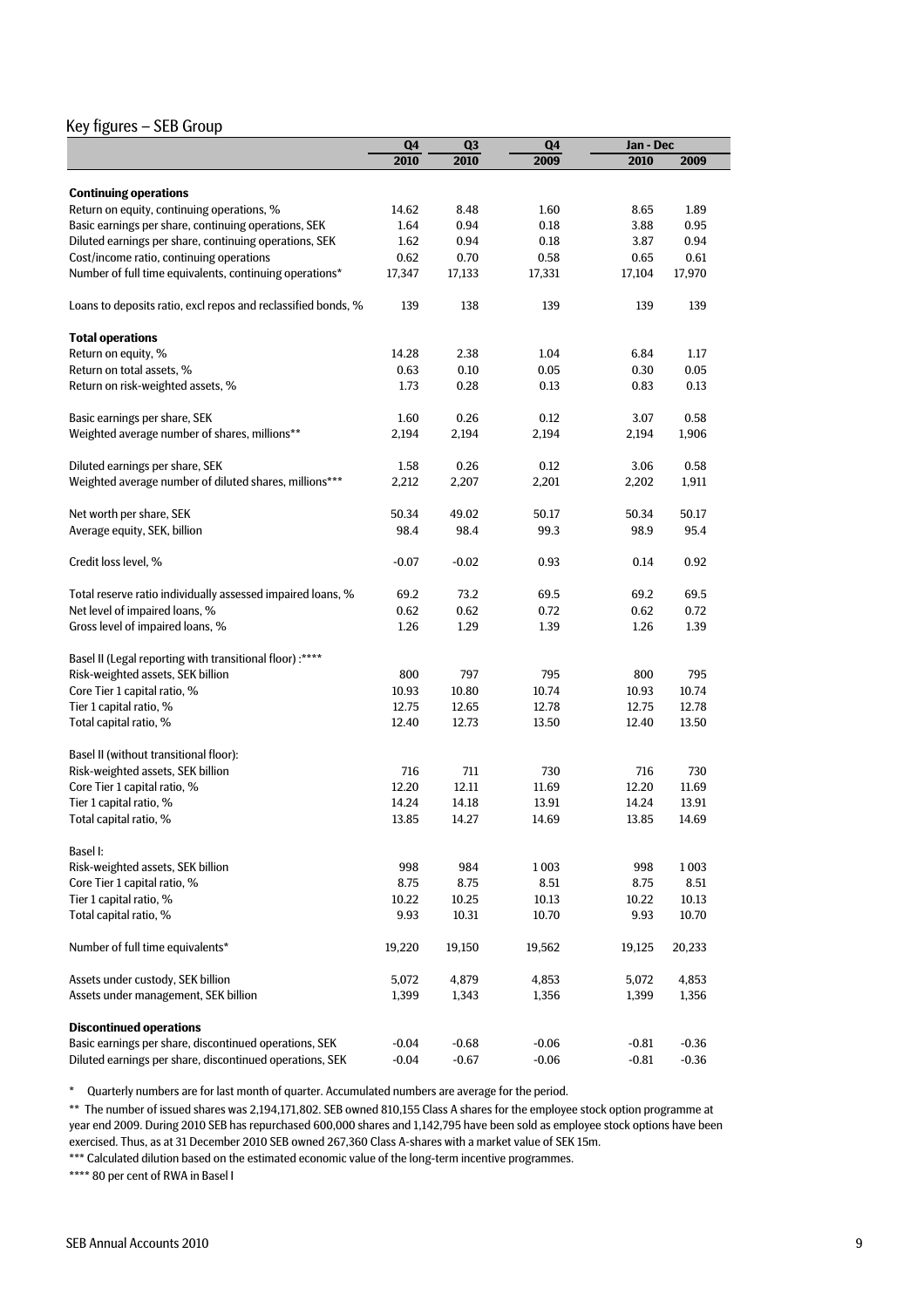## Income statement on quarterly basis - SEB Group

|                                                           | Q4      | Q <sub>3</sub> | Q <sub>2</sub> | Q1      | Q <sub>4</sub> |
|-----------------------------------------------------------|---------|----------------|----------------|---------|----------------|
| SEK <sub>m</sub>                                          | 2010    | 2010           | 2010           | 2010    | 2009           |
| Net interest income                                       | 4526    | 4180           | 3762           | 3542    | 3 3 3 2        |
| Net fee and commission income                             | 3906    | 3387           | 3673           | 3 1 9 4 | 3587           |
| Net financial income                                      | 512     | 727            | 977            | 950     | 939            |
| Net life insurance income                                 | 780     | 818            | 778            | 879     | 932            |
| Net other income                                          | 314     | $-230$         | 34             | 170     | 430            |
| <b>Total operating income</b>                             | 10 038  | 8882           | 9 2 2 4        | 8735    | 9 2 2 0        |
| <b>Staff costs</b>                                        | $-3558$ | $-3392$        | $-3616$        | $-3438$ | $-2785$        |
| Other expenses                                            | $-1965$ | $-1679$        | $-1875$        | $-1784$ | $-2128$        |
| Depreciation, amortisation and impairment of tangible and |         |                |                |         |                |
| intangible assets                                         | $-650$  | $-405$         | $-416$         | $-409$  | $-463$         |
| <b>Restructuring costs</b>                                | - 9     | $-755$         |                |         |                |
| <b>Total operating expenses</b>                           | $-6182$ | $-6231$        | $-5907$        | $-5631$ | $-5376$        |
| <b>Profit before credit losses</b>                        | 3856    | 2651           | 3317           | 3 1 0 4 | 3844           |
| Gains less losses on disposals of tangible and intangible |         |                |                |         |                |
| assets                                                    | 21      |                | - 3            | $-4$    | $-24$          |
| Net credit losses                                         | 419     | 196            | $-639$         | $-1813$ | $-3064$        |
| <b>Operating profit</b>                                   | 4296    | 2847           | 2675           | 1287    | 756            |
| Income tax expense                                        | $-704$  | $-765$         | $-600$         | $-452$  | $-333$         |
| Net profit from continuing operations                     | 3592    | 2082           | 2075           | 835     | 423            |
| <b>Discontinued operations</b>                            | $-83$   | $-1486$        | - 71           | - 146   | $-139$         |
| <b>Net profit</b>                                         | 3509    | 596            | 2004           | 689     | 284            |
| Attributable to minority interests                        | 6       | 15             | 17             | 15      | 27             |
| Attributable to equity holders                            | 3503    | 581            | 1987           | 674     | 257            |
| <b>Continuing operations</b>                              |         |                |                |         |                |
| Basic earnings per share, SEK                             | 1.64    | 0.94           | 0.94           | 0.37    | 0.18           |
| Diluted earnings per share, SEK                           | 1.62    | 0.94           | 0.94           | 0.37    | 0.18           |
| <b>Total operations</b>                                   |         |                |                |         |                |
| Basic earnings per share, SEK                             | 1.60    | 0.26           | 0.91           | 0.31    | 0.12           |
| Diluted earnings per share, SEK                           | 1.58    | 0.26           | 0.90           | 0.31    | 0.12           |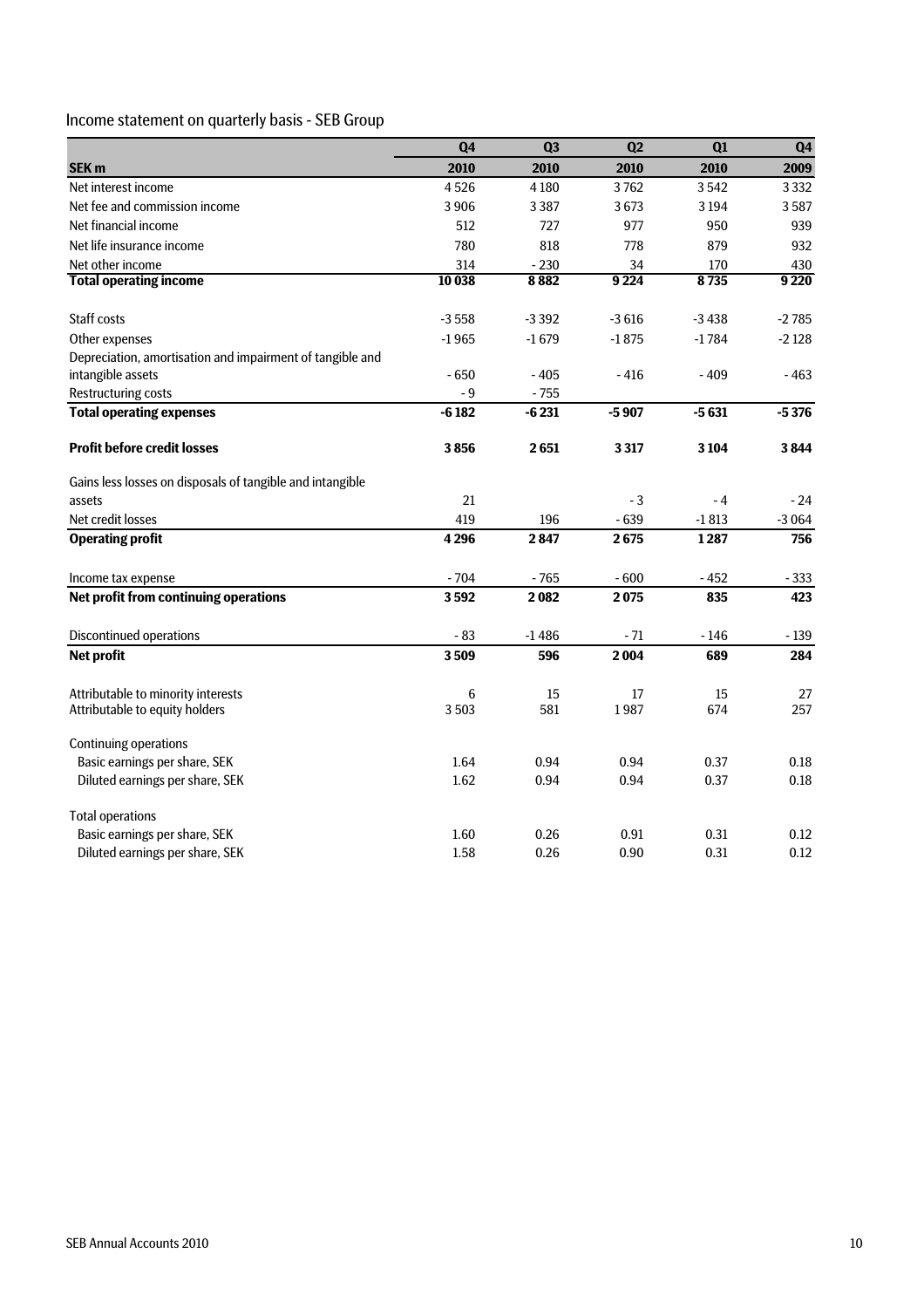### Income statement, by Division – SEB Group

|                                                | <b>Merchant</b> | <b>Retail</b>  | <b>Wealth</b>     |         |               | <b>Other incl</b> |                  |
|------------------------------------------------|-----------------|----------------|-------------------|---------|---------------|-------------------|------------------|
| Jan-Dec 2010, SEK m                            | <b>Banking</b>  | <b>Banking</b> | <b>Management</b> | Life*   | <b>Baltic</b> | eliminations      | <b>SEB Group</b> |
| Net interest income                            | 8 1 2 3         | 5008           | 485               | $-11$   | 1869          | 536               | 16 010           |
| Net fee and commission income                  | 5 3 0 8         | 3 2 4 1        | 3752              |         | 877           | 982               | 14 160           |
| Net financial income                           | 3745            | 273            | 89                |         | 63            | $-1004$           | 3166             |
| Net life insurance income                      |                 |                |                   | 4550    |               | $-1295$           | 3255             |
| Net other income                               | - 46            | 47             | 58                |         | 37            | 192               | 288              |
| <b>Total operating income</b>                  | 17130           | 8569           | 4384              | 4539    | 2846          | $-589$            | 36879            |
| Staff costs                                    | $-4091$         | $-2636$        | $-1319$           | $-1123$ | $-640$        | -4 195            | $-14004$         |
| Other expenses                                 | $-4205$         | $-2821$        | $-1333$           | $-524$  | $-1158$       | 2738              | $-7303$          |
| Depreciation, amortisation and impairment of   |                 |                |                   |         |               |                   |                  |
| tangible and intangible assets                 | $-169$          | $-84$          | $-84$             | $-690$  | $-291$        | $-562$            | $-1880$          |
| Restructuring costs                            |                 |                |                   |         |               | $-764$            | $-764$           |
| <b>Total operating expenses</b>                | $-8465$         | $-5541$        | $-2736$           | $-2337$ | $-2089$       | $-2783$           | $-23951$         |
| <b>Profit before credit losses</b>             | 8665            | 3028           | 1648              | 2 2 0 2 | 757           | $-3372$           | 12928            |
| Gains less losses on disposals of tangible and |                 |                |                   |         |               |                   |                  |
| intangible assets                              | 28              | $-1$           |                   |         | - 5           | - 8               | 14               |
| Net credit losses                              | $-195$          | $-543$         | 3                 |         | $-873$        | $-229$            | $-1837$          |
| <b>Operating profit</b>                        | 8498            | 2484           | 1651              | 2 2 0 2 | $-121$        | $-3609$           | 11 10 5          |

\* Business result in Life amounted to SEK 3,367m (3,015), of which change in surplus values was net SEK 1,165m (900).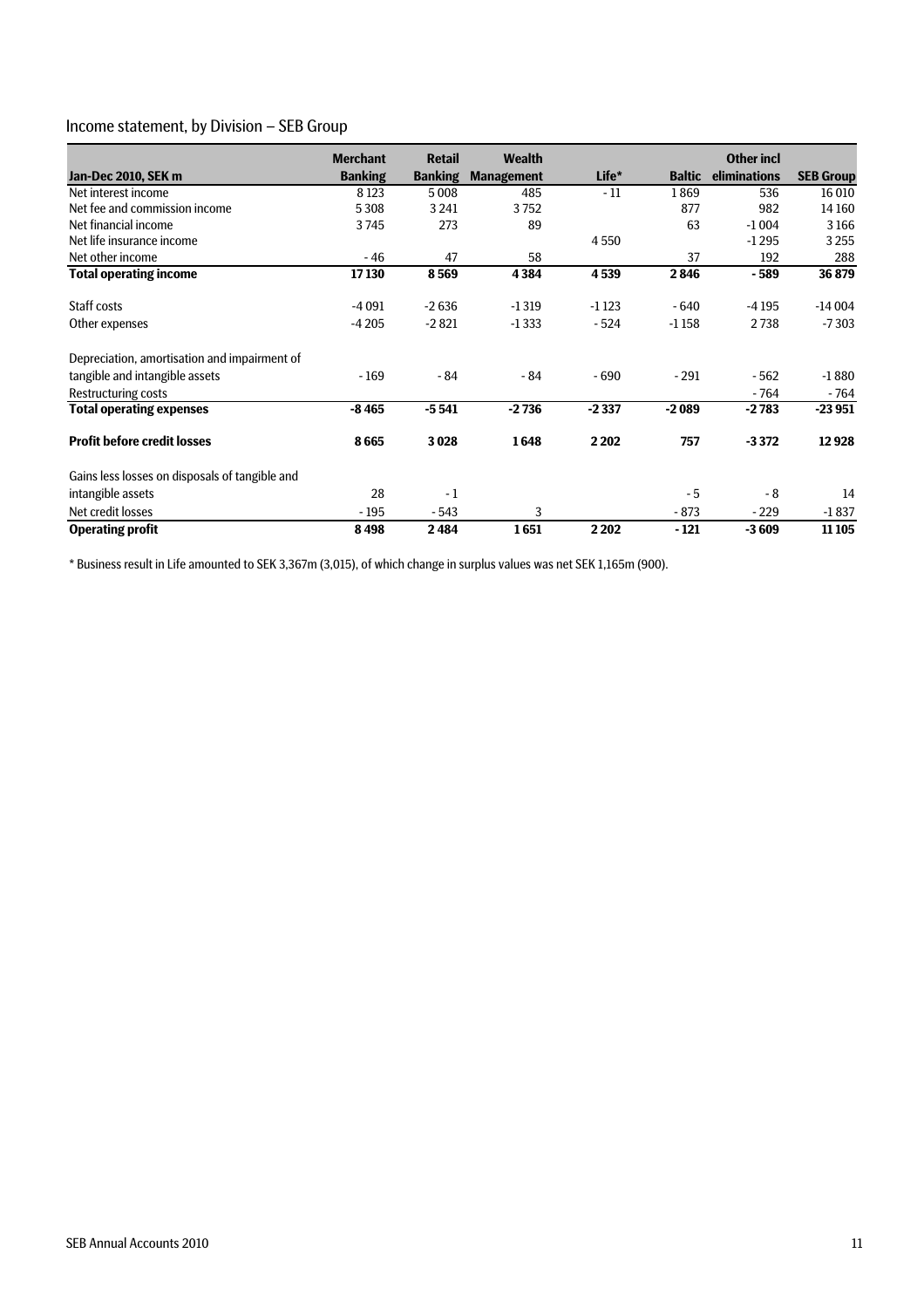## Merchant Banking

*Merchant Banking has two large business areas - Trading and Capital Markets and Global Transaction Services. The other business units, e.g. the CRM function, Commercial Real Estate, Corporate Finance and Structured Finance, are consolidated in Corporate Banking.* 

#### Income statement

|                                                | Q <sub>4</sub> | Q <sub>3</sub> |                  | Q <sub>4</sub> |       | Jan-Dec |         |       |
|------------------------------------------------|----------------|----------------|------------------|----------------|-------|---------|---------|-------|
| SEK <sub>m</sub>                               | 2010           | 2010           | %                | 2009           | %     | 2010    | 2009    | $\%$  |
| Net interest income                            | 2 1 3 3        | 2012           | 6                | 1978           | 8     | 8 1 2 3 | 9982    | $-19$ |
| Net fee and commission income                  | 1515           | 1290           | 17               | 1531           | $-1$  | 5308    | 5647    | $-6$  |
| Net financial income                           | 655            | 753            | $-13$            | 712            | $-8$  | 3745    | 4377    | $-14$ |
| Net other income                               | 66             | $-159$         |                  | $-101$         |       | $-46$   | 46      |       |
| <b>Total operating income</b>                  | 4369           | 3896           | 12               | 4 1 2 0        | 6     | 17130   | 20 052  | $-15$ |
| Staff costs                                    | $-1114$        | $-875$         | 27               | $-556$         | 100   | $-4091$ | $-3529$ | 16    |
| Other expenses                                 | $-1120$        | $-954$         | 17               | $-1025$        | 9     | $-4205$ | $-4134$ | 2     |
| Depreciation, amortisation and impairment of   |                |                |                  |                |       |         |         |       |
| tangible and intangible assets                 | $-62$          | $-41$          | 51               | $-61$          | 2     | $-169$  | $-155$  | 9     |
| <b>Total operating expenses</b>                | $-2296$        | $-1870$        | 23               | $-1642$        | 40    | $-8465$ | $-7818$ | 8     |
| <b>Profit before credit losses</b>             | 2073           | 2026           | $\boldsymbol{2}$ | 2478           | $-16$ | 8665    | 12 2 34 | $-29$ |
| Gains less losses on disposals of tangible and |                |                |                  |                |       |         |         |       |
| intangible assets                              | 29             | $-1$           |                  | $-1$           |       | 28      | $-1$    |       |
| Net credit losses                              | - 99           | $-23$          |                  | $-52$          | 90    | $-195$  | $-805$  | - 76  |
| <b>Operating profit</b>                        | 2003           | 2002           |                  | 2425           | $-17$ | 8498    | 11428   | $-26$ |
| Cost/Income ratio                              | 0,53           | 0,48           |                  | 0,40           |       | 0,49    | 0,39    |       |
| Business equity, SEK bn                        | 27,5           | 27,7           |                  | 35,1           |       | 28,2    | 35,1    |       |
| Return on equity, %                            | 21,0           | 20,8           |                  | 19,9           |       | 21,7    | 23,4    |       |
| Number of full time equivalents                | 2591           | 2571           |                  | 2539           |       | 2548    | 2630    |       |

- Gradual improvement of income and profit during the year
- Strong asset quality and lower credit losses
- Leadership in investment banking and other core business segments confirmed

#### **Comments on 2010**

A gradual improvement in market sentiment and customer activity, further supported by higher interest rates, fuelled income in the fourth quarter of 2010. SEB continued as an active partner, supporting clients financially and with advice in periods of market uncertainty. As confirmed by the latest customer surveys, the enhanced relationships formed during this period have provided a strong platform for growth across the Nordic region and Germany.

Operating income for the full year decreased compared with 2009 reflecting the return of a more normal market environment. Operating expenses for 2010 were up 8 per cent compared with 2009 and were mainly related to the growth outside Sweden. Operating profit amounted to SEK 8,498m, a decrease year-on-year. Asset quality remained strong.

M&A activity increased in 2010 and accelerated towards year-end. SEB Enskilda confirmed the strong franchise throughout the Nordic region by advising e.g. Assa Abloy, Aalborg Industries, Hexagon, Intrum Justitia and TDC, in their successful transactions during the year. *Corporate Banking*  finished 2010 with a solid fourth quarter, especially within Structured Finance. The higher M&A activity had a positive

effect on the demand for corporate borrowing combined with an increasing need for refinancing of existing facilities, and further supported by inflow of new customers. Net interest income grew in the second half of the year following higher activity levels and was particularly visible in *Corporate Banking* and *Global Transaction Services.* At year-end, assets under custody were SEK 5,072bn (4,853 at year-end 2009).

Corporate bond issuance almost came back to pre-crisis levels towards the end of 2010, and SEB was the leading arranger of Scandinavian domestic bonds in 2010. Income generation in *Trading and Capital Markets,* notably within foreign exchange and capital markets proved resilient during the year. Despite improved sentiment, stock market volumes were cyclically low throughout 2010 and equities income was relatively weak. Continued leadership in this area was confirmed by the recent Prospera survey in which Nordic institutions again ranked SEB Enskilda as the number one Equity house in the region.

Growth investments in the other Nordic countries and in Germany started in 2010 and will accelerate further.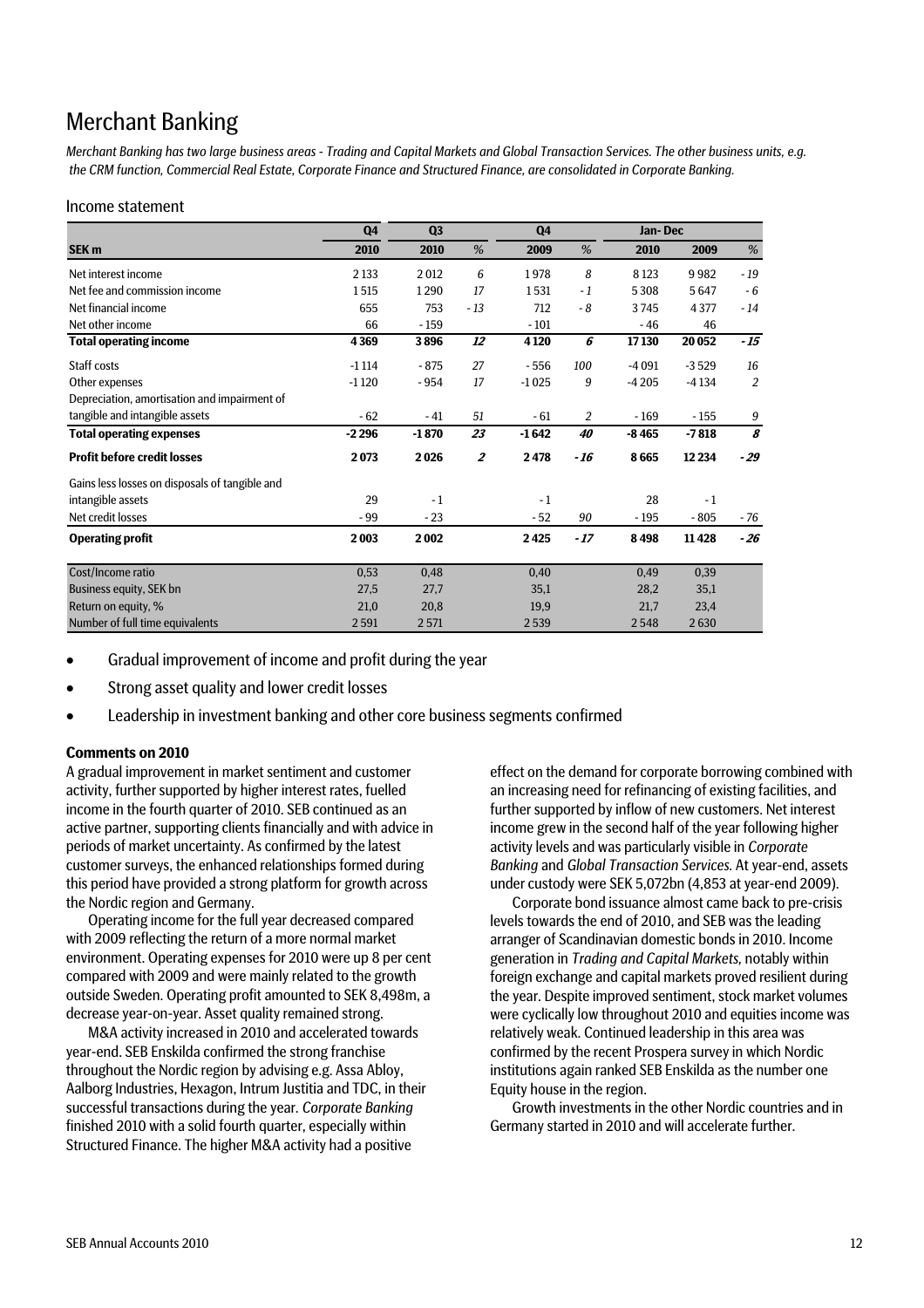## Retail Banking

*The Retail Banking division consists of two business areas - Sweden and Card.* 

#### Income statement

|                                                | Q <sub>4</sub> | Q <sub>3</sub> |                | Q <sub>4</sub> |                | Jan-Dec |         |                  |
|------------------------------------------------|----------------|----------------|----------------|----------------|----------------|---------|---------|------------------|
| SEK <sub>m</sub>                               | 2010           | 2010           | %              | 2009           | %              | 2010    | 2009    | %                |
| Net interest income                            | 1332           | 1263           | 5              | 1278           | $\overline{4}$ | 5008    | 5424    | $-8$             |
| Net fee and commission income                  | 849            | 774            | 10             | 862            | $-2$           | 3 2 4 1 | 3254    | $\boldsymbol{0}$ |
| Net financial income                           | 74             | 58             | 28             | 84             | $-12$          | 273     | 292     | $-7$             |
| Net other income                               | 12             | 14             | $-14$          | 18             | $-33$          | 47      | 64      | $-27$            |
| <b>Total operating income</b>                  | 2 2 6 7        | 2 1 0 9        | $\overline{z}$ | 2 2 4 2        | 1              | 8569    | 9034    | $-5$             |
| Staff costs                                    | $-643$         | $-683$         | $-6$           | $-571$         | 13             | $-2636$ | $-2542$ | $\overline{4}$   |
| Other expenses                                 | $-789$         | $-660$         | 20             | $-665$         | 19             | $-2821$ | $-2668$ | 6                |
| Depreciation, amortisation and impairment of   |                |                |                |                |                |         |         |                  |
| tangible and intangible assets                 | $-21$          | $-21$          | 0              | $-22$          | $-5$           | $-84$   | $-93$   | - 10             |
| <b>Total operating expenses</b>                | $-1453$        | $-1364$        | $\overline{z}$ | $-1258$        | 16             | $-5541$ | $-5303$ | $\boldsymbol{4}$ |
| <b>Profit before credit losses</b>             | 814            | 745            | 9              | 984            | $-17$          | 3028    | 3731    | $-19$            |
| Gains less losses on disposals of tangible and |                |                |                |                |                |         |         |                  |
| intangible assets                              |                | $-1$           |                |                |                | $-1$    |         |                  |
| Net credit losses                              | $-144$         | $-56$          | 157            | $-223$         | $-35$          | $-543$  | $-840$  | $-35$            |
| <b>Operating profit</b>                        | 670            | 688            | -3             | 761            | $-12$          | 2484    | 2891    | $-14$            |
| Cost/Income ratio                              | 0,64           | 0,65           |                | 0,56           |                | 0,65    | 0,59    |                  |
| Business equity, SEK bn                        | 9,8            | 9,8            |                | 10,8           |                | 9,7     | 10,8    |                  |
| Return on equity, %                            | 20,3           | 20,9           |                | 20,9           |                | 18,9    | 19,8    |                  |
| Number of full time equivalents                | 3 4 3 7        | 3420           |                | 3 3 1 3        |                | 3 3 9 5 | 3 3 8 5 |                  |

- Recovery of deposit margins support net interest income
- Increased corporate lending and deposit volumes
- Continued Nordic corporate card leadership

#### **Comments on 2010**

2010 represented a year of stabilisation. Business activity was high and the underlying development was positive. Operating profit for 2010 decreased to SEK 2,484m (2,891), mostly related to the decrease in net interest income.

Net interest income in 2010 decreased to SEK 5,008m (5,424) as short-term interest rates remained low during the major part of the year and put pressure on deposit margins. Lending margins as well as loans and deposit volumes increased during the year. Provisions for credit losses decreased to SEK 543m (840). Annual operating expenses grew by 4 per cent, following recruitment of corporate advisors in the branch-office network. Investments were also made in mobile- and internetbanking aiming at improving core banking services to enhance customer service levels.

*Retail Sweden's* operating profit for 2010 reached SEK 1,501m (1,878). Household mortgage volumes grew in line with the market and reached SEK 265bn (241), but growth subsided towards year-end and credit policy has been tightened in 2010. Household mortgage margins, measured towards the funding cost including a liquidity premium which SEB is the only Swedish bank to publish, were stable. 2010

Retail Germany is not included in the Retail Banking division in this report since it has been divested. The divisional figures have been restated in order to make comparisons possible.

saw strong inflow of deposits which increased by SEK 17bn to a total of SEK 175bn.

In order to develop long and close relationships with customers and becoming their preferred business partner, the client interface has been strengthened and packaged solutions including insurance, banking and advisory services created.

SEB strengthened its position in the corporate market as reflected in SEB's ranking as the Swedish business bank of the year 2010 by Finansbarometern and by increased corporate lending by 18 per cent. In the small and medium-sized enterprise market, the market share rose from 10 to 11 per cent. Average corporate lending margins increased during the year.

*The Card business* operating profit amounted to SEK 983m (1,012), even though the travel and co-branding business were negatively affected by the volcanic ash clouds during the spring. The trend of decreasing average purchase amounts continued which put further pressure on process and resource efficiency.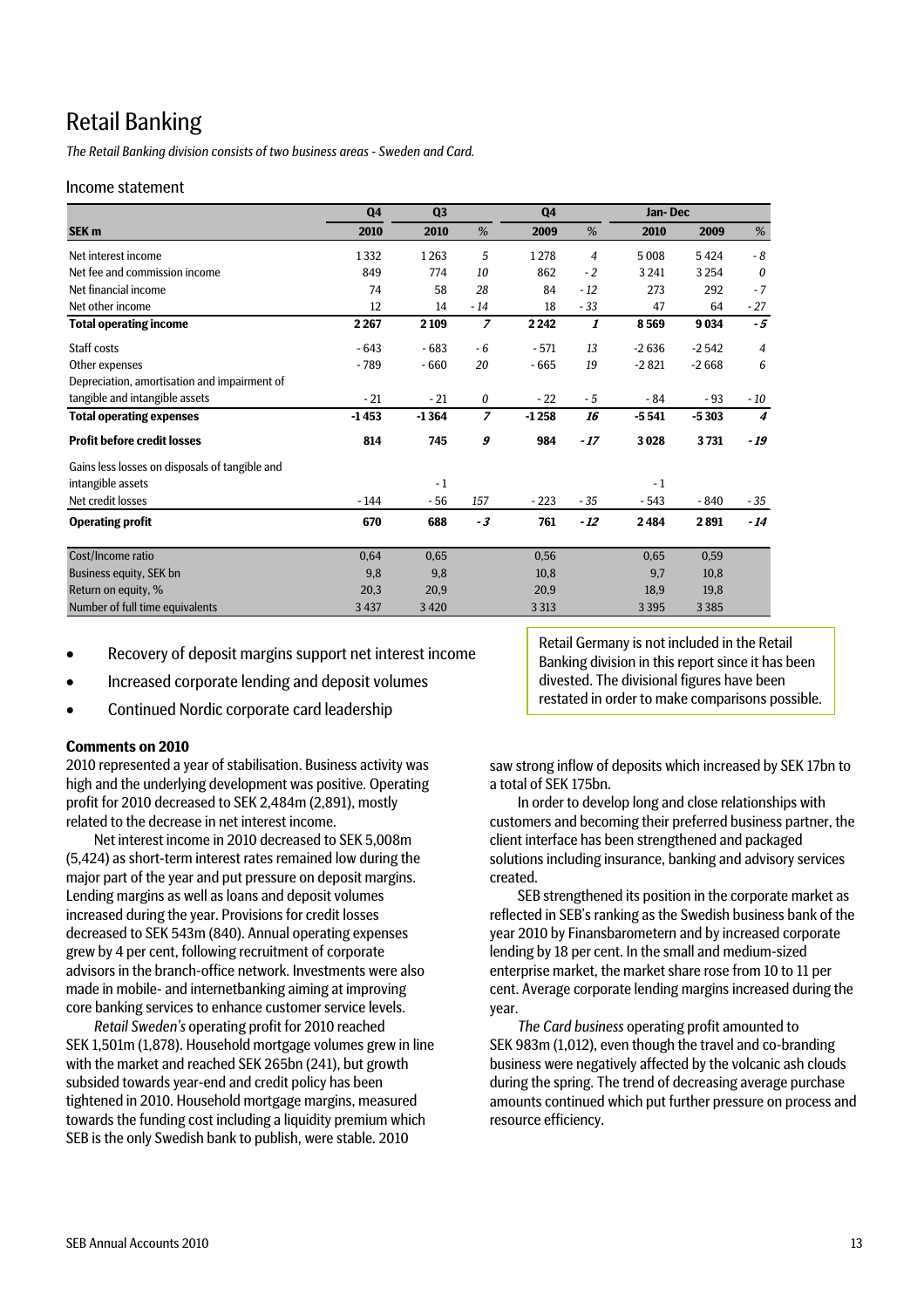## Wealth Management

*The Wealth Management division has two business areas – Private Banking and Institutional Clients.* 

#### Income statement

|                                                | Q <sub>4</sub> | Q <sub>3</sub> |       | Q <sub>4</sub> |      | Jan-Dec |         |                  |
|------------------------------------------------|----------------|----------------|-------|----------------|------|---------|---------|------------------|
| SEK <sub>m</sub>                               | 2010           | 2010           | %     | 2009           | %    | 2010    | 2009    | %                |
| Net interest income                            | 136            | 118            | 15    | 116            | 17   | 485     | 598     | $-19$            |
| Net fee and commission income                  | 1 1 1 5        | 830            | 34    | 853            | 31   | 3752    | 2955    | 27               |
| Net financial income                           | 30             | 17             | 76    | 23             | 30   | 89      | 76      | 17               |
| Net other income                               | 4              | 7              | $-43$ | 3              | 33   | 58      | 17      |                  |
| <b>Total operating income</b>                  | 1285           | 972            | 32    | 995            | 29   | 4384    | 3646    | 20               |
| Staff costs                                    | $-350$         | $-311$         | 13    | $-250$         | 40   | $-1319$ | $-1229$ | 7                |
| Other expenses                                 | $-372$         | $-320$         | 16    | $-310$         | 20   | $-1333$ | $-1160$ | 15               |
| Depreciation, amortisation and impairment of   |                |                |       |                |      |         |         |                  |
| tangible and intangible assets                 | $-23$          | $-20$          | 15    | $-24$          | $-4$ | $-84$   | $-116$  | $-28$            |
| <b>Total operating expenses</b>                | $-745$         | $-651$         | 14    | $-584$         | 28   | $-2736$ | $-2505$ | $\boldsymbol{g}$ |
| <b>Profit before credit losses</b>             | 540            | 321            | 68    | 411            | 31   | 1648    | 1141    | 44               |
| Gains less losses on disposals of tangible and |                |                |       |                |      |         |         |                  |
| intangible assets                              |                |                |       | $-1$           |      |         | 29      |                  |
| Net credit losses                              | 7              | $-1$           |       | - 8            |      | 3       | $-28$   |                  |
| <b>Operating profit</b>                        | 547            | 320            | 71    | 402            | 36   | 1651    | 1142    | 45               |
| Cost/Income ratio                              | 0,58           | 0,67           |       | 0,59           |      | 0,62    | 0,69    |                  |
| Business equity, SEK bn                        | 5,3            | 5,2            |       | 5,5            |      | 5,3     | 5,5     |                  |
| Return on equity, %                            | 29,8           | 17,6           |       | 21,1           |      | 22,5    | 14,9    |                  |
| Number of full time equivalents                | 1030           | 996            |       | 1000           |      | 986     | 1016    |                  |

- Continued growth of assets under management
- High net sales with many new customers and mandates
- Strong demand for broader investment solutions and a holistic client offering

#### **Comments on 2010**

With a strong focus on enhancing the client experience, customer activity within both Private Banking and Institutional Clients has been high during 2010. Net sales have increased during 2010 for Private Banking, to SEK 26bn (17), and remained on a high level for Institutional Clients at SEK 31bn (31)

SEB's holistic client offering to private individuals and entrepreneurs has been developed further. SEB's Family Office has broken new ground with an improved adapted investment and accounting process. A new application for iPhone and iPad containing stock price, equity research and news has been launched. Customers were given the opportunity to invest in a number of SEB index products as well as other third-party products as complement to SEB's own offering. The international offering has been further strengthened by the possibility to open an account in the Chinese currency Yuan. SEB won the prestigious Global Private Banking Awards (*Financial Times Group*) as the best private bank in the Nordic region.

SEB's broad offering and approach towards the institutional clients continued to gain momentum. During the year an increasing number of new mandates were included in assets under management. The expansion outside SEB's home markets continued to yield results with a volume of close to SEK 20bn. Inflows derived from a number of mutual fund product areas.

Operating income increased by 20 per cent compared with last year. Performance and transactions fees reached SEK 409m (383), mainly in the fourth quarter. Base commissions increased due to SEB's asset mix and net sales. Operating expenses were up 9 per cent from last year, mainly as a result of higher activity and investment level.

Average assets under management improved by 7 per cent compared with last year. The improvement was due to the strong net sales of SEK 54bn (41) and the market development. Brokerage income remained strong during the year at SEK 307m (310).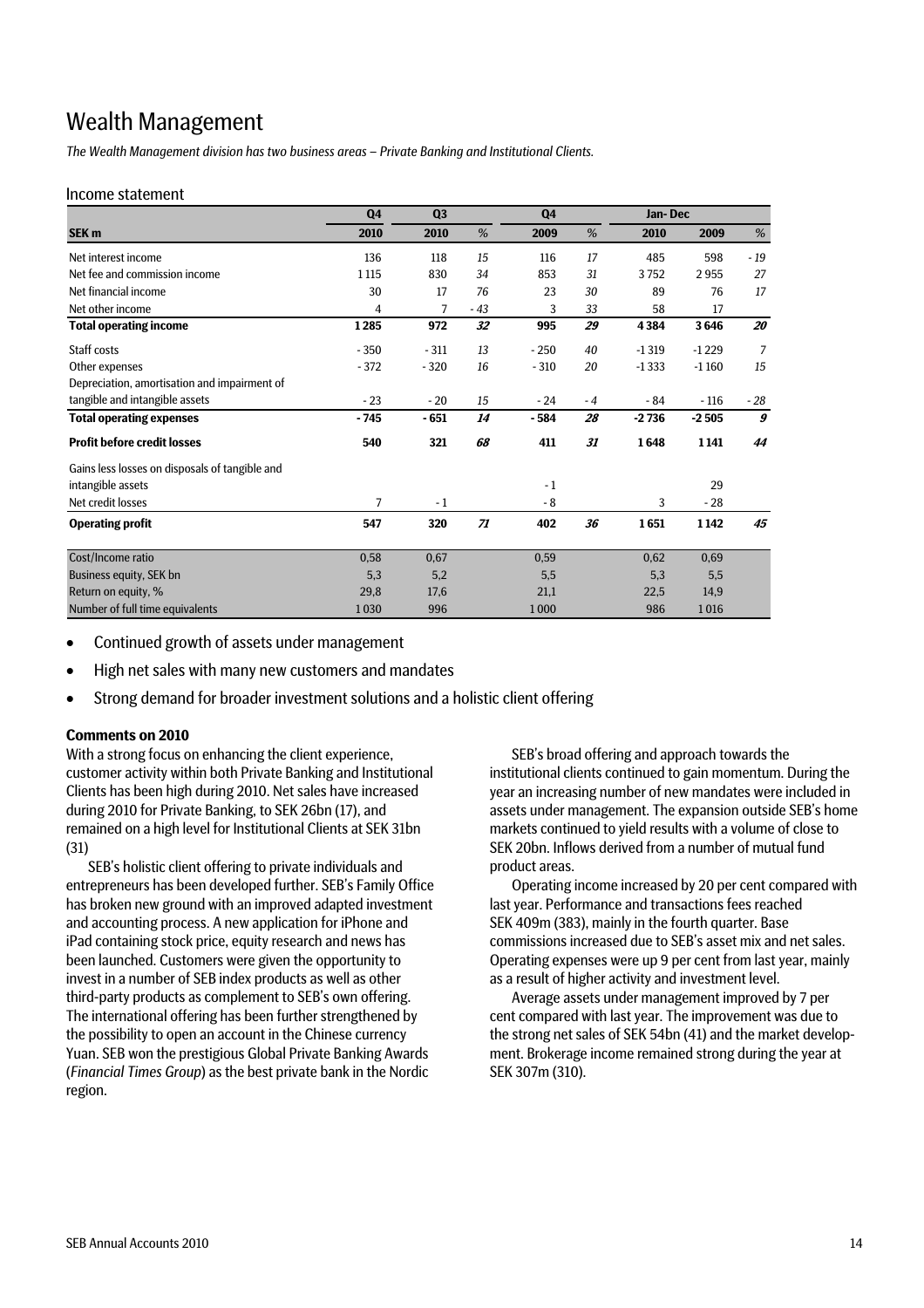## Life

*Life consists of three business areas - SEB Trygg Liv (Sweden), SEB Pension (Denmark) and SEB Life & Pension International.* 

Income statement

|                                              | Q <sub>4</sub> | Q <sub>3</sub> |       | Q <sub>4</sub> | Jan-Dec |         |         |                  |  |  |
|----------------------------------------------|----------------|----------------|-------|----------------|---------|---------|---------|------------------|--|--|
| SEK <sub>m</sub>                             | 2010           | 2010           | %     | 2009           | %       | 2010    | 2009    | %                |  |  |
| Net interest income                          | $-5$           | $-2$           | 150   | $-1$           |         | - 11    | - 18    | $-39$            |  |  |
| Net life insurance income                    | 1106           | 1143           | $-3$  | 1145           | $-3$    | 4550    | 4443    | $\overline{2}$   |  |  |
| <b>Total operating income</b>                | 1101           | 1141           | $-4$  | 1144           | $-4$    | 4539    | 4425    | 3                |  |  |
| Staff costs                                  | $-278$         | $-276$         | 1     | $-263$         | 6       | $-1123$ | $-1107$ | 1                |  |  |
| Other expenses                               | $-125$         | $-133$         | $-6$  | $-144$         | $-13$   | $-524$  | $-536$  | $-2$             |  |  |
| Depreciation, amortisation and impairment of |                |                |       |                |         |         |         |                  |  |  |
| tangible and intangible assets               | $-176$         | $-169$         | 4     | $-167$         | 5       | $-690$  | $-667$  | 3                |  |  |
| <b>Total operating expenses</b>              | $-579$         | $-578$         | 0     | $-574$         | 1       | $-2337$ | $-2310$ | 1                |  |  |
| <b>Operating profit</b>                      | 522            | 563            | $-7$  | 570            | - 8     | 2 2 0 2 | 2 1 1 5 | $\boldsymbol{4}$ |  |  |
| Change in surplus values, net                | 345            | 400            | $-14$ | 170            | 103     | 1165    | 900     | 29               |  |  |
| <b>Business result</b>                       | 867            | 963            | $-10$ | 740            | 17      | 3367    | 3015    | 12               |  |  |
| Cost/Income ratio                            | 0,53           | 0,51           |       | 0,50           |         | 0,51    | 0,52    |                  |  |  |
| Business equity, SEK bn                      | 6,0            | 6,0            |       | 6,8            |         | 6,0     | 6,8     |                  |  |  |
| Return on equity, %                          |                |                |       |                |         |         |         |                  |  |  |
| based on operating profit                    | 30,6           | 33,0           |       | 29,5           |         | 32,3    | 27,4    |                  |  |  |
| based on business result                     | 50,9           | 56,5           |       | 38,3           |         | 49,4    | 39,0    |                  |  |  |
| Number of full time equivalents              | 1226           | 1200           |       | 1173           |         | 1190    | 1191    |                  |  |  |

- Operating profit increased by 4 per cent, a further improvement on a strong 2009
- Total fund value increased by 15 per cent during the year
- High premium inflow confirms customer confidence

#### **Comments on 2010**

Several customer activities were launched in 2010. Improved availability at customer service centres, increased advisory service and enhanced product offerings have been in focus all in order to strengthen long-term relationships with customers.

In Sweden, increased focus on guiding and advising clients from the age of 55 and up has been well received. Furthermore, the ongoing efforts to ensure a high quality fund offering include a launch of additional Strategy funds. In Denmark, SEB Pension was ranked number one in the customer survey conducted by Aalunds.

The continued high premium inflow confirmed that the initiatives were well received by the customers. Total premium income in 2010 increased by 4 per cent in local currencies and amounted to SEK 30.5bn. Continued focus on unit-linked has led to moderate risk exposure, high capital efficiency and increased return on business equity.

Operating profit increased by 4 per cent compared with 2009. Excluding the effect of recovered guarantee provisions in traditional portfolios, income rose by 8 per cent and operating profit by 16 per cent, mainly related to higher income from unit-linked products. Recovered guarantee provisions amounted to SEK 76m compared with SEK 286m last year. The remaining guarantee provisions amounted to

SEK 29m in total. Unit-linked income continued to improve as a result of positive market trends and higher risk appetite among policyholders, selecting more advanced and equity related alternatives. The total fund value increased by 15 per cent to SEK 179bn compared with SEK 156bn in 2009. The result for other product areas also developed favourably, but the higher claims in sick and disability portfolios negatively impacted the Danish traditional life business towards yearend.

Operating expenses, excluding depreciation, were stable compared with last year. Continued improvement of the administrative efficiency supports a stable cost trend per policy. Depreciation of deferred acquisition costs increased but should be seen in the light of increased unit-linked income.

Unit-linked insurance remains the major product group, representing 85 per cent (80) of total sales. The share of corporate paid policies increased to 65 per cent (61). Sales in the Baltic countries have increased by 9 per cent compared with 2009.

Total assets under management (net assets) amounted to SEK 424bn, which was an increase of 6 per cent from a year ago.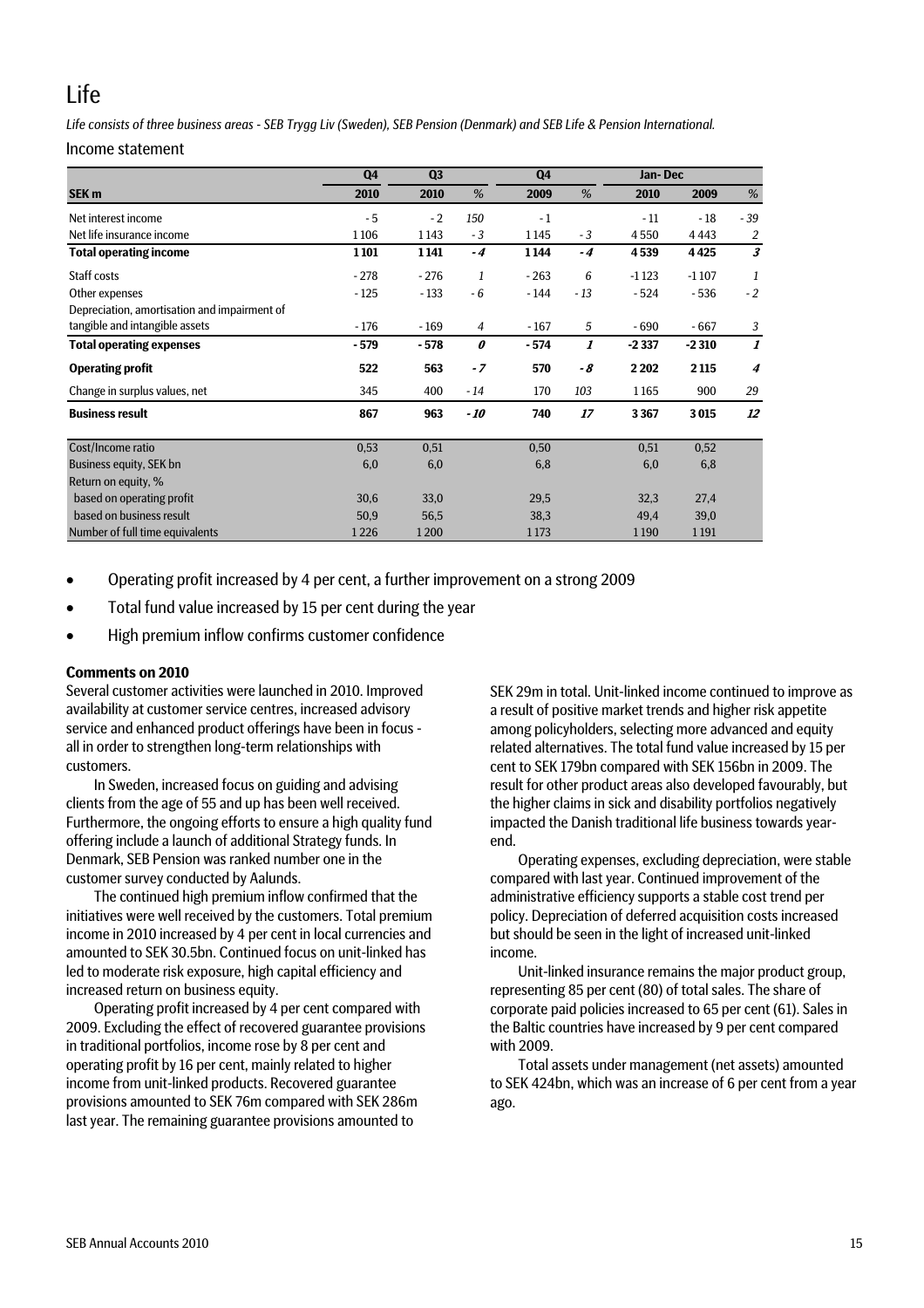## Baltic

*The Baltic division encompasses the retail and all lending operations in Estonia, Latvia and Lithuania. In the Fact Book the full Baltic geographical segmentation is reported including the operations in Merchant Banking, Wealth Management and Life.* 

#### Income statement

|                                                | Q <sub>4</sub> | Q <sub>3</sub> |       | Q <sub>4</sub> |        | Jan-Dec  |          |        |  |  |
|------------------------------------------------|----------------|----------------|-------|----------------|--------|----------|----------|--------|--|--|
| SEK <sub>m</sub>                               | 2010           | 2010           | %     | 2009           | %      | 2010     | 2009     | %      |  |  |
| Net interest income                            | 481            | 442            | 9     | 522            | - 8    | 1869     | 2679     | $-30$  |  |  |
| Net fee and commission income                  | 213            | 229            | $-7$  | 221            | $-4$   | 877      | 934      | $-6$   |  |  |
| Net financial income                           | $-7$           | 8              |       | 31             |        | 63       | 126      | $-50$  |  |  |
| Net other income                               | 10             | 21             | $-52$ | 57             | $-82$  | 37       | 55       | $-33$  |  |  |
| <b>Total operating income</b>                  | 697            | 700            | 0     | 831            | - 16   | 2846     | 3794     | $-25$  |  |  |
| Staff costs                                    | $-145$         | $-155$         | $-6$  | $-137$         | 6      | $-640$   | $-730$   | $-12$  |  |  |
| Other expenses                                 | $-283$         | $-286$         | $-1$  | $-464$         | $-39$  | $-1158$  | $-1452$  | $-20$  |  |  |
| Depreciation, amortisation and impairment of   |                |                |       |                |        |          |          |        |  |  |
| tangible and intangible assets                 | $-234$         | $-18$          |       | $-21$          |        | $-291$   | $-2389$  | - 88   |  |  |
| <b>Total operating expenses</b>                | $-662$         | $-459$         | 44    | $-622$         | 6      | $-2089$  | $-4571$  | $-54$  |  |  |
| <b>Profit before credit losses</b>             | 35             | 241            | $-85$ | 209            | $-83$  | 757      | $-777$   | $-197$ |  |  |
| Gains less losses on disposals of tangible and |                |                |       |                |        |          |          |        |  |  |
| intangible assets                              | $-4$           |                |       | $-16$          | $-75$  | $-5$     | $-17$    | $-71$  |  |  |
| Net credit losses                              | 736            | 273            | 170   | $-2584$        |        | $-873$   | $-9569$  | $-91$  |  |  |
| <b>Operating profit</b>                        | 767            | 514            | 49    | $-2391$        | $-132$ | $-121$   | $-10363$ | - 99   |  |  |
| Cost/Income ratio                              | 0,95           | 0,66           |       | 0,75           |        | 0,73     | 1,20     |        |  |  |
| Business equity, SEK bn                        | 11,8           | 11.8           |       | 11.8           |        | 11.8     | 11.8     |        |  |  |
| Return on equity, %                            | 23,4           | 15,2           |       | negative       |        | negative | negative |        |  |  |
| Number of full time equivalents                | 2966           | 2959           |       | 3093           |        | 2958     | 3 2 7 5  |        |  |  |

Baltic business back in black as of the third quarter

- Significant asset quality improvements
- Unchanged reserve ratio

#### **Comments on 2010**

The economic recovery in the Baltic region that commenced in early 2010 continued throughout the year. Although unemployment remains high throughout the region, it has started to decrease in Estonia. Estonia and Lithuania are now displaying positive GDP growth on a year-on-year basis, while the GDP in Latvia is unchanged.

As of 1 January 2011, Estonia changed its currency from the Estonian kroon to the Euro.

The focus on strengthening long-term relationships in the region continued and SEB won a host of customer awards across the Baltic countries in 2010. In Latvia and Lithuania, SEB was ranked as the best foreign exchange provider. In Estonia, SEB was voted best bank for customer satisfaction and ranked as number one for customer service in a survey of service companies across all sectors.

Operating income for the year decreased to SEK 2,846m (3,794), in part due to the strengthening of the Swedish krona during the year which decreased operating income with SEK 323m. Deposit margins also remained at low levels due to the ongoing low interest rate environment. Throughout 2010, the levels of deposit volumes and loan volumes stabilised in the three Baltic countries, and loan margins have started to increase in recent months.

Operating expenses for the year of SEK 2,089m (4,571) reflects the goodwill write-off of SEK 2.3bn in the second quarter 2009. The fourth quarter temporary increase included SEK 199m from write-off of systems in connection with the implementation of a new core banking system in Lithuania.

Operating profit for the year was SEK -121m (-10,363). The improvement was due to significantly lower provisions for credit losses, including write-backs of SEK 273m in the third quarter and SEK 736m in the fourth quarter. Non-performing loans stabilised during the year in all three countries. The total reserve ratio was stable at 66 per cent.

At the end of December, SEB's leasing portfolio amounted to SEK 11.1bn. The average recovery rate on repossessed vehicles was approximately 60 per cent.

As at 31 December 2010, SEB's real estate holding companies in the three Baltic countries had acquired assets with a total volume of SEK 399m. SEB's Baltic real estate lending amounted to SEK 22bn, of which 39 per cent was impaired as of 31 December 2010.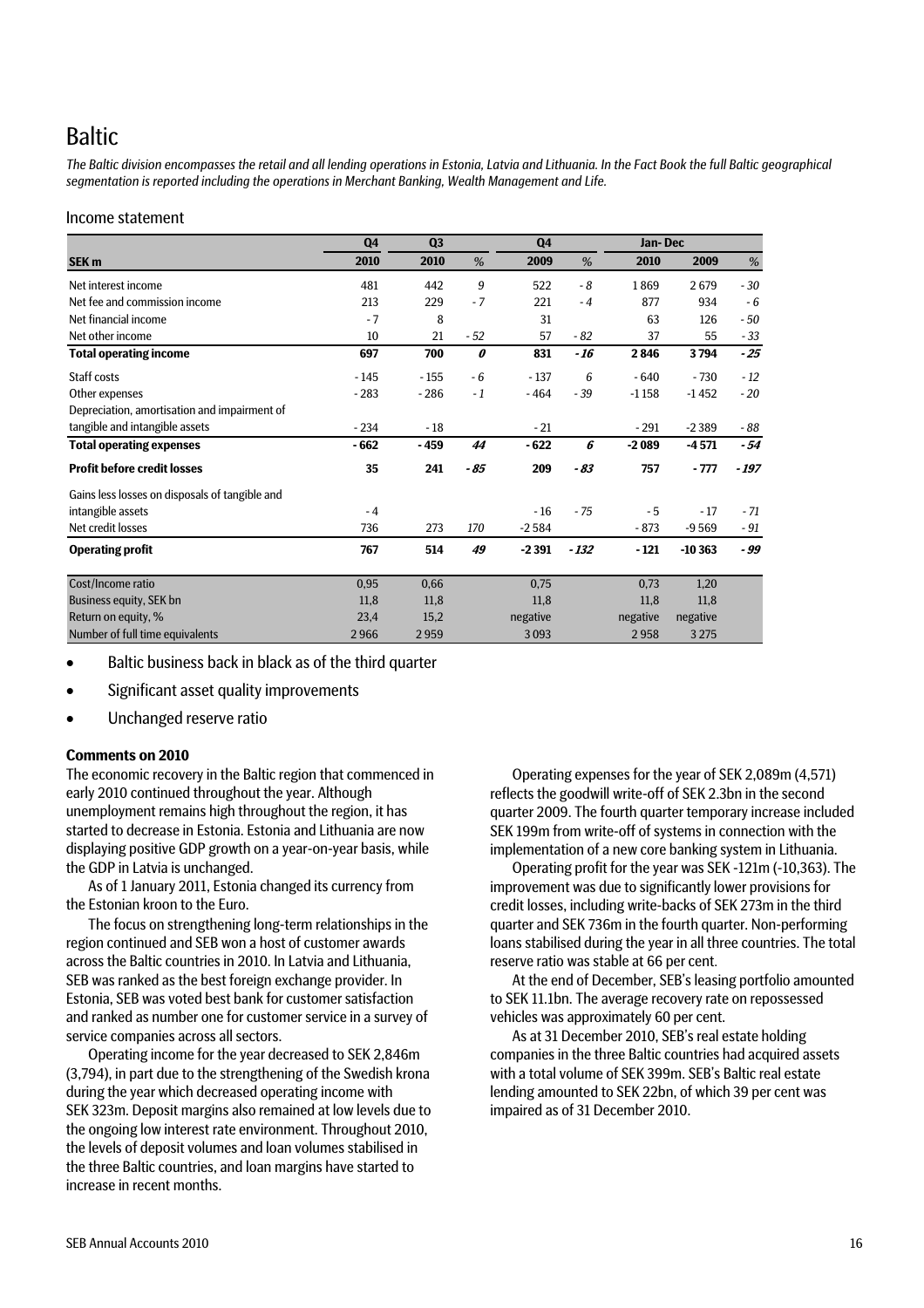## Result by geography 2010

*As the Relationship bank, SEB offers universal financial advice and a wide range of financial services in Sweden and the Baltic countries. In Denmark, Finland, Norway and Germany, the bank's operations have a strong focus on corporate and investment banking based on a full-service offering to corporate and institutional clients. The international nature of SEB's business is reflected in its presence in some 20 countries worldwide.* 

- Nordic business generated 75 per cent of operating income in 2010
- **Progress of Nordic and German expansion according to plan**
- Improved asset quality, especially in the Baltic countries on the back of a fast macro-economic recovery

#### **Comments on 2010**

In *Sweden*, which accounts for 56 per cent of SEB's operating Jan – Dec 2010 income, corporate activity in general remained subdued but started to show signs of improvement towards year-end. Even though the wealth management and life insurance activities were strong during the year the operating profit overall decreased by 11 per cent.

SEB in *Denmark* has combined the strong performance within investment banking with investments in corporate relationships which has resulted in new corporate clients and higher business volumes. Both Life and Wealth Management had a strong year with high client activity and the best operating profit ever in local currency.

In *Finland,* SEB's growth focus has been successful and the 2010 operating profit in local currency increased by 25 per cent. Merchant Banking has continued the transformation from an advanced product provider to a comprehensive, longterm core relationship bank in the Finnish market. Wealth Management increased sales, operating profit and client activity compared to last year.

In *Norway*, the financial markets quickly improved and risk appetite and capital resources returned. In general, business activity was lower than in 2009, but activity levels increased during the last quarter and SEB participated in a majority of the local corporate transactions.

In *Estonia*, *Latvia* and *Lithuania*, the operating profit has improved significantly following economic stabilisation (see Baltic division, page 16).

#### **Share of total operating income**



In *Germany* the last quarter of the year was very strong both within Merchant Banking - increased inflow of new clients and Wealth Management - significant transactions resulting in transaction fees and inflows. The growth strategy is paying off and the intensified corporate focus has been well received among customers. The sale of Retail Banking resulted in a decrease of the share of total operating income from 13 to 8 per cent over the year. The operating profit for the continuing operations increased by 20 per cent excluding the one time charge of SEK 764m for restructuring costs.

| <b>Distribution by country Jan - Dec</b> |        | <b>Total operating income</b> |       | <b>Total operating expenses</b> |          |                | <b>Operating profit</b> |         |       |
|------------------------------------------|--------|-------------------------------|-------|---------------------------------|----------|----------------|-------------------------|---------|-------|
| SEK <sub>m</sub>                         | 2010   | 2009                          | %     | 2010                            | 2009     | %              | 2010                    | 2009    | %     |
| Sweden                                   | 20 618 | 23 0 96                       | $-11$ | $-14297$                        | $-15201$ | $-6$           | 5993                    | 6760    | $-11$ |
| Norway                                   | 2845   | 3649                          | $-22$ | $-1315$                         | $-1307$  |                | 1387                    | 2125    | $-35$ |
| <b>Denmark</b>                           | 3020   | 3136                          | $-4$  | $-1606$                         | $-1543$  | $\overline{4}$ | 1298                    | 1412    | $-8$  |
| Finland                                  | 1272   | 1193                          |       | $-592$                          | $-574$   | 3              | 664                     | 592     | 12    |
| Germany*                                 | 2958   | 3 1 1 9                       | -5    | $-2697$                         | $-2062$  | 31             | 145                     | 747     | $-81$ |
| Estonia                                  | 1187   | 1420                          | $-16$ | $-632$                          | $-1075$  | $-41$          | 469                     | $-850$  |       |
| Latvia                                   | 1066   | 1669                          | $-36$ | $-601$                          | $-765$   | $-21$          | 99                      | $-2225$ |       |
| Lithuania                                | 1380   | 1681                          | $-18$ | $-1066$                         | $-1621$  | $-34$          | $-112$                  | $-5207$ | $-98$ |
| Other countries and eliminations         | 2533   | 2612                          | $-3$  | $-1145$                         | $-1050$  | 9              | 1162                    | 997     | 17    |
| <b>Total</b>                             | 36 879 | 41575                         | $-I1$ | $-23951$                        | $-25198$ | -5             | 11 10 5                 | 4351    | 155   |

\*Excluding centralised Treasury operations

Write-off of systems related to core banking implementation in Lithuania affected 2010 by SEK 199m. Restructuring costs in Germany amounted to SEK 764m in 2010.

Goodwill impairments for holdings in Baltic countries, Russia and Ukraine affected operating expenses and profit in Sweden, Estonia and Lithuania with SEK 2.1bn, 0.3bn and 0.6bn, respectively in 2009.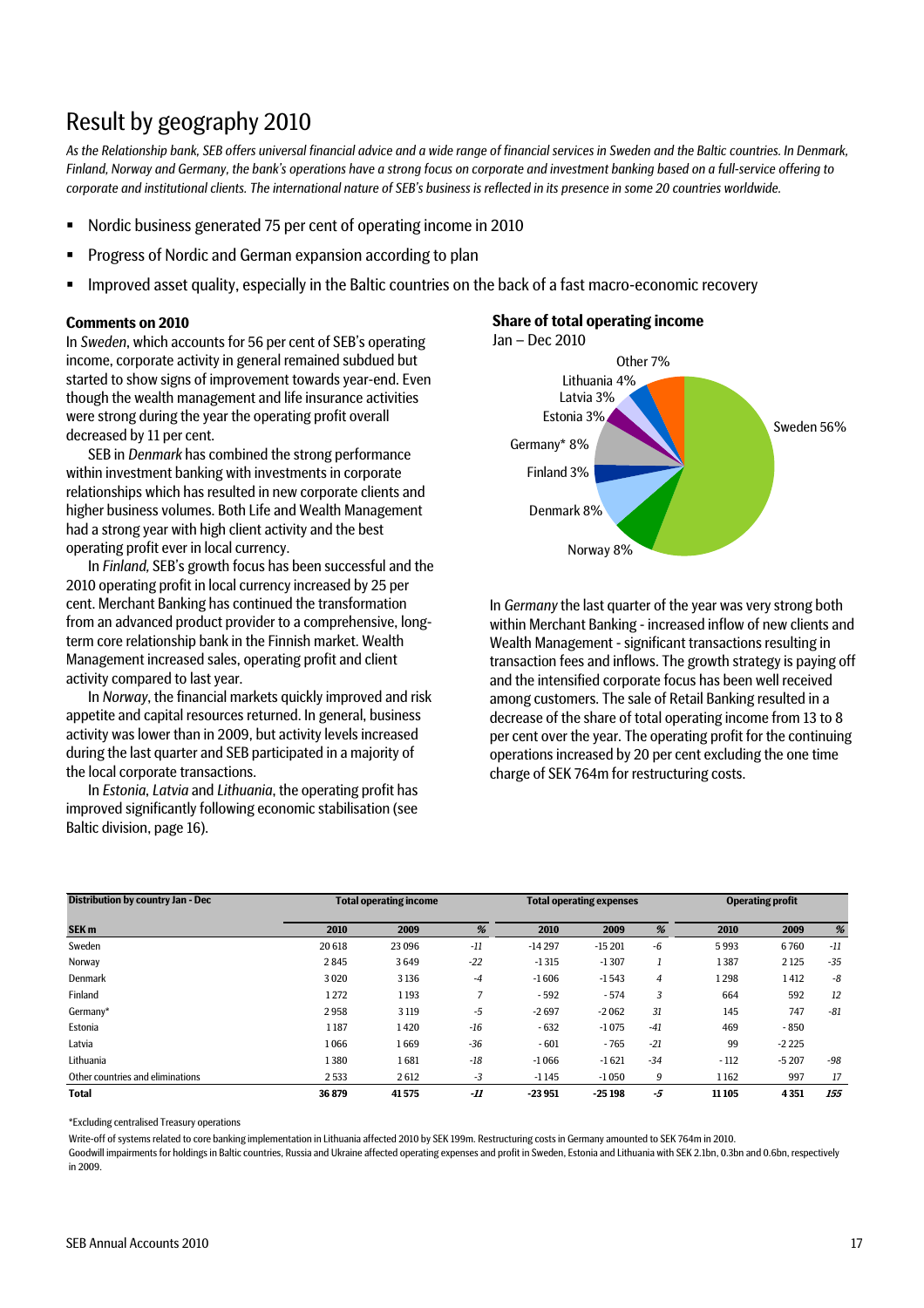## The SEB Group

### Net interest income – SEB Group

|                     | Q4     | $\overline{\mathbf{Q}}$<br>Q4 |     |        | Jan - Dec |          |         |       |
|---------------------|--------|-------------------------------|-----|--------|-----------|----------|---------|-------|
| <b>SEK m</b>        | 2010   | 2010                          | %   | 2009   | %         | 2010     | 2009    | %     |
| Interest income     | 11 653 | 11744                         | - 1 | 11 529 |           | 46 041   | 58 104  | - 21  |
| Interest expense    | -7127  | -7.564                        | - 6 | -8 197 | - 13      | $-30031$ | -40 058 | $-25$ |
| Net interest income | 4526   | 4 1 8 0                       |     | 3332   | 36        | 16010    | 18 046  | - 11  |

## Net fee and commission income – SEB Group

|                                   | Q4      | Q <sub>3</sub> | Q <sub>4</sub> |         |       | Jan - Dec |         |                                       |
|-----------------------------------|---------|----------------|----------------|---------|-------|-----------|---------|---------------------------------------|
| <b>SEK m</b>                      | 2010    | 2010           | %              | 2009    | %     | 2010      | 2009    | $% \mathcal{A}=\mathcal{A}^{\prime }$ |
| Issue of securities               | 168     | 20             |                | 199     | $-16$ | 357       | 501     | $-29$                                 |
| Secondary market                  | 546     | 374            | 46             | 519     | 5     | 1765      | 2 1 7 4 | - 19                                  |
| Custody and mutual funds          | 1920    | 1675           | 15             | 1560    | 23    | 7067      | 5656    | 25                                    |
| <b>Securities commissions</b>     | 2634    | 2069           | 27             | 2 2 7 8 | 16    | 9189      | 8331    | 10                                    |
| Payments                          | 372     | 387            | $-4$           | 415     | $-10$ | 1561      | 1633    | $-4$                                  |
| <b>Card fees</b>                  | 944     | 1021           | - 8            | 1068    | $-12$ | 3992      | 4 2 0 3 | - 5                                   |
| <b>Payment commissions</b>        | 1316    | 1408           | $-7$           | 1483    | $-11$ | 5553      | 5836    | $-5$                                  |
| Advisory                          | 137     | 185            | $-26$          | 215     | $-36$ | 482       | 650     | $-26$                                 |
| Lending                           | 462     | 440            | 5              | 351     | 32    | 1686      | 1393    | 21                                    |
| Deposits                          | 26      | 25             | $\overline{4}$ | 26      |       | 103       | 108     | $-5$                                  |
| Guarantees                        | 105     | 103            | $\overline{2}$ | 105     |       | 428       | 413     | 4                                     |
| Derivatives                       | 117     | 110            | 6              | 114     | 3     | 518       | 556     | $-7$                                  |
| Other                             | 178     | 179            | $-1$           | 201     | $-11$ | 712       | 708     | 1                                     |
| Other commissions                 | 1025    | 1042           | $-2$           | 1012    | 1     | 3929      | 3828    | $\sqrt{3}$                            |
| <b>Fee and commission income</b>  | 4975    | 4519           | 10             | 4773    | 4     | 18671     | 17995   | $\boldsymbol{4}$                      |
| Securities commissions            | $-341$  | $-288$         | 18             | - 194   | 76    | $-1216$   | - 844   | 44                                    |
| Payment commissions               | $-450$  | $-599$         | $-25$          | $-601$  | $-25$ | $-2245$   | $-2413$ | $-7$                                  |
| Other commissions                 | $-278$  | $-245$         | 13             | $-391$  | $-29$ | $-1050$   | $-1453$ | - 28                                  |
| <b>Fee and commission expense</b> | $-1069$ | $-1132$        | - 6            | $-1186$ | $-10$ | $-4511$   | $-4710$ | $-4$                                  |
| Securities commissions, net       | 2 2 9 3 | 1781           | 29             | 2084    | 10    | 7973      | 7487    | 6                                     |
| Payment commissions, net          | 866     | 809            | 7              | 882     | $-2$  | 3308      | 3423    | $-3$                                  |
| Other commissions, net            | 747     | 797            | - 6            | 621     | 20    | 2879      | 2 3 7 5 | 21                                    |
| Net fee and commission income     | 3906    | 3387           | 15             | 3587    | 9     | 14 160    | 13285   | $\overline{7}$                        |

## Net financial income – SEB Group

|                                            | Q4   | Q3   |        | Q4   |        | Jan - Dec |       |       |
|--------------------------------------------|------|------|--------|------|--------|-----------|-------|-------|
| <b>SEK m</b>                               | 2010 | 2010 | %      | 2009 | %      | 2010      | 2009  | %     |
| Equity instruments and related derivatives | - 31 | 188  | $-116$ | 47   | $-166$ | 629       | - 64  |       |
| Debt instruments and related derivatives   | - 70 |      |        | 210  |        | 479       | 803   | -40   |
| Currency related                           | 605  | 500  | 21     | 684  | $-12$  | 2 1 0 6   | 3911  | $-46$ |
| Other financial instruments                | 4    | 20   | -80    |      |        | 12        | - 4   |       |
| <b>Impairments</b>                         | 4    |      | 100    | - 9  |        | - 60      | - 158 | -62   |
| <b>Net financial income</b>                | 512  | 727  | -30    | 939  | - 45   | 3166      | 4488  | -29   |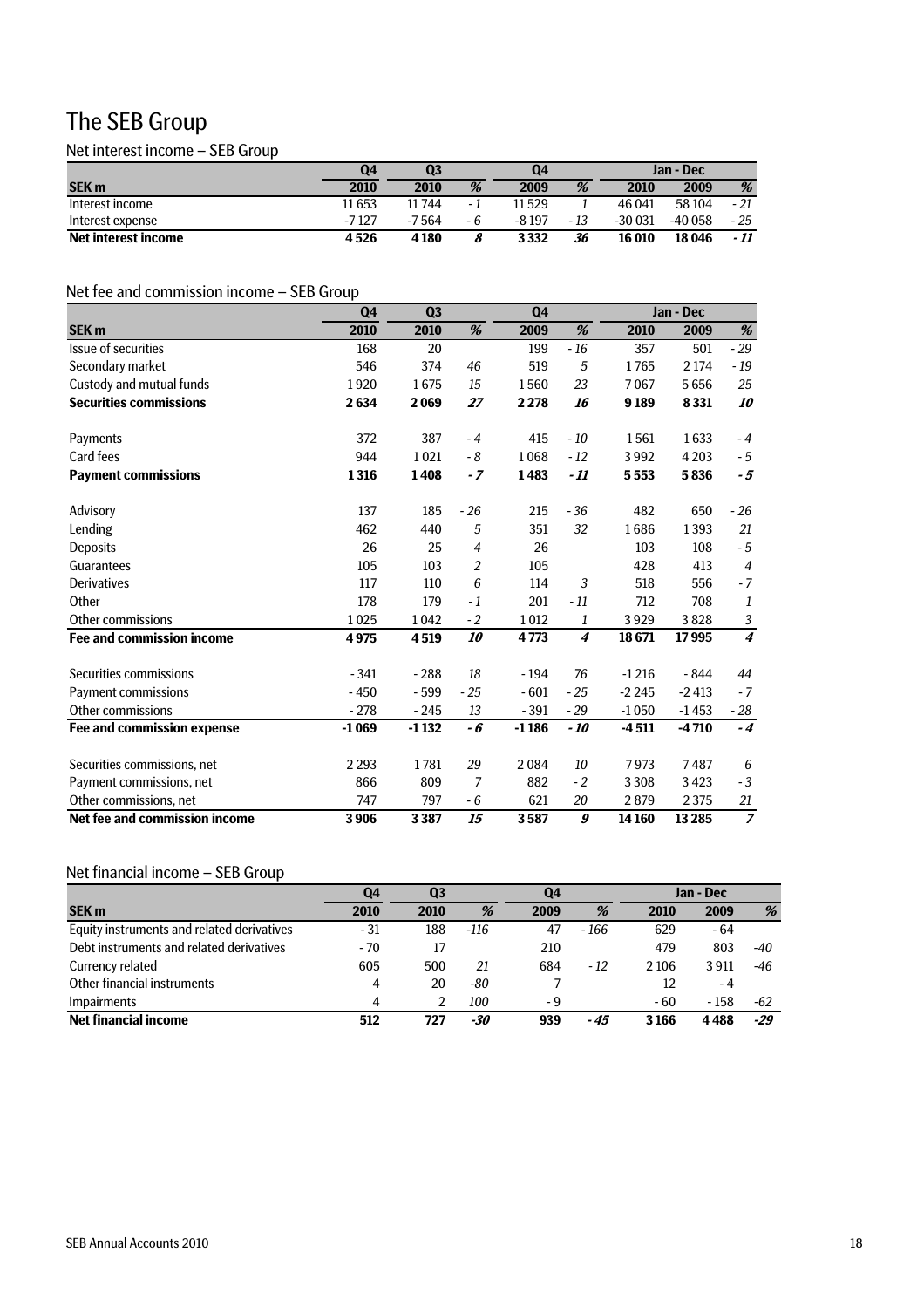### Net credit losses – SEB Group

|                                                         | Q4     | Q <sub>3</sub> |       | Q <sub>4</sub> |       |         | Jan - Dec |        |  |
|---------------------------------------------------------|--------|----------------|-------|----------------|-------|---------|-----------|--------|--|
| <b>SEK m</b>                                            | 2010   | 2010           | %     | 2009           | %     | 2010    | 2009      | %      |  |
| <b>Provisions:</b>                                      |        |                |       |                |       |         |           |        |  |
| Net collective provisions for individually assessed     |        |                |       |                |       |         |           |        |  |
| loans                                                   | 782    | 407            | 92    | 580            |       | 665     | $-1836$   | $-136$ |  |
| Net collective provisions for portfolio assessed loans  | $-13$  | - 89           | -85   | - 451          | $-97$ | $-701$  | $-1962$   | $-64$  |  |
| Specific provisions                                     | $-431$ | $-338$         | 28    | $-2416$        | $-82$ | $-2405$ | $-6685$   | -64    |  |
| Reversal of specific provisions no longer required      | 479    | 350            | 37    | 84             |       | 1503    | 491       |        |  |
| Net provisions for off-balance sheet items              | 16     | $-2$           |       | $-123$         | -113  | - 14    | $-224$    | -94    |  |
| <b>Net provisions</b>                                   | 833    | 328            | 154   | $-2326$        | -136  | $-952$  | $-10216$  | -91    |  |
| Write-offs:                                             |        |                |       |                |       |         |           |        |  |
| Total write-offs                                        | $-833$ | $-679$         | 23    | $-1100$        | $-24$ | $-2310$ | $-2616$   | $-12$  |  |
| Reversal of specific provisions utilized for write-offs | 394    | 518            | $-24$ | 328            | 20    | 1315    | 688       | 91     |  |
| Write-offs not previously provided for                  | $-439$ | $-161$         |       | $-772$         |       | $-995$  | $-1928$   | -48    |  |
| Recovered from previous write-offs                      | 25     | 29             | $-14$ | 34             | $-26$ | 110     | 114       | $-4$   |  |
| Net write-offs                                          | $-414$ | $-132$         |       | - 738          |       | - 885   | $-1814$   | -51    |  |
| <b>Net credit losses</b>                                | 419    | 196            |       | $-3064$        |       | $-1837$ | $-12030$  | $-85$  |  |

### Staff costs – SEB Group

|                            | Jan - Dec |          |     |
|----------------------------|-----------|----------|-----|
| SEK <sub>m</sub>           | 2010      | 2009     | %   |
| Salaries*                  | $-10233$  | $-10327$ | -1  |
| Short-term incentive*      | $-1645$   | $-795$   | 107 |
| Long-term incentive*       | $-233$    | $-230$   |     |
| Pension costs              | $-1093$   | $-1442$  | -24 |
| Redundancy costs*          | $-135$    | $-308$   | -56 |
| Other staff costs          | $-665$    | $-684$   | -3  |
| <b>Staff costs</b>         | $-14004$  | $-13786$ | 2   |
| * including social charges |           |          |     |

|                                          | Jan - Dec |       |       |
|------------------------------------------|-----------|-------|-------|
| <b>SEK m</b>                             | 2010      | 2009  | %     |
| Short-term incentive (STI) to staff      | $-1392$   | - 624 | -123  |
| Social benefit charges on STI            | $-253$    | - 171 | 48    |
| <b>Short-term incentive remuneration</b> | -1 645    | - 795 | - 107 |

|                                    | Jan - Dec |        |     |  |
|------------------------------------|-----------|--------|-----|--|
| <b>SEK m</b>                       | 2010      | 2009   | %   |  |
| Long-term incentive (LTI) to staff | $-182$    | - 166  | 10  |  |
| Social benefit charges on LTI      | - 51      | - 64   | -20 |  |
| Long-term incentive remuneration   | $-233$    | $-230$ |     |  |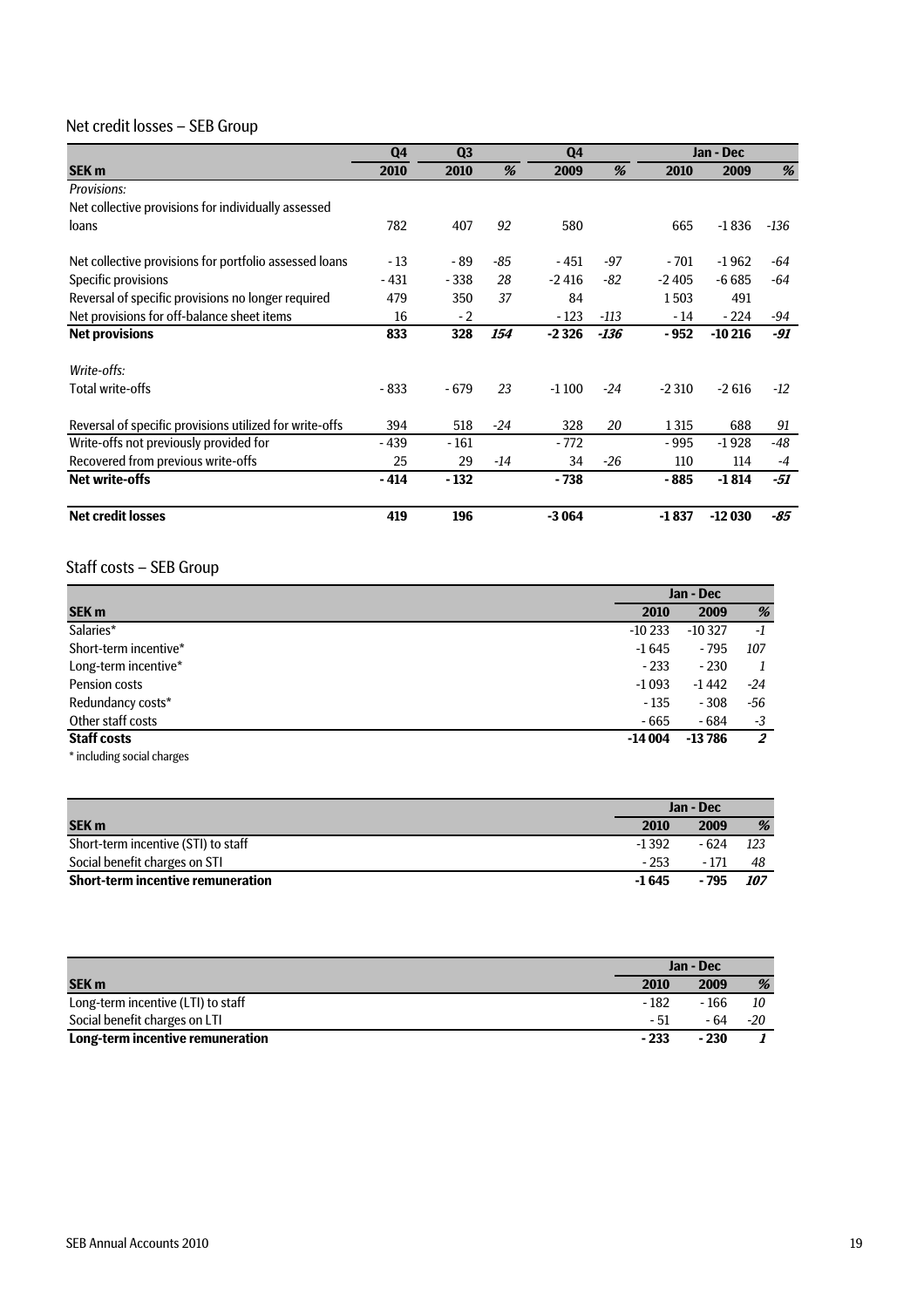## Balance sheet – SEB Group

|                                                                               | <b>31 Dec</b> | <b>31 Dec</b> |
|-------------------------------------------------------------------------------|---------------|---------------|
| <b>SEK m</b>                                                                  | 2010          | 2009          |
| Cash and cash balances with central banks                                     | 46 488        | 36589         |
| Loans to credit institutions                                                  | 204 188       | 331460        |
| Loans to the public                                                           | 1074879       | 1 187 837     |
| Financial assets at fair value *                                              | 617746        | 581641        |
| Available-for-sale financial assets *                                         | 66 970        | 87948         |
| Held-to-maturity investments *                                                | 1451          | 1332          |
| Assets held for sale                                                          | 74 951        | 596           |
| Investments in associates                                                     | 1022          | 995           |
| Tangible and intangible assets                                                | 27035         | 27770         |
| Other assets                                                                  | 65 0 91       | 52059         |
| <b>Total assets</b>                                                           | 2 179 821     | 2 308 227     |
|                                                                               |               |               |
| Deposits from credit institutions                                             | 212 624       | 397433        |
| Deposits and borrowing from the public                                        | 711 541       | 801088        |
| Liabilities to policyholders                                                  | 263 970       | 249 009       |
| Debt securities                                                               | 530 483       | 456 043       |
| Financial liabilities at fair value                                           | 200 690       | 191440        |
| Liabilities held for sale                                                     | 48 339        | 165           |
| Other liabilities                                                             | 85 665        | 74 984        |
| Provisions                                                                    | 1414          | 2033          |
| Subordinated liabilities                                                      | 25 5 5 2      | 36 3 63       |
| <b>Total equity</b>                                                           | 99 543        | 99 669        |
| <b>Total liabilities and equity</b>                                           | 2 179 821     | 2 308 227     |
| * Of which bonds and other interest bearing securities including derivatives. | 416 864       | 457209        |

A more detailed balance sheet is included in the Fact Book.

### Off-balance sheet items – SEB Group

|                                        | <b>31 Dec</b> | <b>31 Dec</b> |
|----------------------------------------|---------------|---------------|
| <b>SEK m</b>                           | 2010          | 2009          |
| Collateral pledged for own liabilities | 231 334       | 420 302       |
| Other pledged collateral               | 214 989       | 202 168       |
| <b>Contingent liabilities</b>          | 82048         | 84 058        |
| <b>Commitments</b>                     | 388 619       | 378 442       |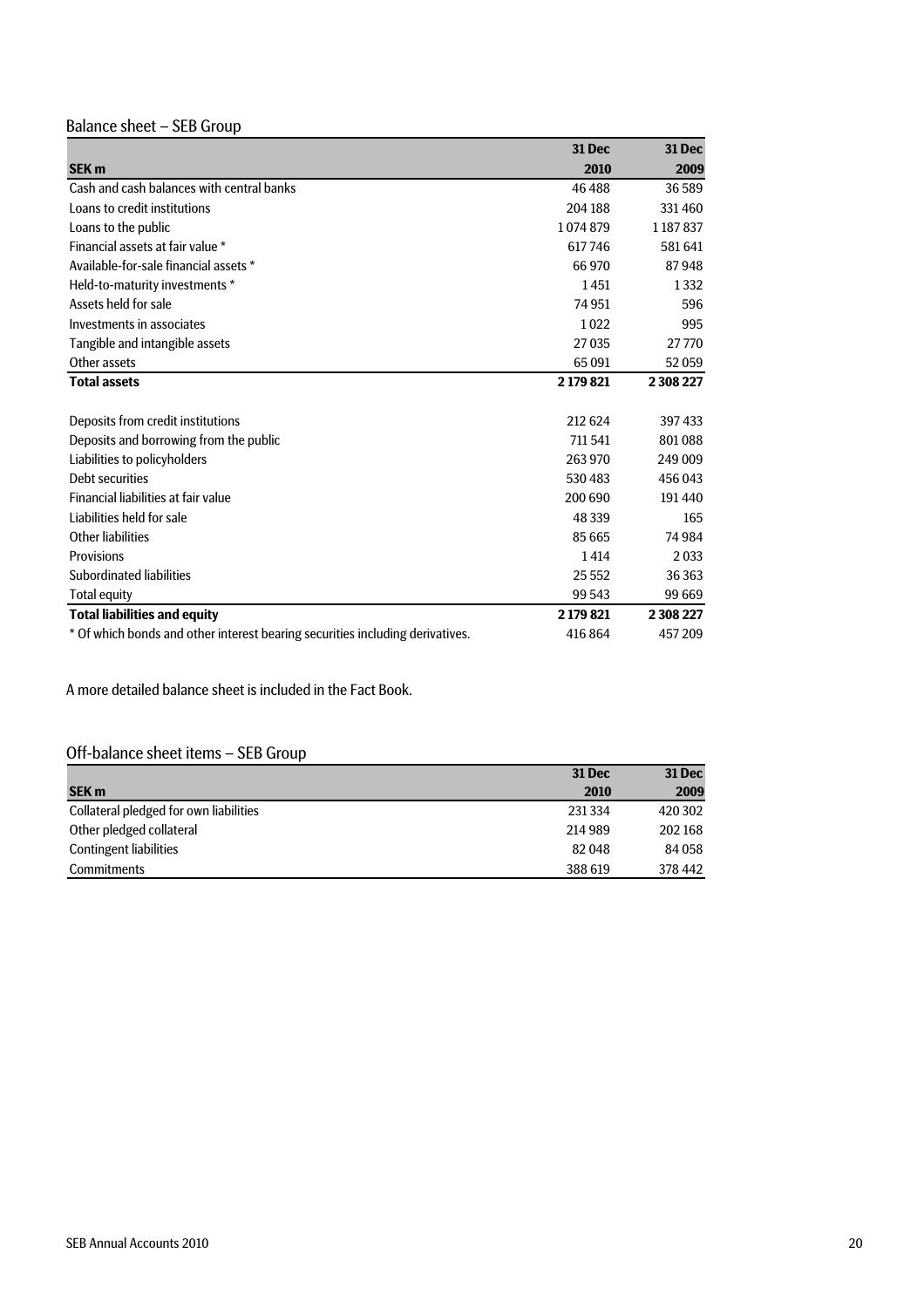#### Statement of changes in equity – SEB Group

|                                                       |              |                 | Available- |                  |                    |              |                     |                 |                        |
|-------------------------------------------------------|--------------|-----------------|------------|------------------|--------------------|--------------|---------------------|-----------------|------------------------|
|                                                       |              |                 | for-sale   |                  | <b>Translation</b> |              | <b>Total Share-</b> |                 |                        |
|                                                       | <b>Share</b> | <b>Retained</b> | financial  | <b>Cash flow</b> | of foreign         |              | holders'            | <b>Minority</b> |                        |
| SEK <sub>m</sub>                                      | capital      | earnings        | assets     | hedges           | operations         | <b>Other</b> | equity              |                 | interests Total Equity |
| Jan-Dec 2010                                          |              |                 |            |                  |                    |              |                     |                 |                        |
| Opening balance                                       | 21942        | 76 699          | $-1096$    | 793              | $-412$             | 1491         | 99417               | 252             | 99 669                 |
| Net profit                                            |              | 6745            |            |                  |                    |              | 6745                | 53              | 6798                   |
| Other comprehensive income (net of tax)               |              |                 | $-629$     | $-1215$          | $-733$             | $-1435$      | $-4012$             | $-39$           | $-4051$                |
| <b>Total comprehensive income</b>                     |              | 6745            | $-629$     | $-1215$          | $-733$             | $-1435$      | 2733                | 14              | 2747                   |
| Dividend to shareholders                              |              | $-2194$         |            |                  |                    |              | $-2194$             |                 | $-2194$                |
| Swap hedging of employee stock option programme*      |              | $-713$          |            |                  |                    |              | $-713$              |                 | $-713$                 |
| Eliminations of repurchased shares for employee stock |              |                 |            |                  |                    |              |                     |                 |                        |
| option programme**                                    |              | 34              |            |                  |                    |              | 34                  |                 | 34                     |
| <b>Closing balance</b>                                | 21942        | 80571           | $-1725$    | $-422$           | $-1145$            | 56           | 99 277              | 266             | 99 543                 |
| Jan-Dec 2009                                          |              |                 |            |                  |                    |              |                     |                 |                        |
| Opening balance                                       | 6872         | 75949           | $-3062$    | 1767             | $-225$             | 2 2 3 6      | 83537               | 192             | 83729                  |
| Net profit                                            |              | 1 1 1 4         |            |                  |                    |              | 1 1 1 4             | 64              | 1178                   |
| Other comprehensive income (net of tax)               |              |                 | 1966       | $-974$           | $-187$             | $-745$       | 60                  | $-4$            | 56                     |
| <b>Total recognised income</b>                        |              | 1 1 1 4         | 1966       | $-974$           | $-187$             | $-745$       | 1174                | 60              | 1234                   |
| Rights issue                                          | 15 0 70      | $-397$          |            |                  |                    |              | 14673               |                 | 14673                  |
| Swap hedging of employee stock option programme*      |              | $\overline{2}$  |            |                  |                    |              | 2                   |                 | $\mathbf{2}$           |
| Eliminations of repurchased shares for employee stock |              |                 |            |                  |                    |              |                     |                 |                        |
| option programme**                                    |              | 31              |            |                  |                    |              | 31                  |                 | 31                     |
| <b>Closing balance</b>                                | 21942        | 76 699          | $-1096$    | 793              | $-412$             | 1491         | 99417               | 252             | 99 669                 |

\* Includes changes in nominal amounts of equity swaps used for hedging of stock option programmes.

\*\* SEB has repurchased 19.4 million Series A shares for the long-term incentive programmes as decided at the Annual General Meetings in 2002, 2003 and 2004. The acquisition cost for these shares is deducted from shareholders' equity. In 2005 1.0 million shares were transferred from the capital structure programme to the incentive programmes and in 2006 3.1 million shares were sold in accordance with a decision at the Annual General Meeting. As stock options have been exercised during 2005–2009 16.5 million shares have been sold and another 1.1 million shares have been sold in 2010. During 2010, SEB has also repurchased 0.6 million Series A shares for the long-term incentive programmes as decided at the Annual General Meeting. The acquisition cost for these shares is deducted from shareholders' equity. Thus, as of 31 December 2010 SEB owned 0.3 million Class A-shares with a market value of SEK 15m.

#### Cash flow statement – SEB Group

|                                                    | Jan - Dec |          |       |
|----------------------------------------------------|-----------|----------|-------|
| <b>SEK m</b>                                       | 2010      | 2009     | %     |
| Cash flow from operating activities                | - 3 472   | $-74312$ | $-95$ |
| Cash flow from investment activities               | 935       | - 5      |       |
| Cash flow from financing activities                | $-23490$  | $-11013$ | 113   |
| Net increase in cash and cash equivalents          | $-26027$  | $-85330$ |       |
| Cash and cash equivalents at the beginning of year | 89 673    | 175 147  | - 49  |
| Net increase in cash and cash equivalents          | $-26027$  | $-85330$ |       |
| Cash and cash equivalents at the end of period"    | 63 646    | 89817    | - 29  |

1) Cash and cash equivalents at the end of period is defined as Cash and cash balances with central banks and Loans to credit institutions - payable on demand.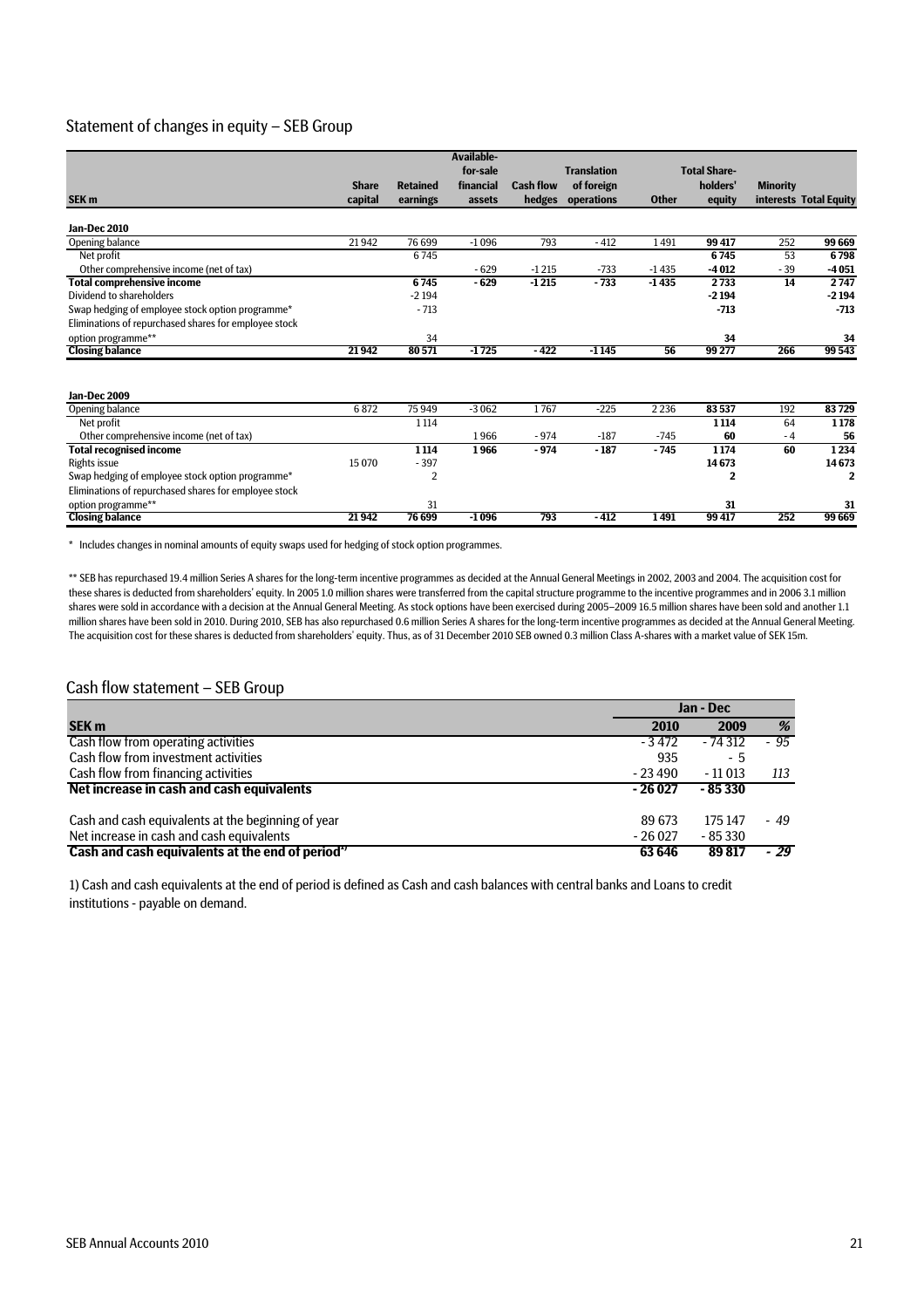#### Reclassified portfolios – SEB Group

|                                                | Q <sub>4</sub> | Q <sub>3</sub> |       | Q4      |        |          | Jan - Dec |        |
|------------------------------------------------|----------------|----------------|-------|---------|--------|----------|-----------|--------|
| SEK <sub>m</sub>                               | 2010           | 2010           | %     | 2009    | %      | 2010     | 2009      | %      |
| <b>Reclassified, SEK m</b>                     |                |                |       |         |        |          |           |        |
| Opening balance                                | 95 003         | 107004         | $-11$ | 131 438 | $-28$  | 125 339  | 107899    | 16     |
| Reclassified                                   |                |                |       |         |        |          | 51770     |        |
| <b>Amortisations</b>                           | $-3004$        | $-604$         |       | $-1212$ | 148    | $-6618$  | $-6683$   | $-1$   |
| Securities sold                                | $-11164$       | $-3905$        | 186   | $-5768$ | 94     | $-25325$ | $-18180$  | 39     |
| Accrued coupon                                 | $-79$          | 2              |       | - 59    | 34     | - 44     | 465       | $-109$ |
| Exchange rate differences                      | $-2075$        | $-7494$        | $-72$ | 940     |        | $-14671$ | $-9932$   | 48     |
| <b>Closing balance*</b>                        | 78 681         | 95 003         | - 17  | 125 339 | - 37   | 78 681   | 125 339   | $-37$  |
| * Market value                                 | 77138          | 93 302         | $-17$ | 120 635 | $-36$  | 77138    | 120 635   | $-36$  |
| Fair value impact - if not reclassified, SEK m |                |                |       |         |        |          |           |        |
| In Equity (AFS origin)                         | 112            | 588            | $-81$ | 1852    | $-94$  | 2901     | 2555      | 14     |
| In Income Statements (HFT origin)              | 46             | 212            | -78   | 805     | -94    | 49       | 606       | $-92$  |
| Total                                          | 158            | 800            | -80   | 2657    | -94    | 2950     | 3 1 6 1   | $-7$   |
| <b>Effect in Income Statements, SEK m*</b>     |                |                |       |         |        |          |           |        |
| Net interest income                            | 232            | 524            | $-56$ | 400     | $-42$  | 1578     | 2974      | $-47$  |
| Net financial income                           | $-1447$        | $-8834$        | -84   | 2027    | $-171$ | -9 060   | $-5141$   | 76     |
| Other income                                   | $-180$         | - 98           | 84    | $-23$   |        | $-282$   | 50        |        |
| Total                                          | $-1395$        | $-8408$        | -83   | 2404    | -158   | $-7764$  | $-2117$   |        |

\* The effect in the Income Statement is the profit or loss transactions from the reclassified portfolio reported gross. Net interest income is the interest income from the portfolio without taking into account the funding costs. Net financial income is the foreign currency effect related to the reclassified portfolio but does not include the off-setting foreign currency effects from financing activities. Other income is the realised gains or losses from sales in the portfolio.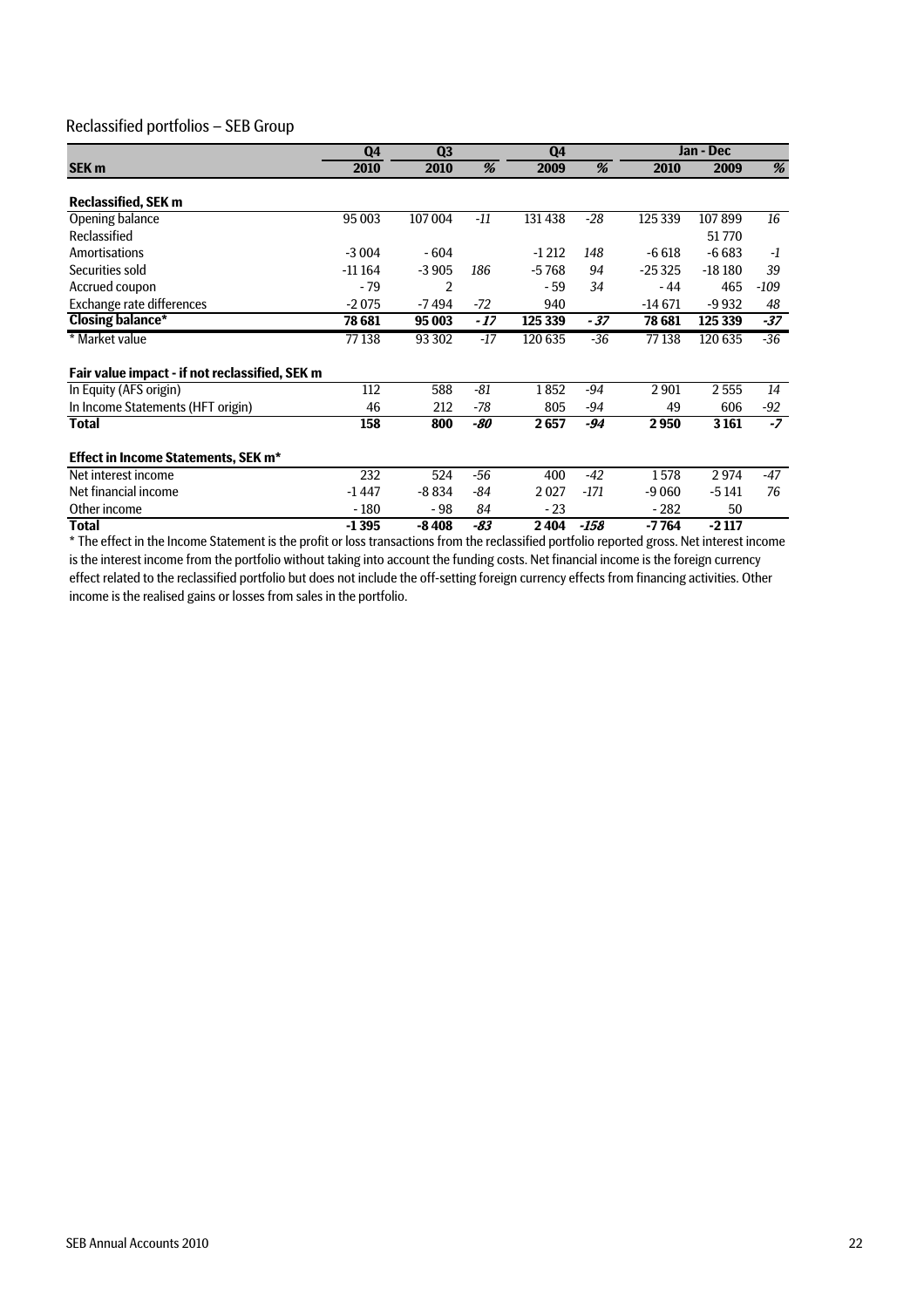### Non-performing loans – SEB Group

|                                                                                   | 31 Dec   | <b>31 Dec</b> |
|-----------------------------------------------------------------------------------|----------|---------------|
| SEK <sub>m</sub>                                                                  | 2010     | 2009          |
|                                                                                   |          |               |
| <b>Individually assessed impaired loans</b><br>Impaired loans, past due > 60 days | 14 4 64  | 18 15 7       |
| Impaired loans, performing or past due < 60 days                                  | 2754     | 3167          |
| <b>Total individually assessed impaired loans</b>                                 | 17218    | 21 3 24       |
|                                                                                   |          |               |
| Specific reserves                                                                 | $-8883$  | $-10456$      |
| for impaired loans, past due > 60 days                                            | $-7741$  | $-9489$       |
| for impaired loans, performing or past due < 60 days                              | $-1142$  | $-967$        |
| <b>Collective reserves</b>                                                        | $-3030$  | $-4371$       |
| <b>Impaired loans net</b>                                                         | 5305     | 6497          |
| Specific reserve ratio for individually assessed impaired loans                   | 51.6%    | 49.0%         |
| Total reserve ratio for individually assessed impaired loans                      | 69.2%    | 69.5%         |
|                                                                                   |          |               |
| Net level of impaired loans                                                       | 0.62%    | 0.72%         |
| Gross level of impaired loans                                                     | 1.26%    | 1.39%         |
| <b>Portfolio assessed loans</b>                                                   |          |               |
| Portfolio assessed loans past due > 60 days                                       | 6534     | 6937          |
| <b>Restructured loans</b>                                                         | 502      | 312           |
| Collective reserves for portfolio assessed loans                                  | - 3 577  | $-3250$       |
| Reserve ratio for portfolio assessed loans                                        | 50.8%    | 44.8%         |
| <b>Reserves</b>                                                                   |          |               |
| <b>Specific reserves</b>                                                          | $-8883$  | $-10456$      |
| <b>Collective reserves</b>                                                        | $-6607$  | $-7621$       |
| Reserves for off-balance sheet items                                              | $-476$   | - 478         |
| <b>Total reserves</b>                                                             | $-15966$ | $-18555$      |
| <b>Non-performing loans</b>                                                       |          |               |
| Non-performing loans*                                                             | 24 2 54  | 28 5 73       |
| NPL coverage ratio                                                                | 65.8%    | 64.9%         |
| NPL % of lending                                                                  | 1.77%    | 1.86%         |

\* Impaired loans + portfolio assessed loans > 60 days + restructured portfolio assessed loans

### Seized assets – SEB Group

|                                    | <b>31 Dec</b> | <b>31 Dec</b> |
|------------------------------------|---------------|---------------|
| <b>SEK m</b>                       | 2010          | 2009          |
| Properties, vehicles and equipment | 647           | 217           |
| <b>Shares</b>                      | 56            | 62            |
| <b>Total seized assets</b>         | 703           | 279           |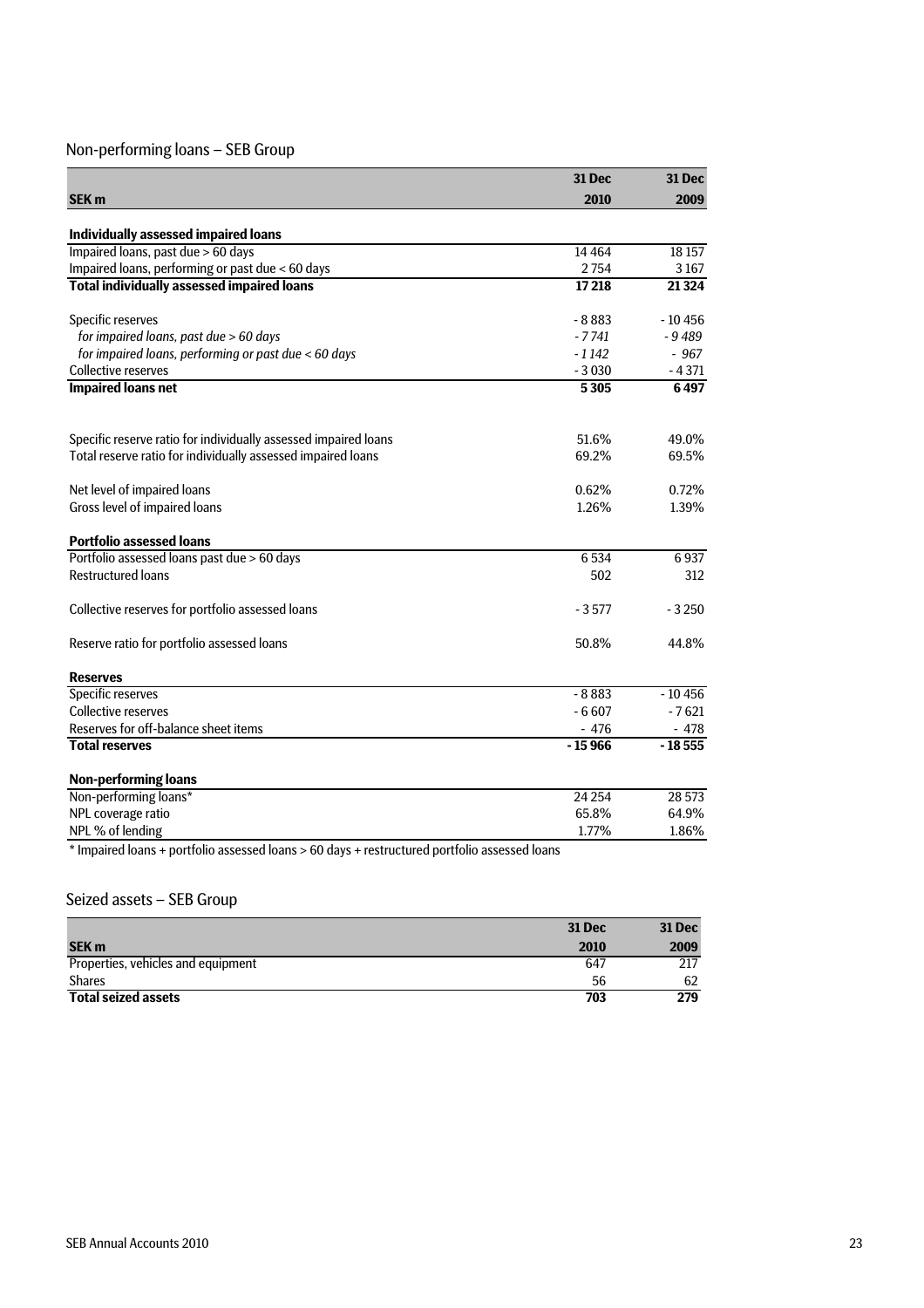## Discontinued operations – SEB Group

#### Income statement

|                                         | Q4     | Q <sub>3</sub> |      | Q <sub>4</sub> |       |         | Jan - Dec |       |
|-----------------------------------------|--------|----------------|------|----------------|-------|---------|-----------|-------|
| <b>SEK m</b>                            | 2010   | 2010           | %    | 2009           | %     | 2010    | 2009      | %     |
| Total operating income                  | 599    | 642            | $-7$ | 756            | $-21$ | 2648    | 3042      | $-13$ |
| Total operating expenses*               | $-647$ | $-1936$        | -67  | $-852$         | -24   | $-4204$ | $-3603$   | 17    |
| <b>Profit before credit losses</b>      | - 48   | $-1294$        | -96  | - 96           | -50   | $-1556$ | - 561     | 177   |
| Net credit losses                       | $-160$ | $-108$         | 48   | $-96$          | 67    | $-361$  | $-418$    | -14   |
| <b>Operating profit</b>                 | $-208$ | $-1402$        | -85  | $-192$         | 8     | $-1917$ | $-979$    | 96    |
| Income tax expense                      | 125    | $-84$          |      | 53             | 136   | 131     | 288       | -55   |
| Net profit from discontinued operations | $-83$  | $-1486$        | -94  | $-139$         | -40   | $-1786$ | - 691     | 158   |

\*Transaction related costs of SEK 1,240m (EUR 130m) recorded in discontinued operations in the third quarter consists of advisory costs and execution of IT and physical separation including redundancy.

#### Assets and liabilities held for sale

|                                        | 31 Dec  | 31 Dec |
|----------------------------------------|---------|--------|
| <b>SEK m</b>                           | 2010    | 2009   |
| Loans to the public                    | 73866   |        |
| Other assets                           | 1085    | 596    |
| <b>Total assets held for sale</b>      | 74 951  | 596    |
| Deposits from credit institutions      | 6 3 0 3 |        |
| Deposits and borrowing from the public | 40777   |        |
| Other liabilities                      | 2029    | 165    |
| <b>Total liabilities held for sale</b> | 49 109  | 165    |

#### Cash flow statement

|                                                                        | Jan - Dec |         |        |
|------------------------------------------------------------------------|-----------|---------|--------|
| <b>SEK m</b>                                                           | 2010      | 2009    | %      |
| Cash flow from operating activities                                    | 774       | - 6 745 | - 111  |
| Cash flow from investment activities                                   | - 115     | 308     | $-137$ |
| Cash flow from financing activities                                    | $-726$    | 6.320   | - 111  |
| Net increase in cash and cash equivalents from discontinued operations | - 67      | - 117   | $-43$  |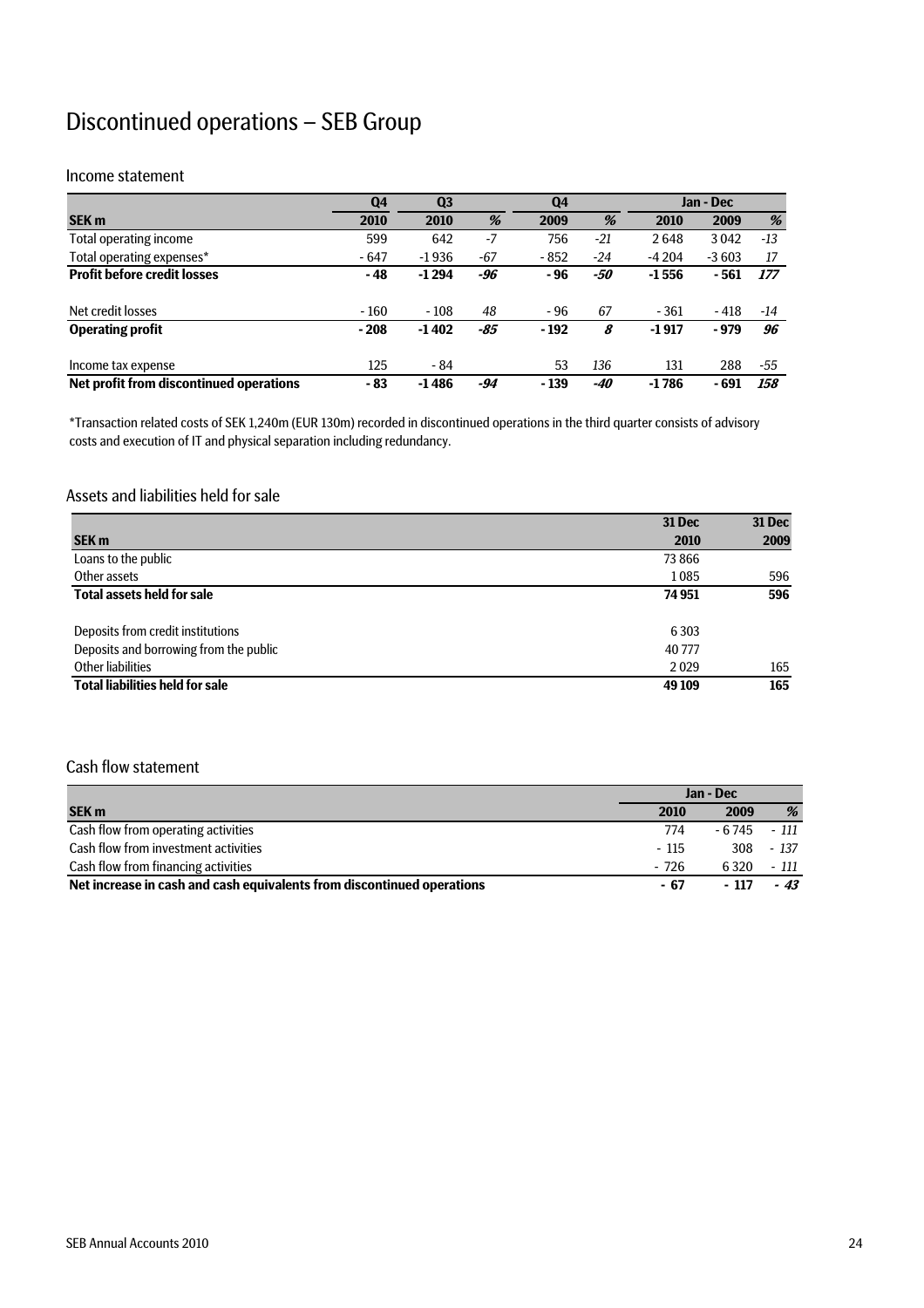#### Capital base of the SEB financial group of undertakings

|                                                                      | 31 Dec       | 31 Dec   |
|----------------------------------------------------------------------|--------------|----------|
| SEK <sub>m</sub>                                                     | 2010         | 2009     |
| Total equity according to balance sheet (1)                          | 99 543       | 99 669   |
| ./. Dividend (excl repurchased shares)                               | $-3291$      | $-2193$  |
| ./. Investments outside the financial group of undertakings (2)      | $-40$        | $-47$    |
| ./. Other deductions outside the financial group of undertakings (3) | $-2688$      | $-2570$  |
| = Total equity in the capital adequacy                               | 93 5 24      | 94 859   |
|                                                                      |              |          |
| Adjustment for hedge contracts (4)                                   | 1755         | $-419$   |
| Net provisioning amount for IRB-reported credit exposures (5)        | $\mathbf{0}$ | $-297$   |
| Unrealised value changes on available-for-sale financial assets (6)  | 1724         | 1096     |
| ./. Exposures where RWA is not calculated (7)                        | $-1184$      | $-1169$  |
| $\Lambda$ . Goodwill (8)                                             | $-4174$      | $-4464$  |
| ./. Other intangible assets                                          | $-2564$      | $-2616$  |
| ./. Deferred tax assets                                              | $-1694$      | $-1609$  |
| = Core Tier 1 capital                                                | 87387        | 85 381   |
| Tier 1 capital contribution (non-innovative)                         | 4492         | 5 1 3 0  |
| Tier 1 capital contribution (innovative)                             | 10 10 1      | 11 0 93  |
| = Tier 1 capital                                                     | 101980       | 101 604  |
| Dated subordinated debt                                              | 4 9 2 2      | 11028    |
| ./. Deduction for remaining maturity                                 | $-361$       | $-658$   |
| Perpetual subordinated debt                                          | 4 1 5 2      | 7386     |
| Net provisioning amount for IRB-reported credit exposures (5)        | 91           | $-297$   |
| Unrealised gains on available-for-sale financial assets (6)          | 511          | 642      |
| ./. Exposures where RWA is not calculated (7)                        | $-1184$      | $-1169$  |
| ./. Investments outside the financial group of undertakings (2)      | $-40$        | -47      |
| = Tier 2 capital                                                     | 8 0 9 1      | 16885    |
|                                                                      |              |          |
| ./. Investments in insurance companies (9)                           | $-10500$     | $-10601$ |
| ./. Pension assets in excess of related liabilities (10)             | $-422$       | $-543$   |
| = Capital base                                                       | 99 149       | 107 345  |

Total equity according to the balance sheet (1) includes the current year's profit, which has been reviewed by the auditors. Deductions (2) for investments outside the financial group of undertakings should be made with equal parts from Tier 1 and Tier 2 capital. However, investments in insurance companies made before 20 July 2006 can be deducted from the capital base (9) – this holds for SEB's investments in insurance companies.

The deduction (3) consists of retained earnings in subsidiaries outside the financial group of undertakings. The adjustment (4) refers to differences in how hedging contracts are acknowledged according to the capital adequacy regulation, as compared with the preparation of the balance sheet.

If provisions and value adjustments for credit exposures reported according to the Internal Rating Based approach fall short of expected losses on these exposures, the difference (5) should be deducted in equal parts from Tier 1 and Tier 2 capital. A corresponding excess can, up to a certain limit, be added to Tier 2 capital.

For Available For Sale portfolios (6) value changes on debt instruments should not be acknowledged for capital adequacy. Any surplus attributable to equity instruments may be included in Tier 2 capital.

Securitisation positions with external rating below BB/Ba are not included in RWA calculations but are treated via deductions (7) from Tier 1 and Tier 2 capital. Goodwill in (8) relates only to consolidation into the financial group of undertakings. When consolidating the entire Group's balance sheet further goodwill of SEK 5,721m is created. This is included in the deduction (9) for insurance investments.

Pension surplus values (10) should be deducted from the capital base, excepting such indemnification as prescribed in the Swedish Act on safeguarding of pension undertakings. On 31 December 2010 the parent company's Tier 1 capital was SEK 94,049 (93,674) and the reported Tier 1 capital ratio was 16.0 per cent (14.8)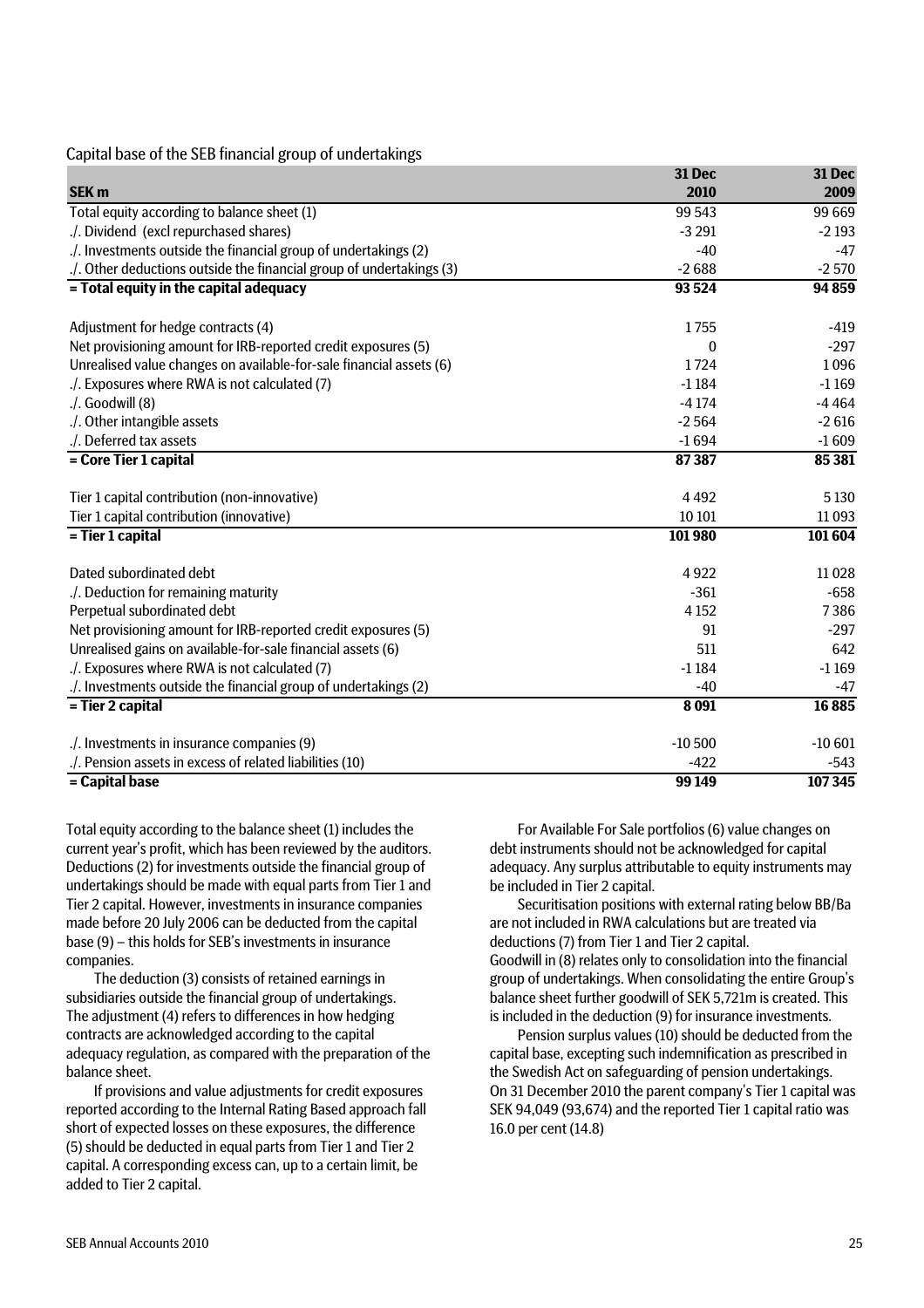#### Capital requirements for the SEB financial group of undertakings

Minimum capital requirements are 8 per cent of risk-weighted assets as stated below.

| <b>Risk-weighted assets</b>                     | 31 Dec  | 31 Dec  |  |
|-------------------------------------------------|---------|---------|--|
| <b>SEK m</b>                                    | 2010    | 2009    |  |
| <b>Credit risk IRB approach</b>                 |         |         |  |
| <b>Institutions</b>                             | 37405   | 50 200  |  |
| Corporates (1)                                  | 403 128 | 405 072 |  |
| Securitisation positions                        | 6 3 3 7 | 10 590  |  |
| Retail mortgages                                | 65704   | 65021   |  |
| Other retail exposures                          | 9826    | 10792   |  |
| Other exposure classes                          | 1511    | 1638    |  |
| <b>Total credit risk IRB approach</b>           | 523 911 | 543 313 |  |
| <b>Further risk-weighted assets</b>             |         |         |  |
| Credit risk, Standardised approach (2)          | 91682   | 97 563  |  |
| Operational risk, Advanced Measurement approach | 44 5 68 | 39 459  |  |
| Foreign exchange rate risk                      | 15995   | 7957    |  |
| Trading book risks                              | 39 970  | 42 200  |  |
| <b>Total risk-weighted assets</b>               | 716 126 | 730 492 |  |
| <b>Summary</b>                                  |         |         |  |
| Credit risk                                     | 615 593 | 640 876 |  |
| Operational risk                                | 44 5 68 | 39 459  |  |
| <b>Market risk</b>                              | 55965   | 50 157  |  |
| <b>Total</b>                                    | 716 126 | 730 492 |  |
| <b>Adjustment for flooring rules</b>            |         |         |  |
| Addition according to transitional flooring (3) | 83 672  | 64 685  |  |
| <b>Total reported</b>                           | 799 798 | 795 177 |  |

Corporate exposures (1) exclude such small companies where the total exposure does not exceed certain regulatory-defined thresholds.

The Standardised approach (2) is used for credit exposures to central governments, central banks and local governments and authorities, and to exposures where IRB implementation is on-going. Reported risk-weighted assets are dominated by the Corporate and Retail exposure classes.

During 2009 institutions were required to have a capital base not below 80 per cent of the capital requirement according to Basel I regulation. Following supervisory guidance the same should hold also during years 2010 and 2011. The addition (3) is made in consequence with these transitional arrangements.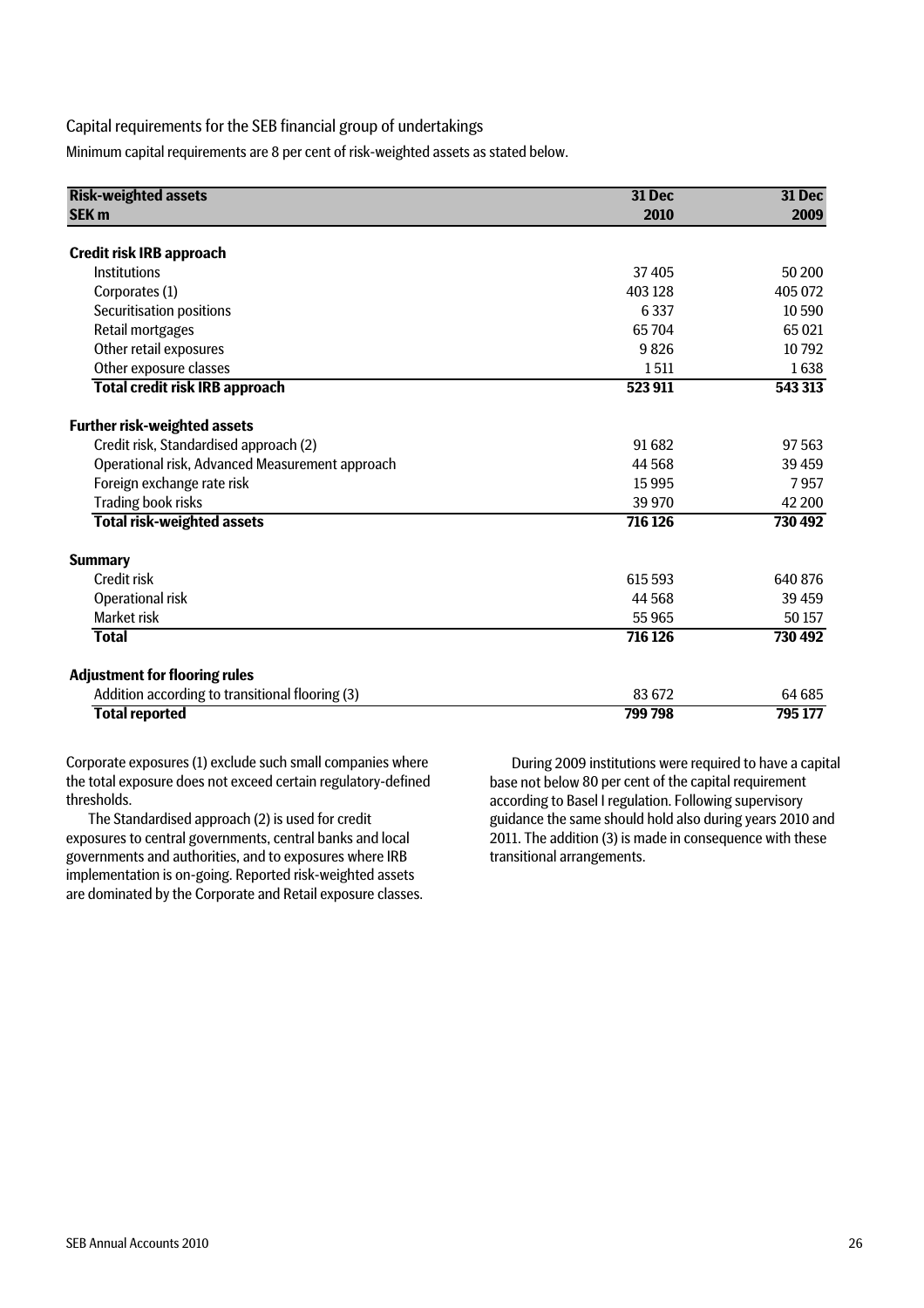#### Capital adequacy analysis

Representing business volumes as risk-weighted assets the regulatory minima can be expressed as a total capital ratio of at least 8 per cent and a Tier 1 capital ratio of at least 4 per cent. However, and following the "second pillar" of the capital adequacy framework, banks are expected to operate above this level. The margin supports SEB's high rating ambitions,

covering risks that are not included in the capital adequacy regulation, and representing a buffer for the less benign phases of the business cycle. The Group's internal capital assessment process is based on the long term business plans and utilises SEB's economic capital model, supplemented e.g. with macro economic analysis and stress testing.

|                                                               | 31 Dec  | 31 Dec    |
|---------------------------------------------------------------|---------|-----------|
| <b>Capital adequacy</b>                                       | 2010    | 2009      |
|                                                               |         |           |
| <b>Capital resources</b>                                      |         |           |
| Core Tier 1 capital                                           | 87387   | 85 3 81   |
| Tier 1 capital                                                | 101980  | 101 604   |
| Capital base                                                  | 99 149  | 107 345   |
| <b>Capital adequacy without transitional floor (Basel II)</b> |         |           |
| Risk-weighted assets                                          | 716 126 | 730 492   |
| Expressed as capital requirement                              | 57 290  | 58 439    |
| Core Tier 1 capital ratio                                     | 12,2%   | 11,7%     |
| Tier 1 capital ratio                                          | 14,2%   | 13,9%     |
| Total capital ratio                                           | 13,8%   | 14,7%     |
| Capital base in relation to capital requirement               | 1,73    | 1,84      |
| Capital adequacy including transitional floor                 |         |           |
| <b>Transition floor applied</b>                               | 80%     | 80%       |
| Risk-weighted assets                                          | 799798  | 795 177   |
| Expressed as capital requirement                              | 63984   | 63 614    |
| Core Tier 1 capital ratio                                     | 10,9%   | 10,7%     |
| Tier 1 capital ratio                                          | 12,8%   | 12,8%     |
| Total capital ratio                                           | 12,4%   | 13,5%     |
| Capital base in relation to capital requirement               | 1,55    | 1,69      |
|                                                               |         |           |
| Capital adequacy with risk weighting according to Basel I     |         |           |
| Risk-weighted assets                                          | 998326  | 1 003 250 |
| Expressed as capital requirement                              | 79866   | 80 260    |
| Core Tier 1 capital ratio                                     | 8,8%    | 8,5%      |
| Tier 1 capital ratio                                          | 10,2%   | 10,1%     |
| Total capital ratio                                           | 9,9%    | 10,7%     |
| Capital base in relation to capital requirement               | 1,24    | 1,34      |

Overall Basel II RWA (before the effect of transitional flooring) decreased with 2 per cent or SEK 14bn over the year. The biggest factor behind this change was the currency translation effect from the stronger Swedish krona which decreased RWA with SEK 45bn. RWA increased SEK 4bn from risk class migration; this and other risk weight changes are discussed below. Underlying credit volumes showed a mixed pattern where increased corporate lending added some SEK 23bn to RWA while mainly inter-bank volumes decreased. Operational and market RWA taken together increased SEK 11bn over the year. Including other changes this resulted in a net decrease of RWA according to Basel II (without transitional floor) to SEK 716bn.

The above means that un-floored Basel II RWA was 28 per cent lower than Basel I RWA. SEB uses a gradual roll-out of the Basel II framework; the ultimate target is to use IRB reporting for all credit exposures except those to central governments, central banks and local governments and authorities, and excluding a small number of insignificant portfolios. The current best estimate indicates that this would mean a reduction in total RWA (compared with Basel I, and as a business cycle average) of 35 per cent. This cannot be equated with a similar capital release, however, due to the new framework's increased business cycle sensitivity, supervisory evaluation and rating agency considerations. In addition the estimate will certainly be affected by the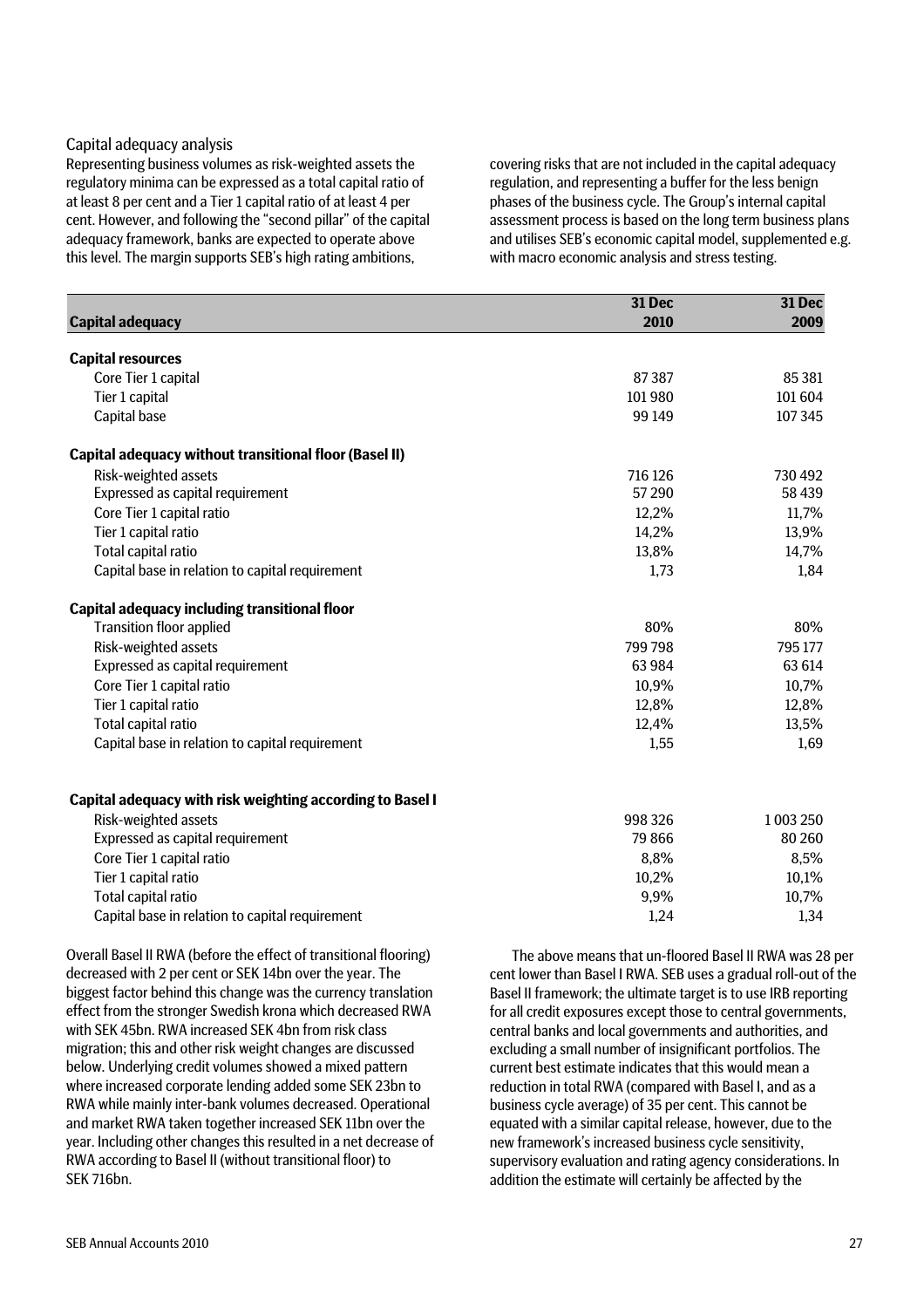proposed revisions to the international capital framework ("Basel III") as published by the Basel Committee in 2009 and 2010. SEB participated in the Basel Committee's impact study concerned with the proposal.

The following table exposes average risk weights (RWA

divided by EAD, Exposure At Default) for exposures where RWA is calculated following the IRB approach. Repo-style transactions are excluded from the analysis since they carry low risk weight and can vary considerably in volume, thus making numbers less comparable.

| IRB reported credit exposures (less repos and securities lending) | <b>31 Dec</b> | 31 Dec |  |
|-------------------------------------------------------------------|---------------|--------|--|
| Average risk weight                                               | 2010          | 2009   |  |
| <b>Institutions</b>                                               | 19.5%         | 17.5%  |  |
| Corporates                                                        | 57,0%         | 57,8%  |  |
| Securitisation positions                                          | 20.6%         | 22,6%  |  |
| Retail mortgages                                                  | 16,9%         | 17,2%  |  |
| Other retail exposures                                            | 38.2%         | 38,5%  |  |

Corporate exposures showed a limited risk class migration which increased RWA with SEK 4bn over the year. The effect was countered by volume expansion mainly in the stronger risk classes resulting in almost stable risk weight in that

portfolio over the year. No migration effect was recorded for inter-bank exposures but the average risk weight increased slightly since the overall volume decrease was not proportional over risk classes.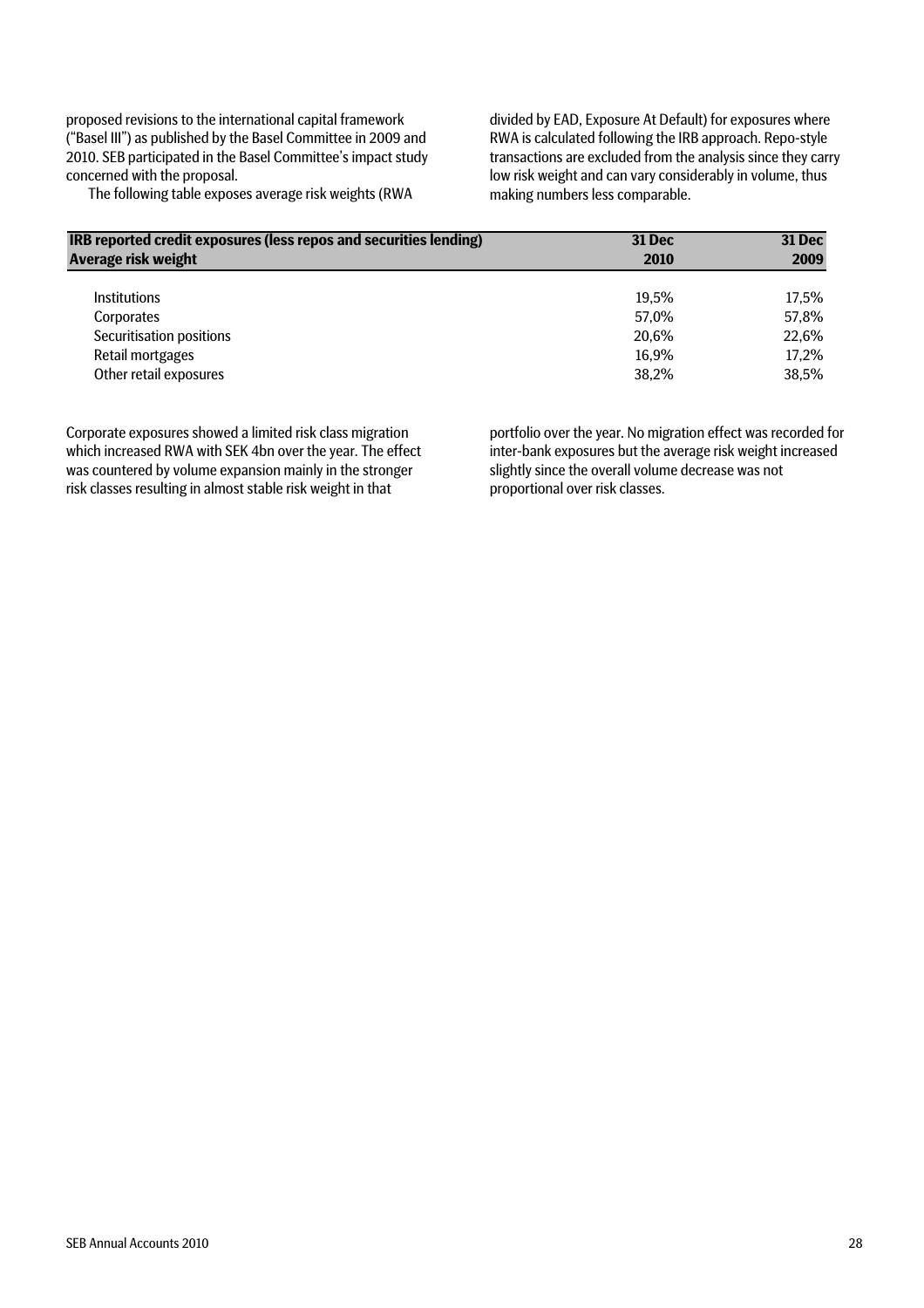### Income statement – Skandinaviska Enskilda Banken AB (publ)

| In accordance with FSA regulations           | Q <sub>4</sub> | Q <sub>3</sub> |                                       | Q <sub>4</sub> |                                       | Jan - Dec |          |       |
|----------------------------------------------|----------------|----------------|---------------------------------------|----------------|---------------------------------------|-----------|----------|-------|
| <b>SEK m</b>                                 | 2010           | 2010           | $% \mathcal{A}=\mathcal{A}^{\prime }$ | 2009           | $% \mathcal{A}=\mathcal{A}^{\prime }$ | 2010      | 2009     | $\%$  |
| Interest income                              | 7883           | 7168           | 10                                    | 6 2 7 6        | 26                                    | 27830     | 33 4 20  | $-17$ |
| Leasing income                               | 1415           | 1367           | $\overline{4}$                        | 1379           | 3                                     | 5496      | 5800     | $-5$  |
| Interest expense                             | $-5493$        | $-4974$        | 10                                    | $-4653$        | 18                                    | $-19498$  | $-24151$ | $-19$ |
| <b>Dividends</b>                             | 42             | 754            | $-94$                                 | 2461           | $-98$                                 | 1182      | 2757     | $-57$ |
| Fee and commission income                    | 2 3 2 8        | 1988           | 17                                    | 2 1 3 3        | 9                                     | 8408      | 7851     | 7     |
| Fee and commission expense                   | $-361$         | $-360$         | 0                                     | $-430$         | $-16$                                 | $-1501$   | $-1636$  | -8    |
| Net financial income                         | 449            | 705            | $-36$                                 | 857            | $-48$                                 | 3 2 3 9   | 4065     | $-20$ |
| Other income                                 | 217            | 3              |                                       | 551            | $-61$                                 | 532       | 2811     | -81   |
| <b>Total operating income</b>                | 6480           | 6651           | $-3$                                  | 8574           | $-24$                                 | 25 6 88   | 30917    | $-17$ |
| Administrative expenses                      | $-3859$        | $-3215$        | 20                                    | $-2830$        | 36                                    | $-13935$  | $-12117$ | 15    |
| Other expenses                               |                |                |                                       |                |                                       |           |          |       |
| Depreciation, amortisation and impairment of |                |                |                                       |                |                                       |           |          |       |
| tangible and intangible assets               | $-1165$        | $-1159$        | 1                                     | $-1524$        | -24                                   | $-4630$   | $-5125$  | $-10$ |
| <b>Total operating expenses</b>              | $-5024$        | $-4374$        | 15                                    | $-4354$        | 15                                    | $-18565$  | $-17242$ | 8     |
| <b>Profit before credit losses</b>           | 1456           | 2 2 7 7        | -36                                   | 4 2 2 0        | -65                                   | 7123      | 13675    | -48   |
| Net credit losses                            | $-185$         | $-6$           |                                       | $-237$         | $-22$                                 | $-362$    | $-984$   | $-63$ |
| Impairment of financial assets               | 7              | 3              | 133                                   | $-475$         |                                       | $-442$    | $-1222$  | -64   |
| <b>Operating profit</b>                      | 1278           | 2 2 7 4        | $-44$                                 | 3508           | $-64$                                 | 6319      | 11469    | -45   |
| Appropriations                               | $-1288$        | 4              |                                       | $-1507$        | -15                                   | $-1283$   | $-1510$  | -15   |
| Income tax expense                           | $-155$         | $-889$         | $-83$                                 | $-129$         | 20                                    | $-2591$   | $-1451$  | 79    |
| Other taxes                                  | $-22$          |                |                                       | $-4$           |                                       | $-75$     | $-1544$  | -95   |
| <b>Net profit</b>                            | $-187$         | 1389           | $-113$                                | 1868           | -110                                  | 2370      | 6964     | -66   |

#### Statement of comprehensive income – Skandinaviska Enskilda Banken AB (publ)

| . .                                     | Q <sub>4</sub>    | Q <sub>3</sub> |        |         |        | Jan - Dec |        |       |
|-----------------------------------------|-------------------|----------------|--------|---------|--------|-----------|--------|-------|
| <b>SEK m</b>                            | 2010              | 2010           | %      | 2009    | %      | 2010      | 2009   | %     |
| <b>Net profit</b>                       | $-187$            | 1389           | $-113$ | 1868    | $-110$ | 2370      | 6964   | -66   |
| Available-for-sale financial assets     | $-223$            | 213            |        | 104     |        | $-337$    | 1053   |       |
| Cash flow hedges                        | $-730$            | $-119$         |        | 8       |        | $-1208$   | $-965$ | 25    |
| Translation of foreign operations       | 8                 | $-19$          | $-142$ | 83      | -90    | $-29$     | - 96   | -70   |
| <b>Group contributions</b>              | 199               | 503            | -60    | 210     | $-5$   | 1203      | 662    | 82    |
| Other                                   | 758               | $-92$          |        | 18      |        | 603       | 146    |       |
| Other comprehensive income (net of tax) | $12 \overline{ }$ | 486            | - 98   | 423     | $-97$  | 232       | 800    | $-71$ |
| <b>Total comprehensive income</b>       | $-175$            | 1875           | $-109$ | 2 2 9 1 | $-108$ | 2602      | 7764   | $-66$ |